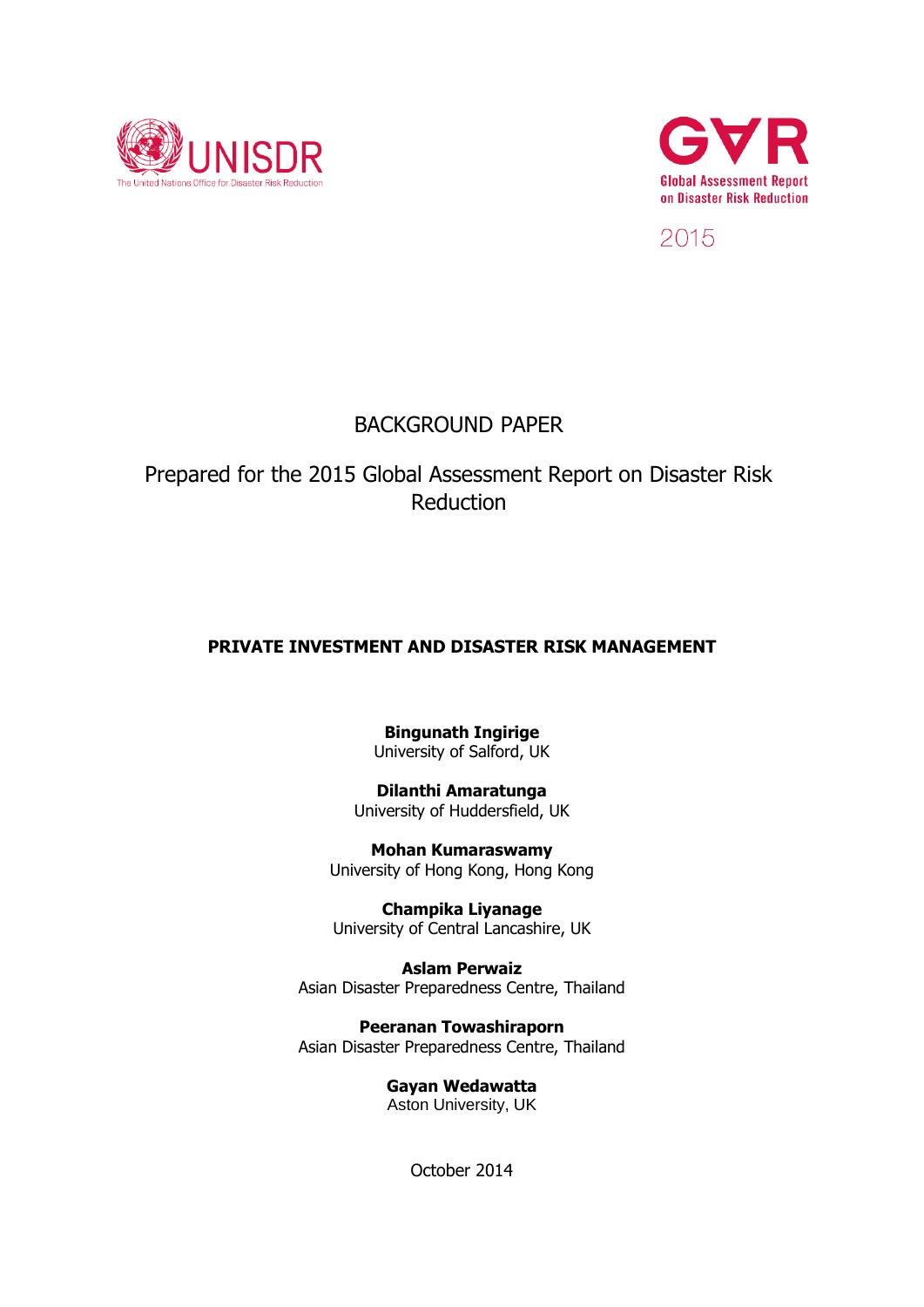# **Table of Contents**

| Private sector approaches to achieving value out of investment in DRR  12                                                                                        |
|------------------------------------------------------------------------------------------------------------------------------------------------------------------|
| How to adopt strategies and strengthen implementation of regulations in building                                                                                 |
| Private sector influence in supply chain and business continuity planning: a resource<br>based perspective in generating stakeholder value and sustainability 14 |
|                                                                                                                                                                  |
|                                                                                                                                                                  |
|                                                                                                                                                                  |
|                                                                                                                                                                  |
|                                                                                                                                                                  |
|                                                                                                                                                                  |
|                                                                                                                                                                  |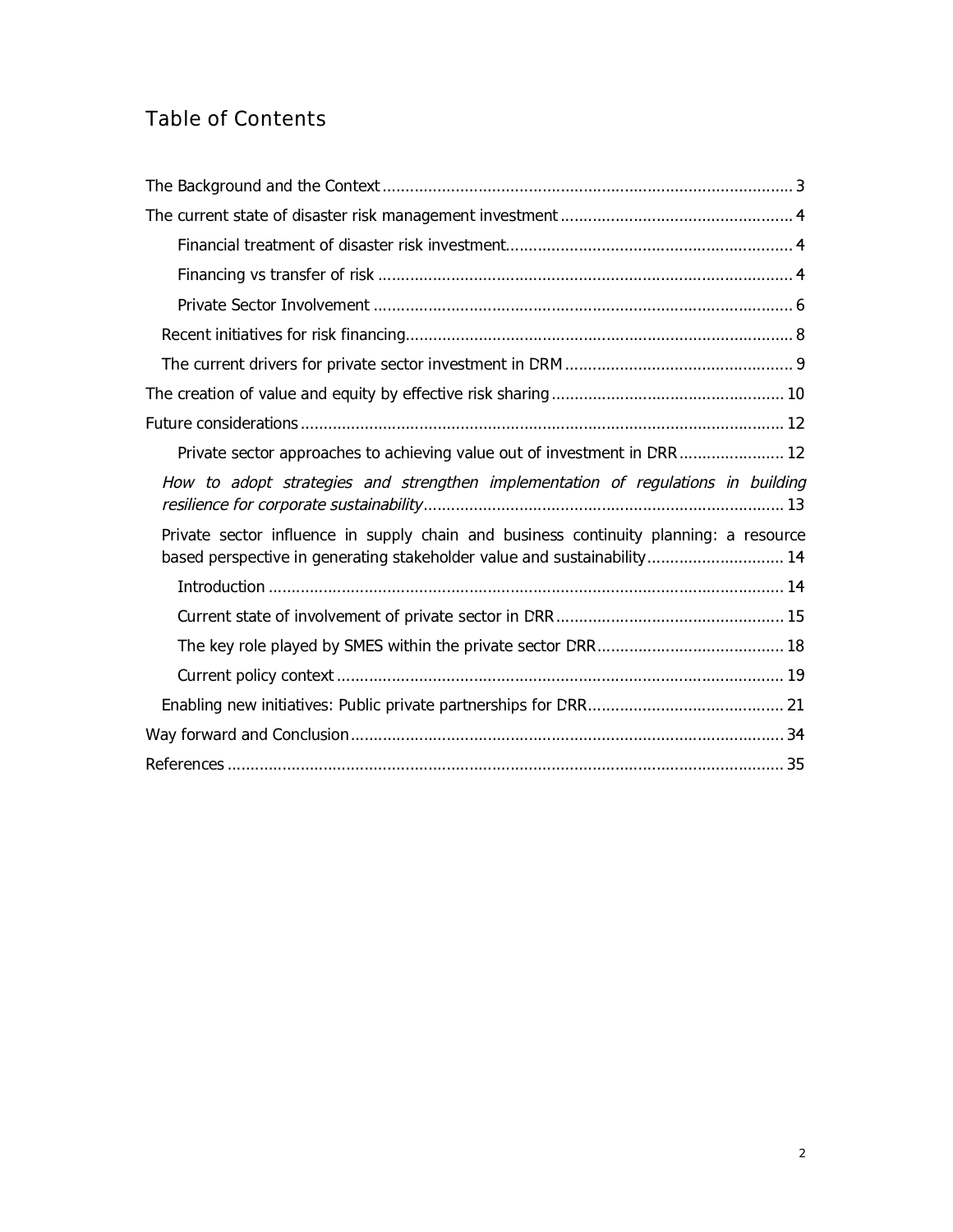## **The Background and the Context**

Globally, the extent and severity of natural disasters have increased significantly and continues to rise alarmingly with an upward trend. For instance, the year 2011 remains one of the costliest ever in terms of natural disasters with nearly US\$ 380 billion lost globally with millions of people affected directly and indirectly. Natural hazards have become more unpredictable in nature and the social and economic costs have increased in recent years due to population growth, change in land use patterns, migration and unplanned urbanization, environmental degradation and global climate change. The Japanese earthquake of 2011 is a reminder that disasters can affect both developed and developing countries severely. Such damages and losses are an impediment to economic development, sustainable development and poverty reduction. Experiences from around the world have proven that disaster prevention and preparedness is far more effective and less costly than recovery and relief efforts.

The effects of disasters on the private sector are significant. For instance, Biagini and Miller (2013) quoting world Bank GFDRR (2012) states that "Insurance company Munich Re received claims worth more than \$350 million from the 2010-2011 Australian floods, contributing to a 38% quarterly profit decline. A single extreme weather incident, such as floods in Thailand in December 2011, can have a major impact on a country's GDP and eliminate tens of thousands of jobs, and disrupt global supply chains for manufacturing products from cars to computers (World Bank GFDRR, 2012)". A disaster can have many impacts on businesses based on a temporal scale. Business operations can be significantly affected almost instantly after the impact or they can also be impacted due to a slow recovery cycle of a disaster. It is recognised by policy makers, business leaders and researchers that the process of recovery can be complex involving several stakeholders. Therefore a focus on effective business continuity planning and awareness of simple tools of recovery and preparedness are important

The UNISDR in its third edition of the Global Assessment Report (UNISDR, 2013b) emphasised the importance of a business case for Disaster Risk Reduction. It highlighted how the transformation of the global economy over the last forty years has led to rapid increases in disaster risk in low, medium and high-income countries, affecting businesses and societies. The report stated that economic losses linked to natural disasters are 'out of control' and will only increase without more focus on disaster risk management. This can only be reduced with an effective partnership with the private sector, hence the importance of this thematic area 14; private investment in disaster risk management (DRM).

Despite this importance of private sector and private investment, business investment practices were neither highlighted in the initial Hyogo Framework for Action (HFA) nor have interactions between business investment and disaster risk and the factors that mediate those interactions been seriously examined. Like the HFA, research and literature on this topic has concentrated on the role of governments, communities and households rather than of businesses. Increasing disaster risks represent a growing problem for the economic and business community at different scales.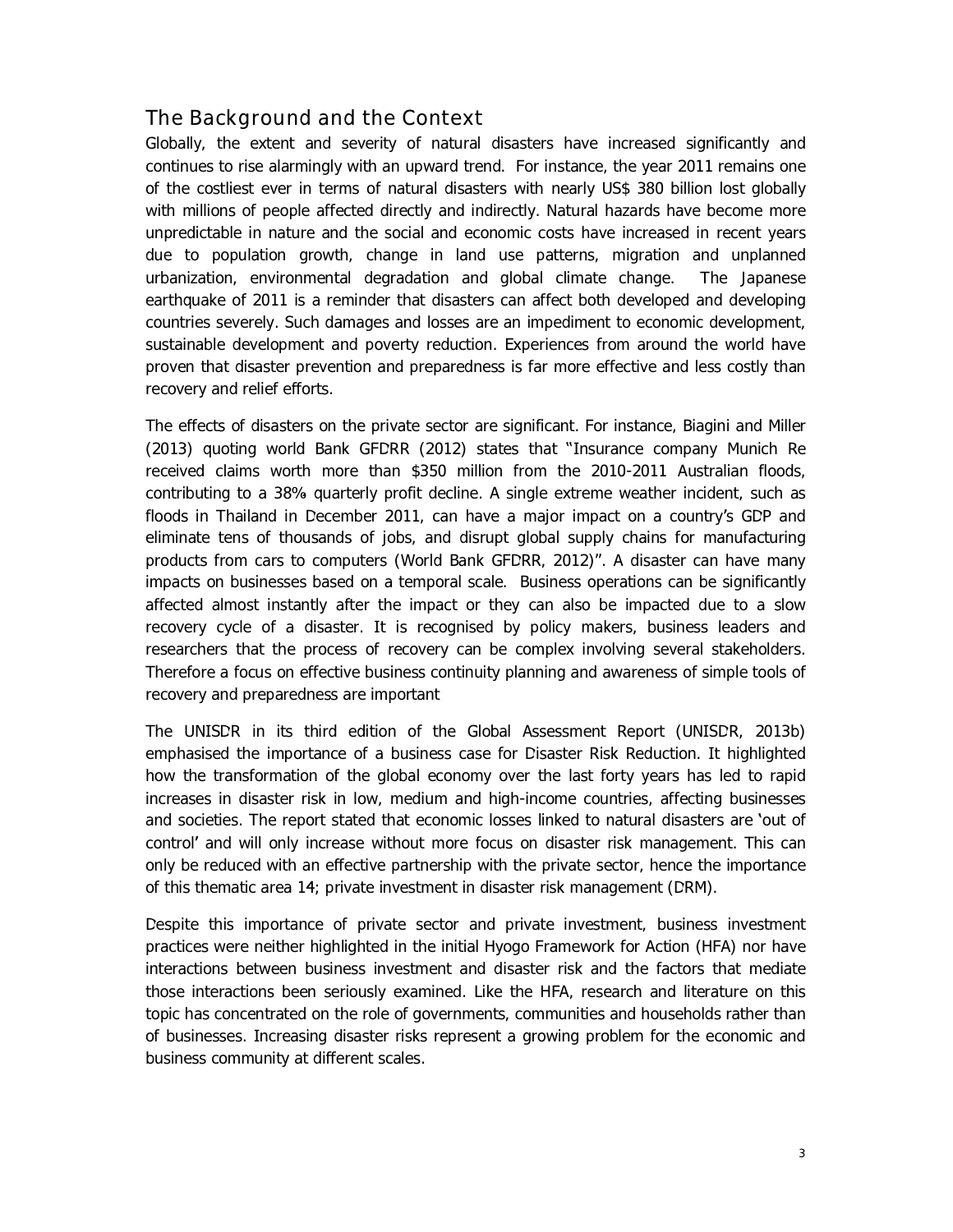It is also recognized that business investments, which are aimed to strengthen competitiveness and productivity may have inadvertently contributed to increasing the risk. Economic globalisation has enabled critical gains in business productivity and efficiency, but those gains might have been at the expense of an over- accumulation of disaster risk in many business sectors and in the global economy as a whole

The need to build resilient societies to disasters and the critical importance of realizing human security as a basis of such resilient societies has been recognised in many parts of the world. More over the long-term economic efficiency of investment in disaster risk reduction has become very evident. For instance, the Thailand floods in 2011 had a devastating effect on the private sector causing major supply chain disruption globally. This caused the total economic loss to reach USD 46.5 billion (APEC, 2012). Therefore the role and engagement of private sector will be key in deciding national priorities in reducing disaster risks and preparing for unpredicted, yet manageable disasters.

The rest of the chapter is organized as follows. First, the chapter discusses the current state of disaster risks, which presents some of the alternative measures. The chapter then demonstrates cases where value is generated out of private sector investment in disaster risk reduction. This aspect has not received much attention within the currently available literature. Several mechanisms such as partnerships between the public and the private sector to improve its resilience as well as considering the private sector as a holistic supply chain is discussed under some of the future considerations to improve the thrust in this area further. Finally the way forward and the conclusions are presented.

## **The current state of disaster risk management investment**

#### **Financial treatment of disaster risk investment**

Disasters can cause financial challenges to governments. In addition to causing direct damages to lives, buildings and infrastructure, disasters can also cause indirect damages with the potential for cascading and systematic effect such as business interruption, loss of employment and outputs, decreased tax revenues, impaired institutional capacities and a rise in poverty levels (Baba 2014).

In an aftermath of a major disaster, local and national governments are often called upon to provide financial assistance on damage caused by the disaster, which can impose a major drain on government resources. Thus, to allow governments to respond more effectively to disasters while allowing the government to preserve economic and national budgetary positions, appropriate mechanisms should be put in place beforehand (Worldbank 2012). From a policy perspective, governments need to establish effective risk finance and risk transfer as part of their Disaster Risk Management Framework.

#### **Financing vs transfer of risk**

Disaster risk management strategy generally starts from the disaster risk being assessed in terms of its severity, geographic distribution, and frequency. Information obtained from the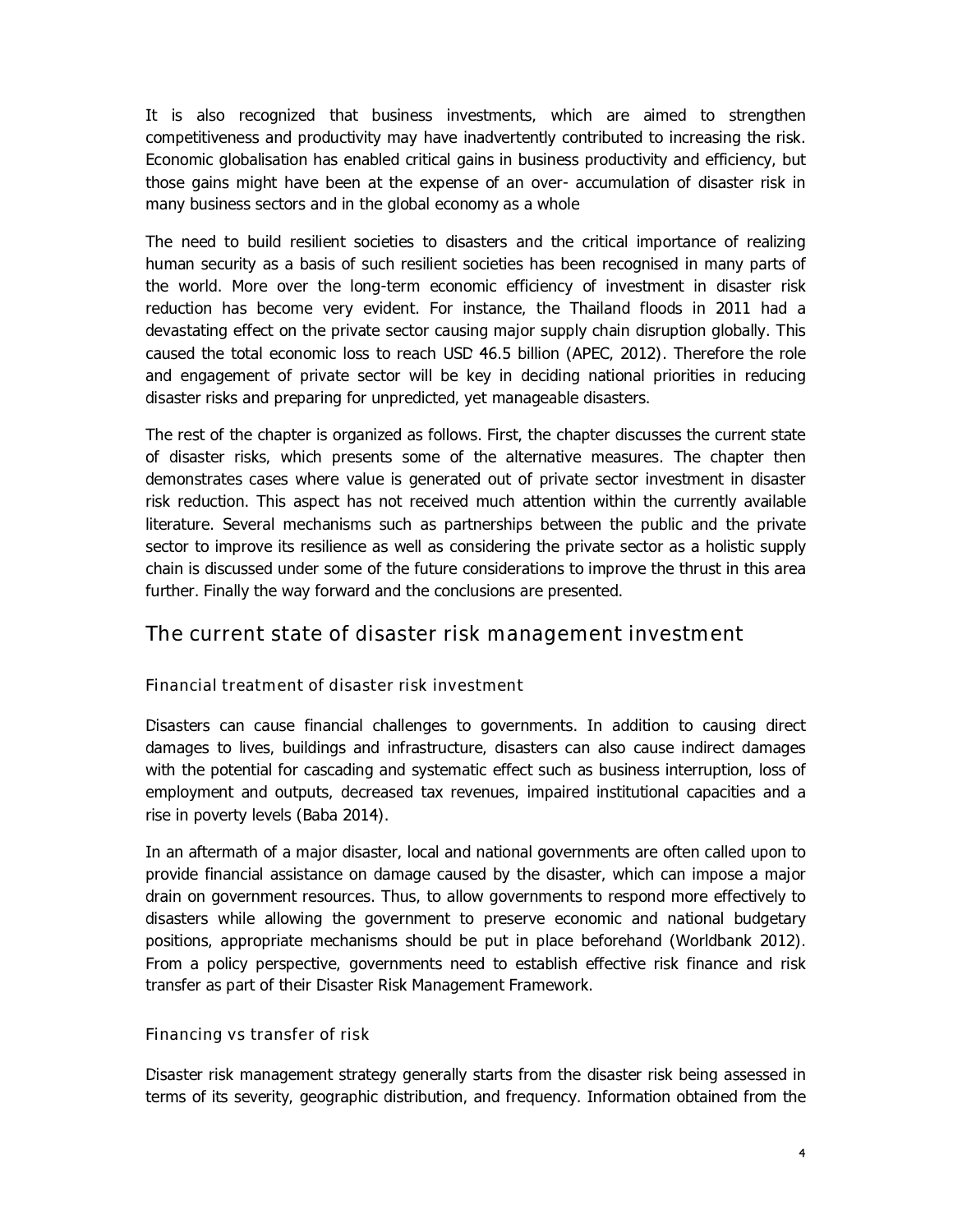risk assessment process allows risk managers to make proper plans for reducing such disaster risk. Nevertheless, disaster risk cannot be eliminated entirely. The remaining risk needs to be covered by financial means, hence the term 'Disaster Risk Finance (DRF).' Disaster Risk Finance refers to any means or a combination of different ways used to cover financial losses incurred from a disaster event. Depending on the time when a disaster risk finance option is implemented, i.e., after or before a disaster, DRF can be categorized into 2 types, namely ex-post and ex-ante financing Gurenko 009,

Ex-post risk finance relies on financing mechanisms that are brought in after a disaster to cover the losses. These include international aid or loan, reallocation of government budget, and fund raised by rising government revenue such as taxes Gurenko 009. All of these options are unplanned and normally will deter the government's priority away from development activities, hence reducing future economic viability of the country. On the contrary, ex-ante risk finance refers to the appropriate arrangement of financial means 'before' any disaster strikes. Since the finance is arranged beforehand, there is no need to reallocate funds away from other projects when a disaster happens. Ex-ante DRF options include setting aside national reserve or contingency fund (risk retention) as well as risk transfer options such as catastrophe (synonymous with the term 'disaster') insurance, catastrophe bonds (so called Cat bonds), and risk pooling Gurenko 009.

#### **Catastrophe (or Disaster) Insurance**

Insurance is a mechanism by which the financial well-being of an individual, company, or other entity is protected against an incidence of unexpected loss. In catastrophe insurance, policyholders buy insurance coverage for their assets, while insurance companies provide financial protection for the damage on those assets as a result of a predefined disaster (Investopedia 2014). Catastrophe insurance is a mechanism where the risk is shared across a large group of policy holders who buy such insurance. The insurance payments can be made based on the actual losses sustained (indemnity insurance) or based on physical parameters of a disaster event (parametric insurance).

#### **Catastrophe Bonds or Cat Bonds**

Catastrophe bonds are a disaster-based investment mechanism. They are securities that transfer defined catastrophe risks to investors via bond instruments. Individuals or corporations invest in catastrophe bonds by betting that a disaster will not take place within the time period defined for the bonds. If no disaster occurs, then the investors enjoy a medium-to-high interest return on their investment. On the other hand, if a disaster of certain magnitude (defined either by its physical parameters or losses incurred) takes place, it triggers the Cat Bonds and prevents the bonds issuers (normally insurance companies) to make a good return to investors as the principals from the investment will be used to cover losses as prescribed in the terms of the bonds (Louberge, Kellezi and Gilli 1999, Grossi and Kunreuther 2005, Cummins 2008).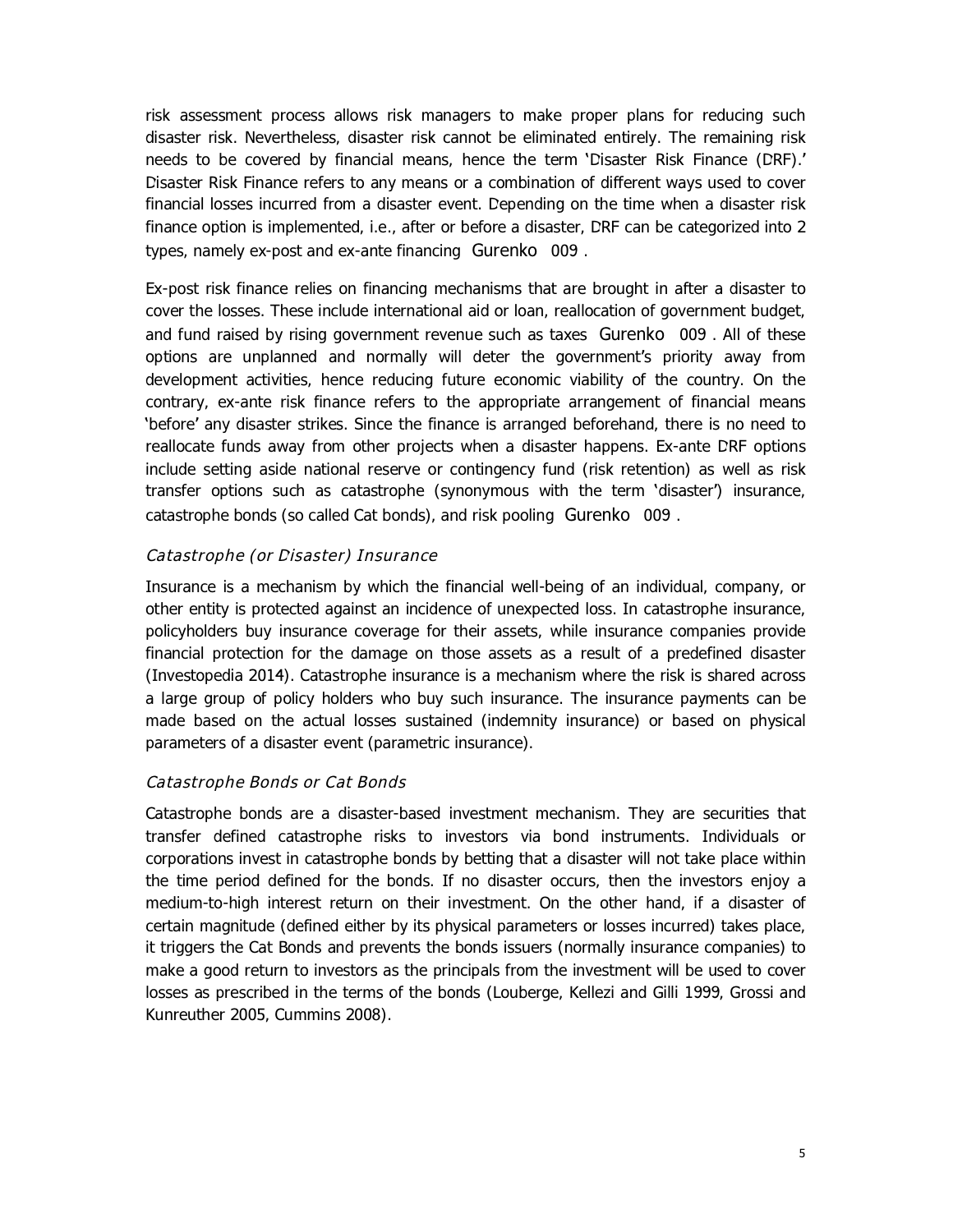#### **Private Sector Involvement**

According to UNISDR (2011) the private sector is crucial in making the world economy more resilient. UNISDR is advocating partnerships with the private sector, which is slowly beginning to take disaster risk investment more seriously.

The private sector contributes enormously to a country's economy. This is common to developed, developing and newly industrialised countries. In Australia, private sector contributes to 85% of aggregate gross value added in the Australian economy (Deloitte, 2011). In the UK, 92% of the turnover is generated by the private sector (BIS, 2012). In Bangladesh; which is a developing country, almost 78% of total investment is contributed by the private sector (Ministry of Finance, 2012) whereas this is 74% in Mauritius (Statistics Mauritius 2013). Due to the significant contribution of the private sector to economies around the globe, it is strategically placed to make communities safer and more resilient by:

- Setting standards and quality assurance criteria for critical infrastructure in urban areas.
- Contributing investment funding for programs or individual country and community risk reduction efforts
- Providing expertise to help with its technical areas of work, e.g. administration and internal business processes as well as external disaster risk assessments
- Acting as a funding source and provider for socially responsible volunteers and funding

According to the World Bank (2014), private sector development and investment, i.e. tapping private sector initiative and investment for socially useful purposes, are critical for any developing or developed economy. In parallel with public sector efforts, private investment, especially in competitive markets, has tremendous potential to contribute to growth. Private markets are the engine of productivity growth, creating productive jobs and higher incomes. In a market-based economy, private firms contribute to development through many channels (see Box 14.1 below).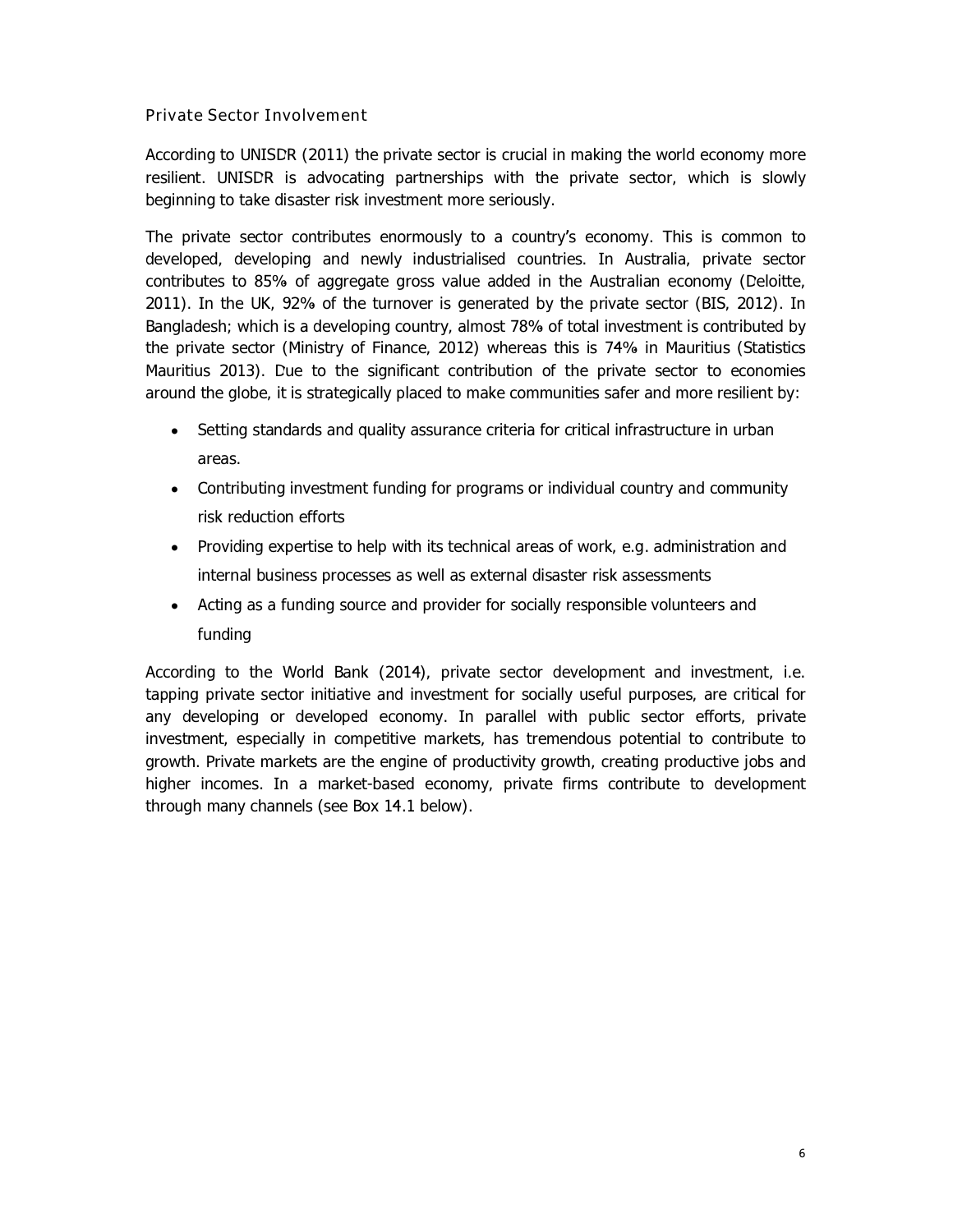### **Box 14.1: The private sector's role in development: the Monterrey Consensus (Source : UN, 2002)**

The 2002 Monterrey Consensus included specific reference to the private sector as partners in the development process. The following paragraphs could be cited:

"23. While Governments provide the framework for their operation, businesses, for their part, are expected to engage as reliable and consistent partners in the development process, we urge businesses to take into account not only the economic and financial but also the developmental, social, gender and environmental implications of their undertakings. In that spirit, we invite banks and other financial institutions, in developing countries as well as developed countries, to foster innovative developmental financing approaches. We welcome all efforts to encourage good corporate citizenship and note the initiative undertaken in the United Nations to promote global partnerships.

"24. We will support new public/private sector financing mechanisms, both debt and equity, for developing countries and countries with economies in transition, to benefit in particular small entrepreneurs and small and medium-size enterprises and infrastructure. Those public/private initiatives could include the development of consultation mechanisms between international and regional financial organizations and national Governments with the private sector in both source and recipient countries as a means of creating business-enabling environments."

The general idea that the private sector is central to any development activity is not a new one. However, it is only in recent years that the private sector has arguably come to be seen as central to development efforts, and that the full range of activities and actors associated with the "private sector" began to be fully considered as part of development strategies (Allison, 2012). As Dade (2006) confirms, "…it is not the role of the private sector that is new, but rather our awareness of its role."

Because of private sector's prominent role in the economic development process as mentioned above, it has a direct relationship with customers, suppliers and everyone in between, and is strategically placed to make communities safer. This makes, according to Margareta Wahlström (Special Representative of the UN Secretary General for Disaster Risk Reduction), private sector the perfect advocate for resilient thinking (UNISDR, 2013a).

In the view of DRR, UNISDR (2008) identifies three main types of private sector activities associated with DRR. They are outlined as follows:

- Advocacy and Awareness Raising Projects
- Social Investment and Philanthropy Partnerships
- Core Business Partnerships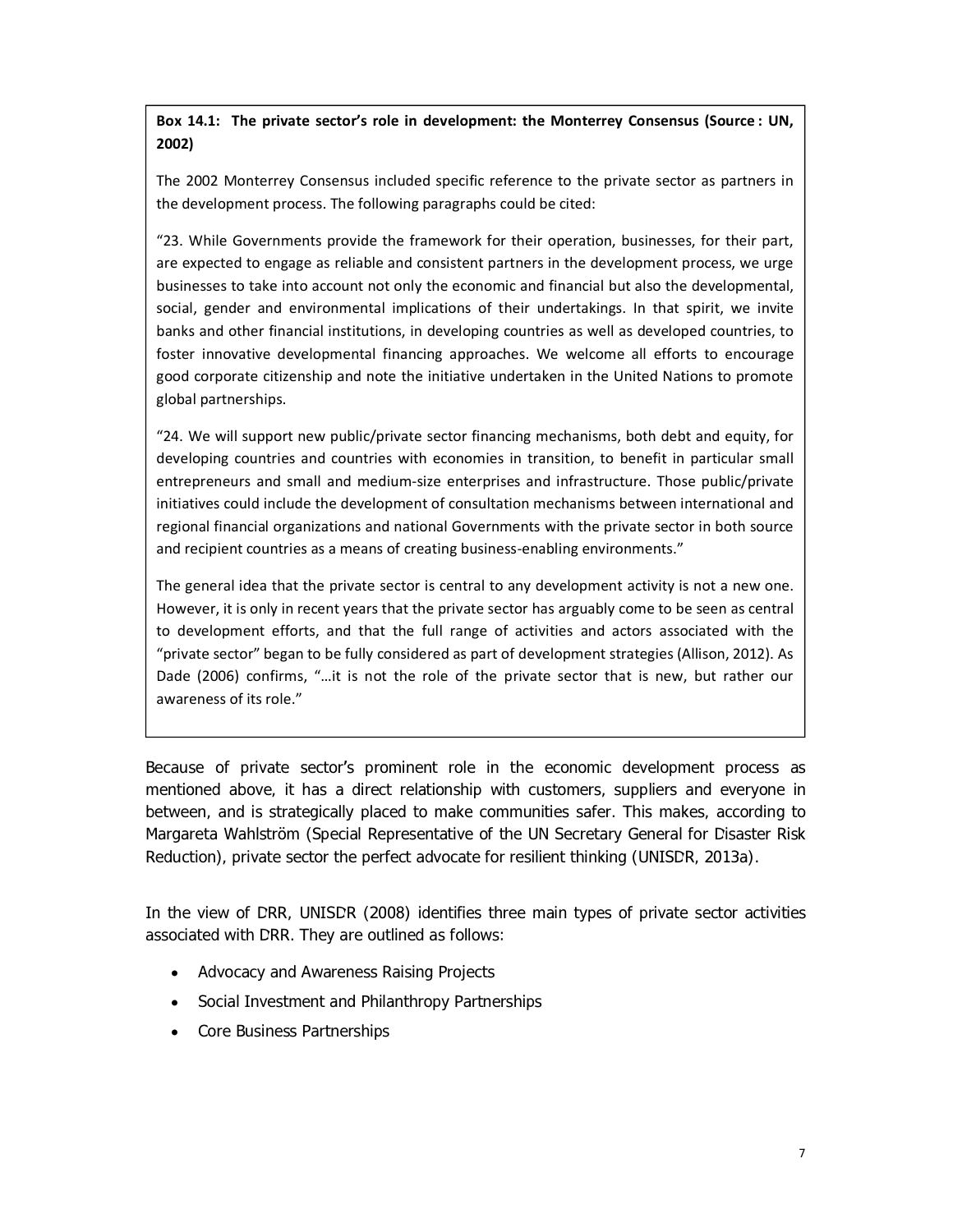#### **Advocacy and Awareness Raising Projects**

The Ministry of Culture and Tourism of the Republic of Indonesia partnered with the Bali Hotels Association to develop a toolkit for tsunami preparedness on several island across the country including Lombok, Bali, and Gili Trawangan. Future goals include developing a tsunami certification for hotels to indicate their preparedness against tsunamis.

The Private Sector mobilization in empowering communities on disaster risk reduction in the Dingala, Aurora, Philippines focused on community trainings, multi-hazard mapping, and provision of emergency response equipment. These activities were directed towards the formulation and efficient implementation of contingency plans at the barangay and municipal level. It is pioneering in the sense that other private sector interventions for disaster risk reduction do not offer a package as comprehensive as PRIME-DRR. As a result, communities covered by the project were able to separately formulate their contingency plans, test this through a community drill and link it with the contingency plan of the municipal government.

#### **Social Investment and Philanthropy Partnerships**

In social investment and philanthropy partnerships, the private sector provides financial support, contributes volunteers or expertise, or makes in kind contributions, including product donations. In order to address the problem of clean and safe drinking water following a disaster, Siemens in cooperation with the non-profit SkyJuice Foundation created the "SkyHydrant", a highly efficient, potable water filtration unit that converts contaminated water into clean, potable water. In Bangladesh, following Cylcone Sidr in November 2007, SkyHydrants were supplied throughout several affected communities.

#### **Core Business Partnerships**

In core business partnerships, partners collaborate to create employment and foster entrepreneurship, contribute to economic growth, generate tax revenues, implement social, environmental or ethical standards and provide appropriate and affordable goods and services.

TATA Steel, one of the largest steel manufacturers in India was chosen by the government of Uttar Pradesh and UNDP in a partnership that saw TATA Steel sharing the investment in the training of 360 architects throughout the state in safe and earthquake resilient building techniques using TATA Steel's products. The government gained by being able to organize more training events with the additional funding from the company. The company gained by an increased coverage of its product publicity program.

#### **Recent initiatives for risk financing**

According to UNISDR (2013), financial institutions face potential massive losses from disasters, and therefore are pushing for the improvement of their clients' business continuity capacity; therefore looking to businesses to develop new ways of ensuring safer investment decisions. A business continuity plan (BCP) stipulates specific procedures, contingencies, and timeframe objectives for achieving this. The Great East Japan (GEJ) Earthquake and tsunami on 11 March 2011 caused widespread damage as a result of the earthquake and tsunami. Fuel shortages and rolling blackouts were also frequent throughout the affected areas.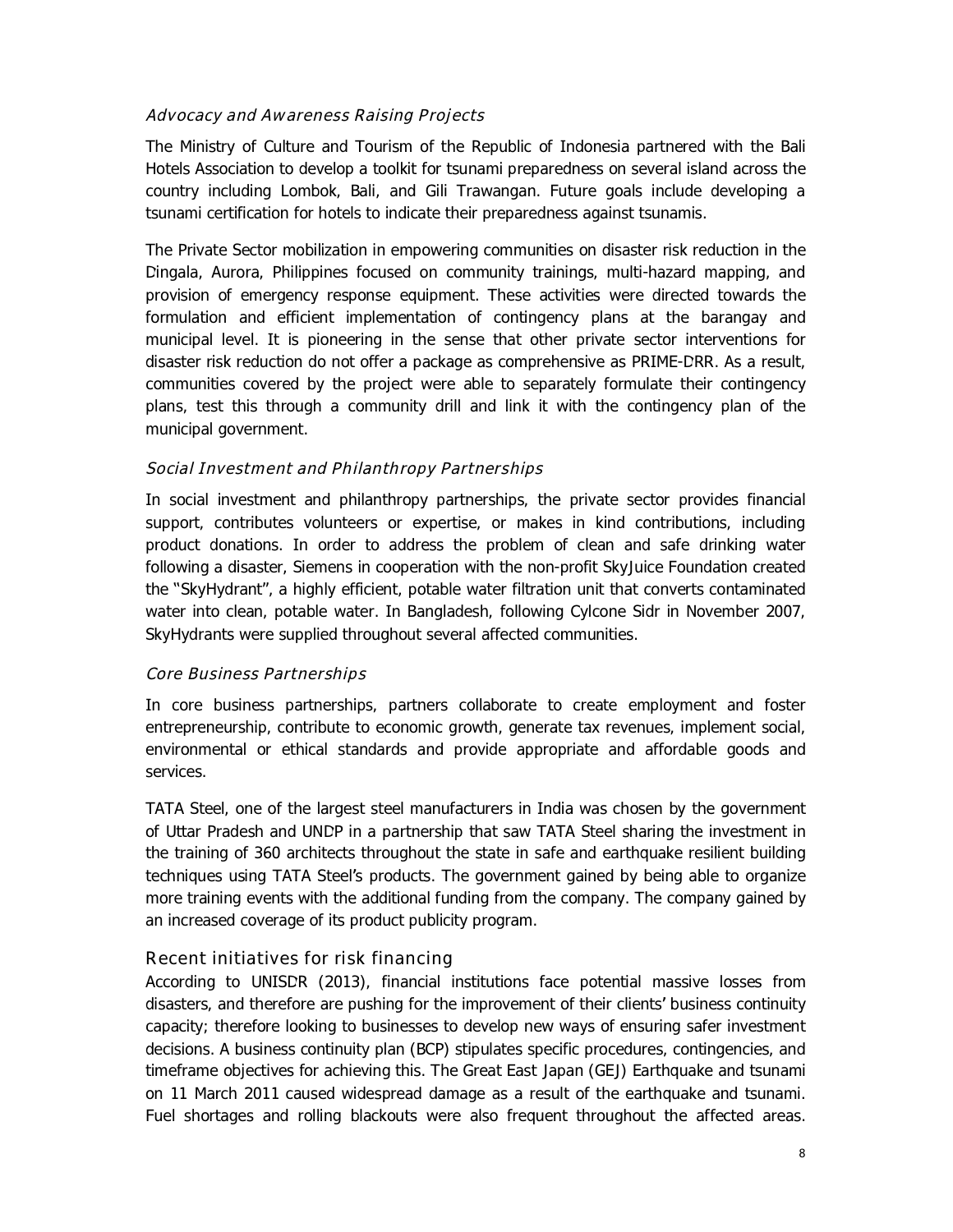According to Japan's 2011 Disaster Prevention White Paper, over 30% of companies reported vital business interruptions and over 50% of companies reported interruptions of over one week. Since the GEJ Earthquake, development of BCPs suddenly became more widespread. This should continue to increase as financial institutions, like the Development Bank of Japan (DBJ) which is beginning to increase their support to businesses that invest in their own DRR process. DGJ has developed their own rating system for BCPs, which serves as a third party method to measure resilience and is conducted alongside a routine credit check of the company. The rating system monitors both hard and soft DRR strategies of the company as defined in the BCP. Smaller banks, like Shiga Bank in Japan, who primarily lend to small and medium-sized businesses, have begun to offer their clients disaster risk consultancy services while developing a BCP.

In broad terms, this chapter focuses more on economic and social infrastructure development for DRM. But by bringing in a fourth 'P' representing relevant groups of 'people' later in this chapter, this also makes a case for building and mobilising social capital. This would reinforce the social infrastructure, since the 'people' are taken to include representatives of relevant NGOs, professional and trade bodies, media and community groups. This leads to the next section in investigating what drives private sector organisations in taking up DRM measures.

#### **The current drivers for private sector investment in DRM**

The ultimate goal of DRM is to be able to assure a commumity that a level of resilience has been reached to reduce or to avoid damage and losses due to disasters. This could only be achieved when all the actors, including the private sector, are themselves resilient. Underlying assumtion here should be that not only the reduction or mitigation of the current or the existing risk of disasters but a proper assessment should also be done to ensure that any risk mitigation measures does not result in any new risks arrising. This section explores some of the forces that drives private sector investment to undertake DRM initiatives.

According to Edo at al, (2014), businesses engage in DRM activities to achieve three objectives;

- to obtain economic benefits/make profits;
- to comply with existing laws and regulations; and,
- because of social responsibility.

The above authors (Edo, 2014) also state that businesses meet these three objectives using a triple approach;

- protecting themselves;
- supporting the community; and,
- assisting the government.

The current drivers and approaches are interrelated and some of the approaches seem integrated. For instance, investments in DRM with an initial profit motive and legal compliance might bring about wide ranging process changes in individual businesses that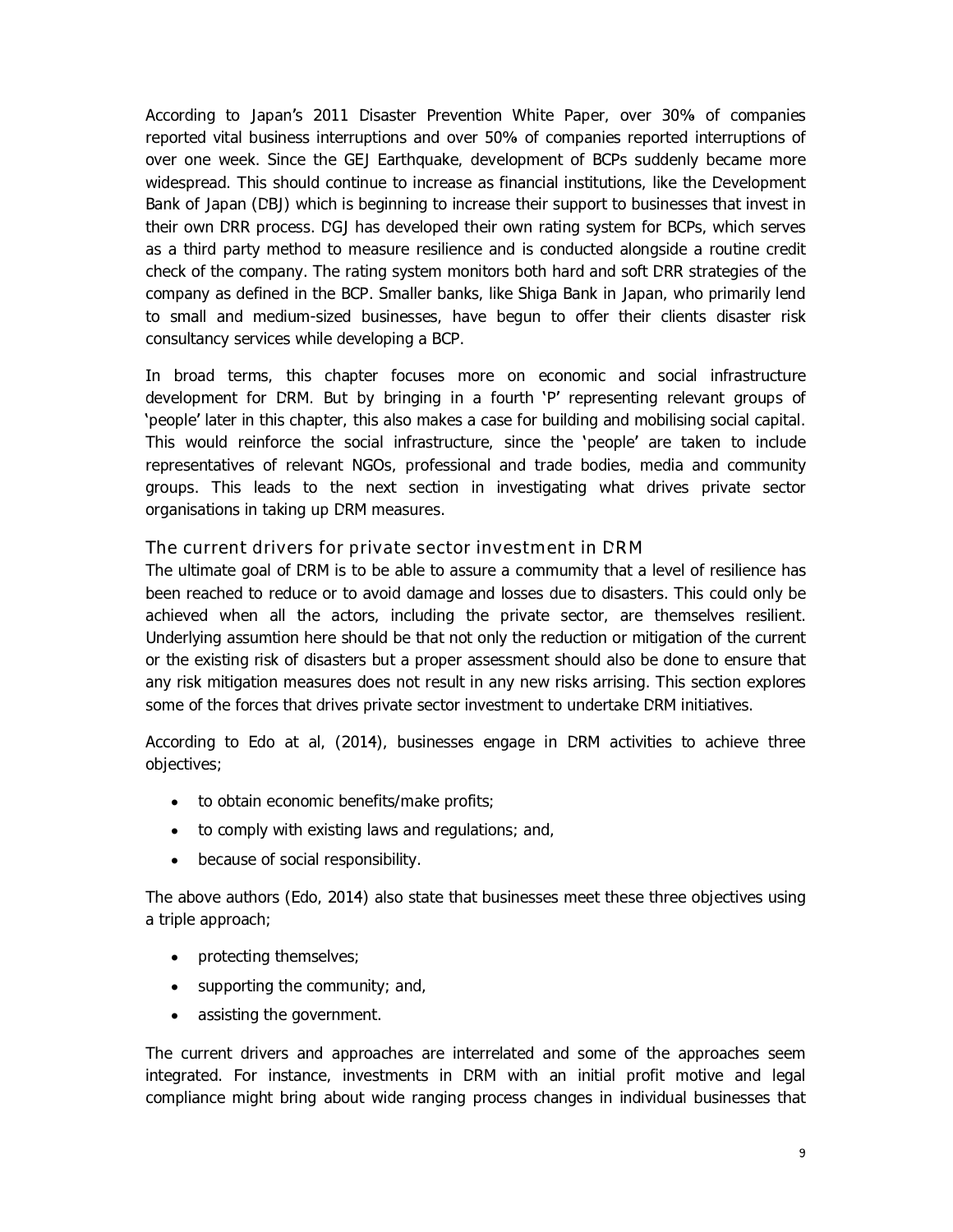might open up new opportunities for businesses and also create sustainable and long term advantages of increasing reputation and open up new markets for the business.

## **The creation of value and equity by effective risk sharing**

It has firmly been established that economic losses from disasters have spun out of control and there are calls on the world's business community to incorporate disaster risk management to their investment strategies to avoid further losses. The major disasters that struck during the recent past revealed how disasters can impact businesses. Earthquakes, floods and storms can damage exposed and vulnerable factories, offices and other facilities and resources, interrupting and paralysing output and business processes.

The management of disasters has shifted from a reactive, top down approach to a more inclusive approach that seeks to proactively reduce the risk of disasters occurring and to minimise the negative consequences for human lives and economic activities. The new paradigm of disaster risk reduction as also articulated in the Hyogo Framework for Action, explicitly identifies the need to include the private sector in disaster management activities. But disaster risk does not stop at the factory gate. Businesses depend on infrastructure and urban systems run by utilities and the public sector. Damage to transport and energy networks, ports and airports or to neighbourhoods where employees live interrupts business and imposes additional costs. And in today's globalised world, even businesses in safe locations may be affected by disasters that hit suppliers and partners on the other side of the globe.

Extended insurance coverage may enable businesses to compensate for both direct loss as well as supply chain interruption. But disasters have broader, more pervasive effects on business competitiveness. When business is interrupted, skilled workers may leave, market share may be lost to competitors, relationships with key suppliers and partners may be severed and confidence and reputation may be eroded. Once business is lost, it may never come back.
Businesses, of course, come in many shapes and sizes. And different sizes are exposed to different kinds of risk. Small businesses, for example, that serve local markets are affected directly by localised extensive disasters, as associated with flooding or landslides. And these businesses also depend heavily on local public infrastructure. Destruction of a bridge in a flash flood, for example, may isolate a local smallholder farm, workshop or restaurant from markets and suppliers for days. And many such businesses go bankrupt because they lack the cash flow or reserves to be resilient (UNISDR, 2013b)

The direct economic benefits of disaster risk reduction are for the most part the avoided economic costs of disasters as discussed above. Before the disaster occurs, these costs are only possible costs and their value is in part dependant on when a disaster might happen and how likely it is. In some cases, economists can estimate the economic value of such extended benefits. For example, the value of the provision of services such as water, electricity and shelter can be estimated. In other cases, monetising extended benefits could be seen as inappropriate, such as the improving women's involvement within communities. Nevertheless, such extended benefits need at the very least to be clearly stated in any assessment of the economic benefits of a disaster risk reduction programme, noted the 2013 Global Assessment Report (UNISDR, 2013b). The report, which carried out reviews of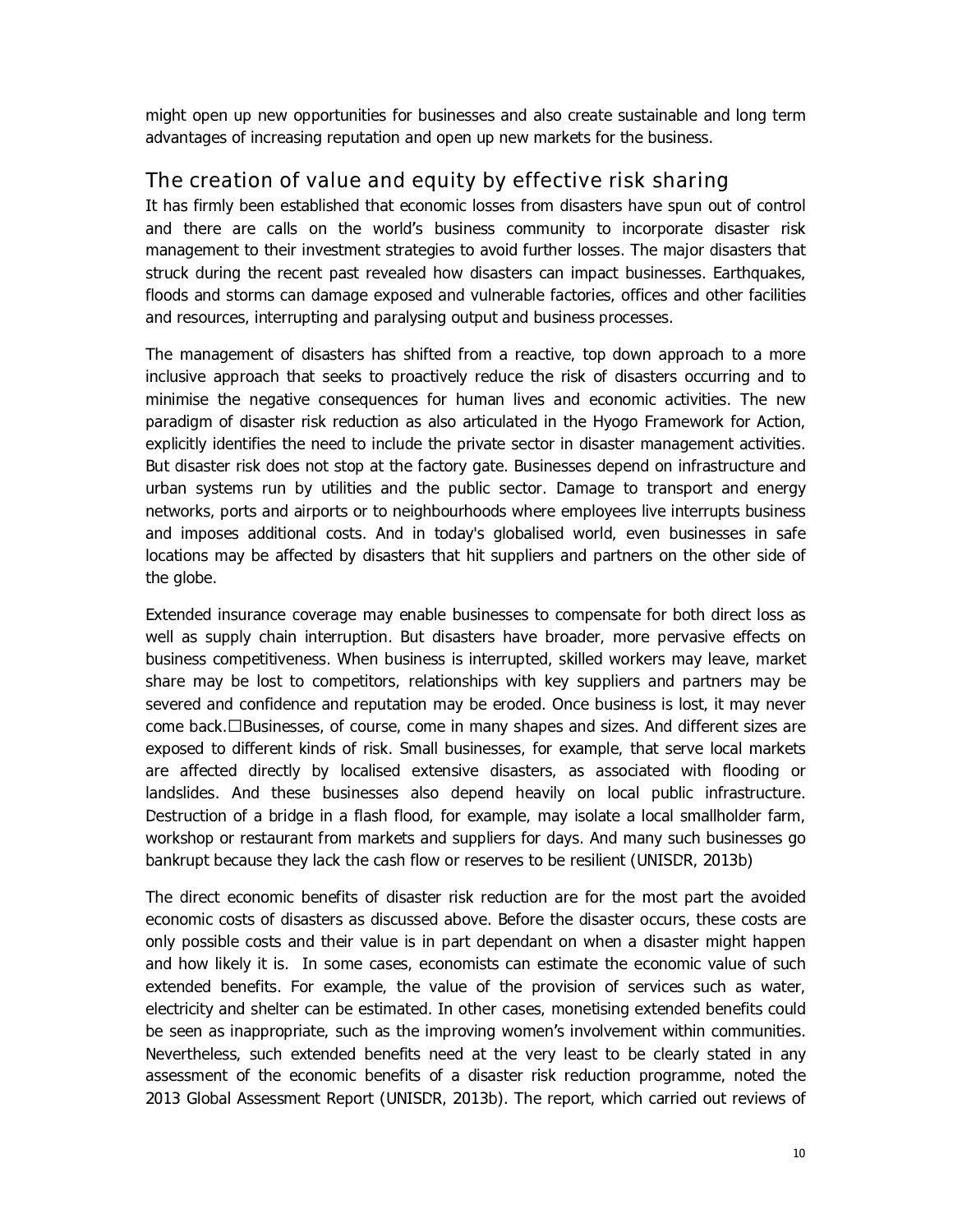disaster losses in 56 countries, found that direct losses from floods, earthquakes and drought have been underestimated by at least 50 per cent. In this century alone, losses from disasters amount to some \$2.5 trillion. Businesses able to estimate and manage their disaster risks will be less likely to invest in hazard-prone areas. And if they do, they will more likely invest in measures to reduce the vulnerability of their facilities. The same businesses will be more likely to have addressed disaster risks in their supply chains. And the disaster risks they have decided to accept will be explicit rather than hidden on their balance sheets. (UNISDR, 2013b) highlights how the transformation of the global economy over the last 40 years has led to rapid increases in disaster risk in low, medium and high income countries. The report analyses three key global investment sectors – urban development, agribusiness, and coastal tourism  $-$  and reveals that prevailing business models in each sector continue to drive disaster risk. UNISDR (2013b) surveys 1,300 small and medium-sized businesses in disaster-prone cities in the Americas and finds that threequarters have suffered business disruptions related to damaged or destroyed power, telecommunications and water utilities demonstrating the inter-dependence between the private and public sectors when it comes to disaster risk management. Yet only 14.2 percent of companies with fewer than 100 employees had even a basic approach to crisis management in the form of business continuity planning. More importantly, they will have recognised that investing to avoid shared risks and costs and to address underlying risk drivers, in partnership with the public sector and civil society, is not only good but rather essential for business itself. Unless those shared risks are transformed into shared values, future business will not be competitive, sustainable or resilient. Some encouraging trends are emerging (UNISDR, 2013b):

- More businesses will shift their focus from preparing for and responding to disasters to identifying, analyzing and managing disaster risks.
- Businesses will increasingly integrate disaster information into a broader analysis so that investment decisions are taken with eyes wide open. Behaviour will change over time as businesses scrutinize the disaster risk internalised in locations before deciding investments. This in turn will influence government approaches to risk reduction
- Businesses will begin to undertake integrated reporting of disaster risks providing a fuller picture of exposure and performance.
- In 2014, for instance, USD1.9 trillion of foreign direct investment (FDI) is foreseen, and businesses now see disaster risk management as an opportunity and a key sector in what is a huge market.

The economic, social and environmental costs of disasters remain high and have continued to rise. With growing populations and prosperity leading to expanded developments in risk prone areas, the costs of disasters are most likely to continue rising over the decades to come. Thus, there is a strong economic case for investing in disaster risk reduction, alongside the social and environmental reasons for undertaking these investments. Nevertheless, the technical challenges of making a sound economic assessment to facilitate a decision to investing in reducing disaster risk remain and need to be addressed carefully.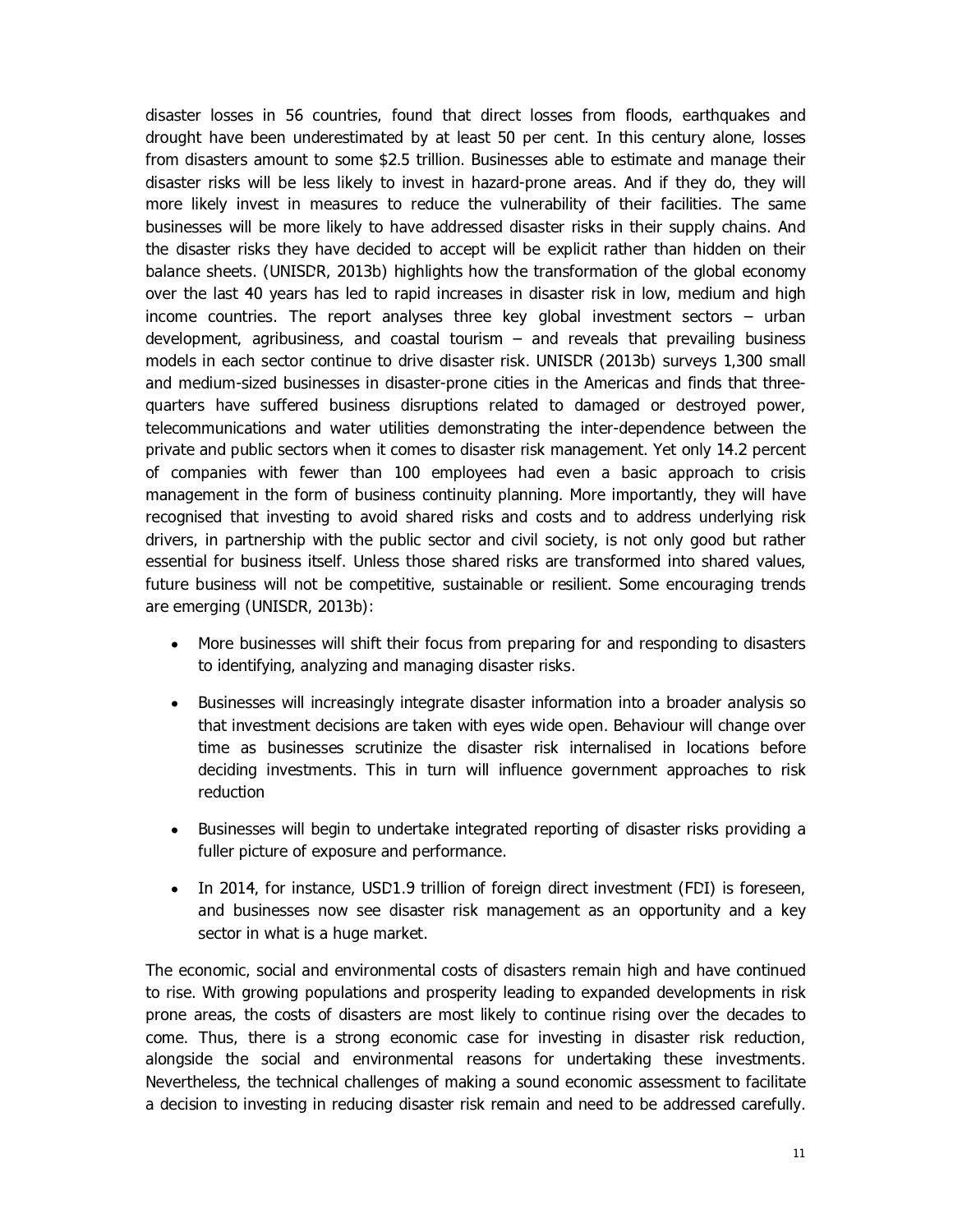Further, the policy challenges are considerable as public good nature of disaster risk reduction, ironically, makes it especially difficult to secure much needed public investment. Building on insights captured from a review of the recent literature, this section suggests two approaches, which could help to strengthen the economic case for disaster risk reduction and improve investment decision-making at national and local levels. It also proposes one initiative for information sharing which could be implemented at the international or regional level (Vorhies, 2012).

## **Future considerations**

**Private sector approaches to achieving value out of investment in DRR** 

Economic losses as a result of disasters – particularly of catastrophic disasters in industry agglomerated areas – have extensive economic impacts for nations and to the global economy. As noted earlier, loss of employment and population outflow from the area can also have irreversible social impacts. The private sector can play a significant role in promoting resilient continuation of area business and early regeneration of local industry. In addition, the public sector also needs to pay attention to industrial agglomeration areas in order to avoid catastrophic impacts on the national economy by developing strategies for area-wide disaster management and involving the private sector in the system of the management.

Private sector has rarely been addressed as a target group. However, they also are highly at risk and suffer considerably from disasters (e.g. through flooding, earthquake, tsunami, landslides, disruption of business continuity); they play a key role in economic terms and are pivotal for post-disaster economic recovery in guaranteeing income and employment.

By making clear that disaster risk reduction is perceived as an opportunity and a value creating activity, there lays a shift of emphasis from the possibility of an event (something to face) to the possibility of an action (something to do). This is a good starting point to analyze the main drivers behind private sector's involvement in DRR.

The ultimate goal of DRR is a reduced damage and losses due to disasters through increasing the resilience of society, and this could only be achieved when all the actors, including the private sector, are themselves resilient. As business disruptions can lead to major economic losses and can significantly impact the long-term growth of economies, governments share the responsibility of ensuring business resilience (APEC 2013). Therefore, DRR needs to be bidirectional, in the sense that risk management should work not only towards reducing the existing risks that a company faces, but also towards preventing the creation of new risks for the society due to risk-insensitive investment decisions or any other risk-exacerbating irresponsible behaviours thus creating value out of both short and longer term investment. Investing in DRR and surviving a crisis or a disaster when your competitors simply perish will build up your reputation further. It will also improve a company's image as well.

Investing resources in DRM has proven to yield economic benefits, which is the ultimate goal for any business. As an example, according to UNISDR (2013b, p. viii) the New Zealand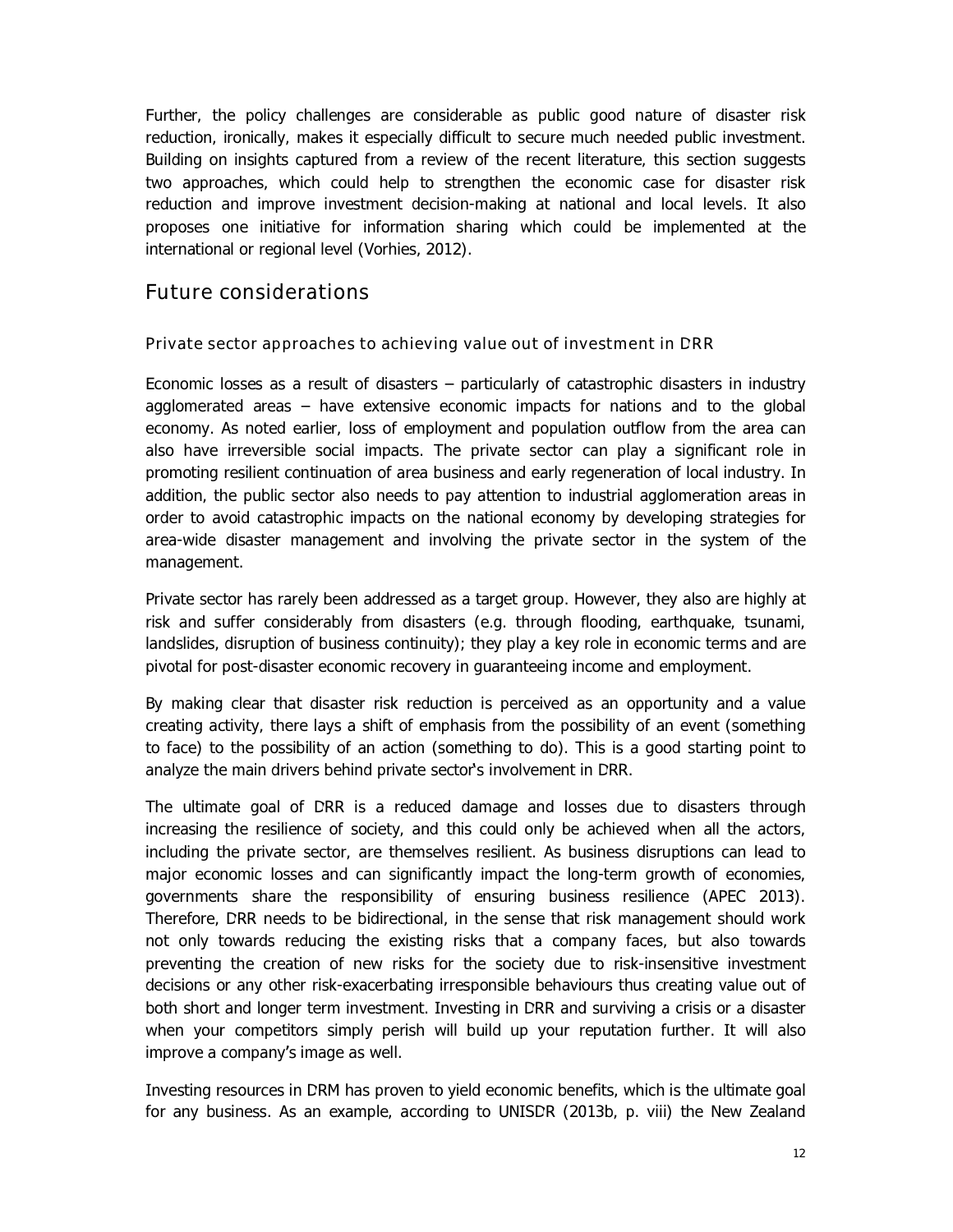company Orion, invested US\$ 6 million in seismic protection that ultimately saved the business US\$ 65 million. It is obviously less costly to invest in DRM or to avoid unnecessary risk than to pay for the losses after a disaster hits. Increased reputation and brand value, as well as the so-called "license-to-operate", account as economic benefits since they have a positive impact on sales and ultimately on profits. DRM investments can also provide a more favourable access to financing through enhanced disaster resilience. Investing in DRM makes businesses more competitive before, during and after a disaster because of improved reputation, preparedness and resilience, respectively. By reducing risks, particularly extensive risk from small but frequent disasters, a business can be much more competitive in the long run. In fact, businesses that have invested the most in risk management may financially outperform their peers (UNISDR 2013b). Finally, investing in DRM can generate new business opportunities, both within and outside the DRM context. On the one hand, an example within the DRM context would be the participation in an emergency agreement with the government in order to perform a specific task during, or in the aftermath of, an emergency. On the other hand, an example outside the DRM context would be the identification of new or previously overlooked market gaps, for example, based on changing needs of the community after a disaster.

The Box 14.2 below shows how the investment on a hotel certification programme by the private sector has yielded benefits (see Edo et al, 2014).

#### **Box 14.2 Hotel ready certification programme (Source : Edo et al, 2014)**

Tourism is one of the fastest growing sectors in the Asia-Pacific region. It directly accounts for 146 million jobs and US\$ 523 billion to regional GDP annually. However, the locality of many tourism destinations also makes this sector one of the most at risk to disasters. Small Island Developing States (SIDS) are particular reliant on tourism while also being highly exposed to national disasters. To promote disaster risk reduction in the tourism sector, the UN office for Disaster Risk Reduction (UNISDR) in collaboration with the Global Initiative for Disaster Risk Management (implemented by GIZ) is proposing to support the implementation of 'Hotel Ready,' a programme that will certify hotel disaster resilience (e.g. resilient buildings, risk management, preparedness). This programme will provide hotels a certified standard that will assist them in reducing business risk and the risk of clients and partly surrounding communities to disasters, as well as in demonstrating the safety of their premises to clients, insurers and financers.

## **How to adopt strategies and strengthen implementation of regulations in building resilience for corporate sustainability**

The 5<sup>th</sup> Asian Ministerial Conference on DRR (see AMCDRR, 2012) outlined priorities for private sector engagement namely; developing and supporting local and national governments' risk assessment, resilience building and investment decisions; cooperating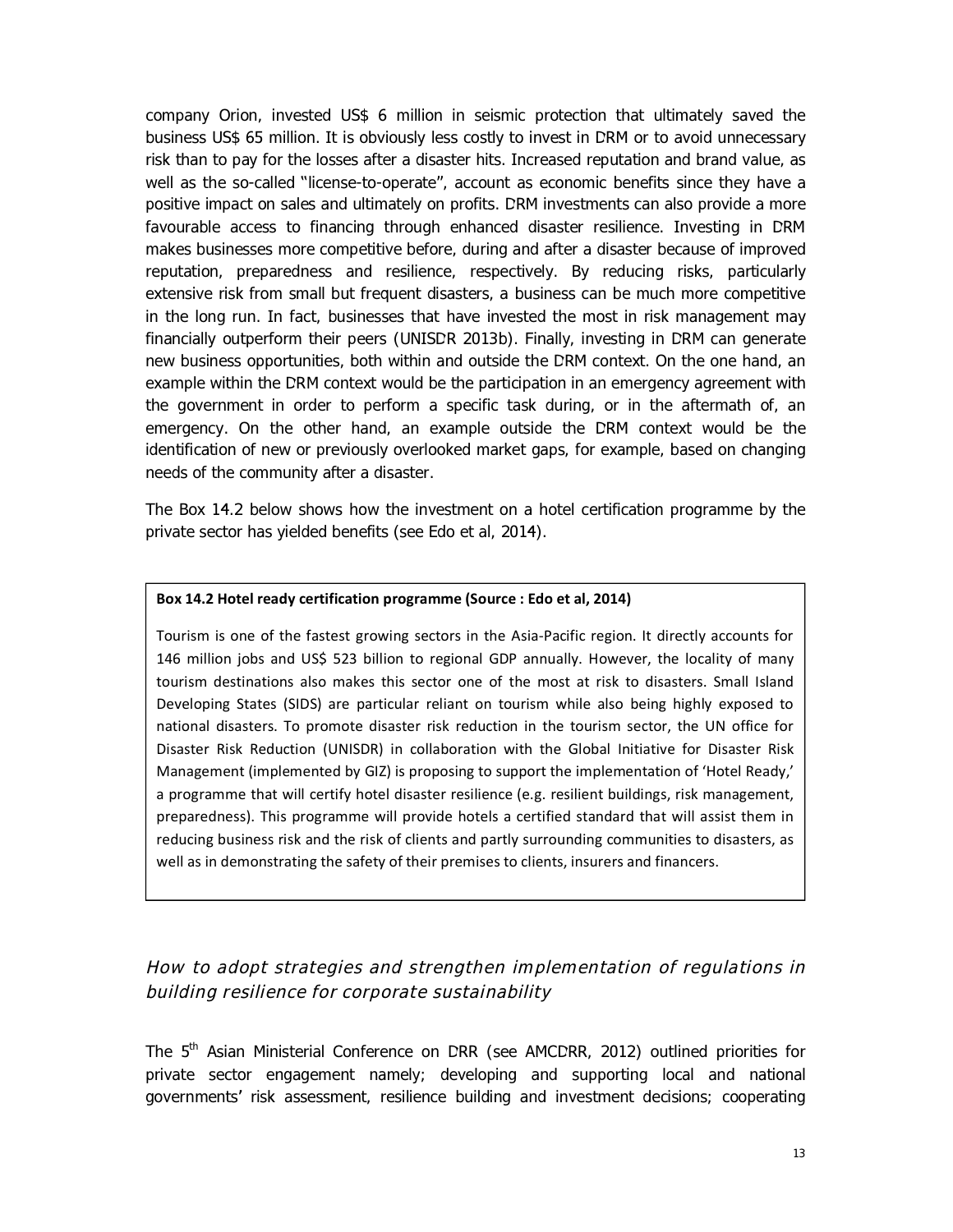with multiple partners to prioritize resilience in land use planning and design; and ensuring investment are resilient to impacts of extreme climactic events and new risks presented by rapid urbanization, such as stress to eco-system services and natural resources. The key pillars to promote resilient economy (Figure 1) requires risk informed decision and building capacities of private sector



**Figure 1: Key pillars to promote resilient economy (source: AMCDRR, 2012)** 

Yet in many developing countries, few preventive measures have been taken by private sector on natural hazards and to adapt to climate change (e.g. setting incentives for climate change adaption construction measures, appropriate management methods, insurance policies, financing mechanisms). The reason for this includes a lack of institutional mechanism, awareness and information of the risk of damage, little knowledge of the options for adaptation, limited financial resources to implement technical preventive and non-technical adaptive measures, and a lack of advisory and support services from the government. (AMCDRR, 2012)

**Private sector influence in supply chain and business continuity planning: a resource based perspective in generating stakeholder value and sustainability** 

#### **Introduction**

The private sector is in a unique position to influence the accumulation of risk through leveraging operational business strategies, such as supply chain management and business continuity planning that promote corporate sustainability and shareholder value. However, business investment decisions are not taken on a vacuum, where possible profits and risks govern business decision making. Key barriers that limit implementation of DRR by private sector include resource constraints and presumed imbalance between costs and benefits. Establishing priorities and investing resources accordingly is important in planning for disasters (Frost 1994). This is especially likely to be a challenge for SMEs, which are by definition constrained by resources. Often, possible costs associated with disasters are underestimated by businesses, negatively affecting cost benefit analysis of DRR (Wedawatta, Ingirige and Proverbs 2014). As Tierney (2007) discussed, impacts of disasters on businesses give rise not only to direct business losses, but also indirect losses and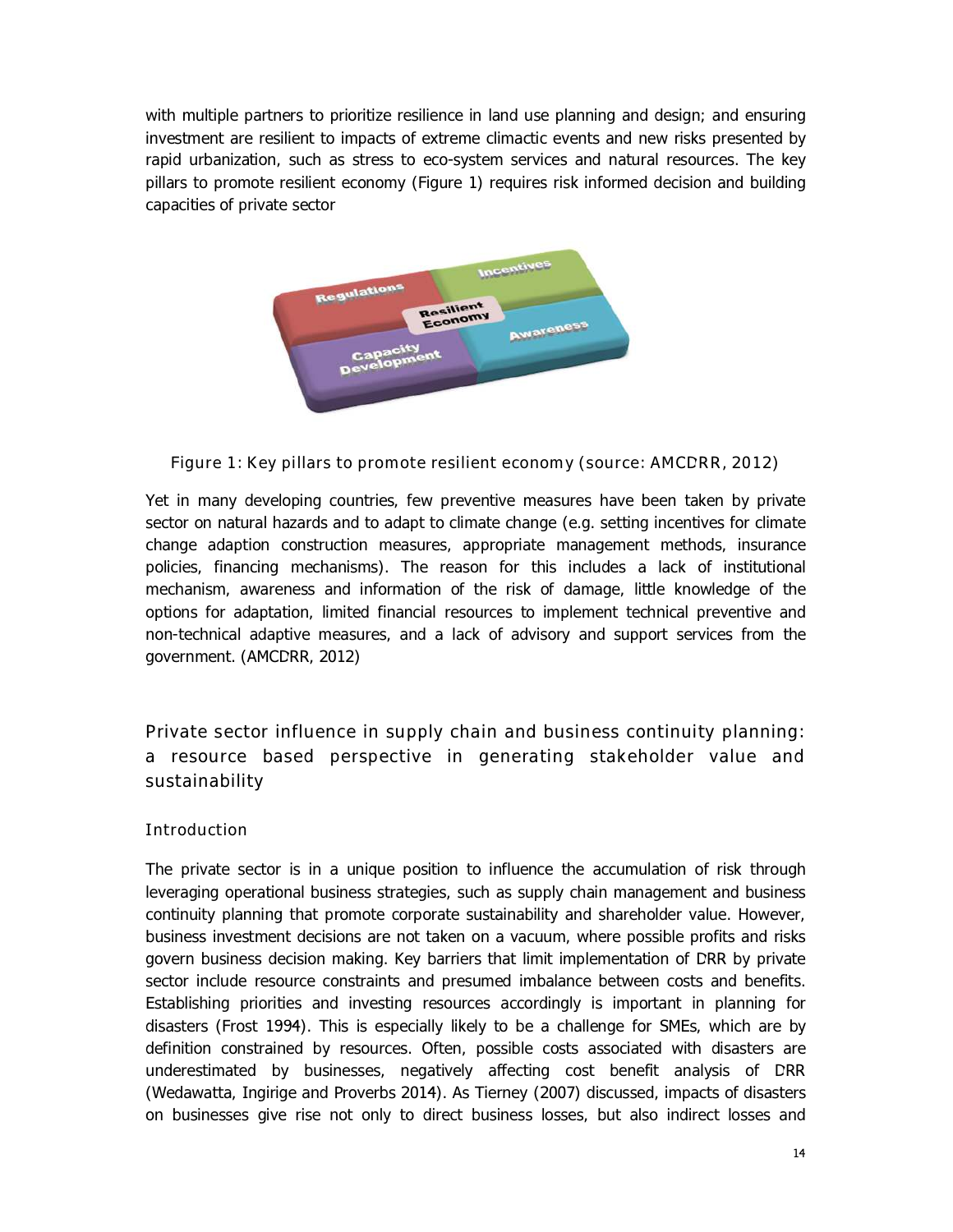economic ripple effects. Inability to realise the full range of direct and indirect impacts associated with a disaster leads businesses to underestimate possible costs, leading to incomplete cost/ benefit analysis. If the private sector is to be widely and effectively involved in DRR, such barriers need to be eliminated through policy incentives. Following sections briefly considers current state of private sector involvement in DRR; especially in implementing business continuity planning, supply chain planning and other business strategies.

**Current state of involvement of private sector in DRR** 

**Business continuity planning and how to promote business continuity planning and incentivise business continuity management** 

Following the major disasters in 2011, the APEC leaders called on member economies in to promote and facilitate the use of Business Continuity Planning (BCP) to better prepare businesses and communities for natural disasters and to mitigate their impacts. However, the BCPs are relatively new concept as compared to the disaster risk management planning done by the national and local governments. A recent survey (Ono and Shibata, 2011) conducted by the Asian Disaster Reduction Center (ADRC) and the Taiwan Institute of Economic Research (TIER) show that despite the threat posed by these disasters, only 13% of SMEs have Business Continuity Plans (BCPs) and fewer than 50% are aware of the concept. (In contrast, the surveys show that 47% of large businesses have BCPs and 75% are familiar with the concept. Businesses both large and small that have experienced a disaster are more aware of the BCP concept than those that have not. The survey indicated that the top three obstacles preventing businesses from putting BCPs in place are: lack of knowledge about the BCP concept and the process of developing a plan; insufficient information about the potential risks to develop a BCP; and low awareness by management of the need for a BCP.

In Thailand, BCP is widely embedded in large organizations as well as certain public entities. Yet, the concept to ensure business resumption after disruptions is rare among Thai SMEs. Main causes behind low rate of BCP implementation among SMEs in Thailand include lack of management awareness, lack of expertise and lack of financial resources. Nevertheless, in order to overcome these weaknesses, determined government policies as well as private sector cooperation are required.

The Asian Disaster Preparedness Centre (ADPC) conducted a survey on 'Recommended methods to promote BCP among SMEs in Thailand' with approximately 79 respondents from both public and private sector. The aim of this survey is to recommend possible measures on improving BCP status among Thai SMEs to concerned government agencies and private enterprises. Respondents were asked to rate the level of necessity of recommended measures from their own perspectives, divided into following options: critical, medium, low and not necessary. The result shows that 72.15 per cent of respondents believe that it is critical for government to publish and disseminate BCP Guidelines or Manuals for SMEs in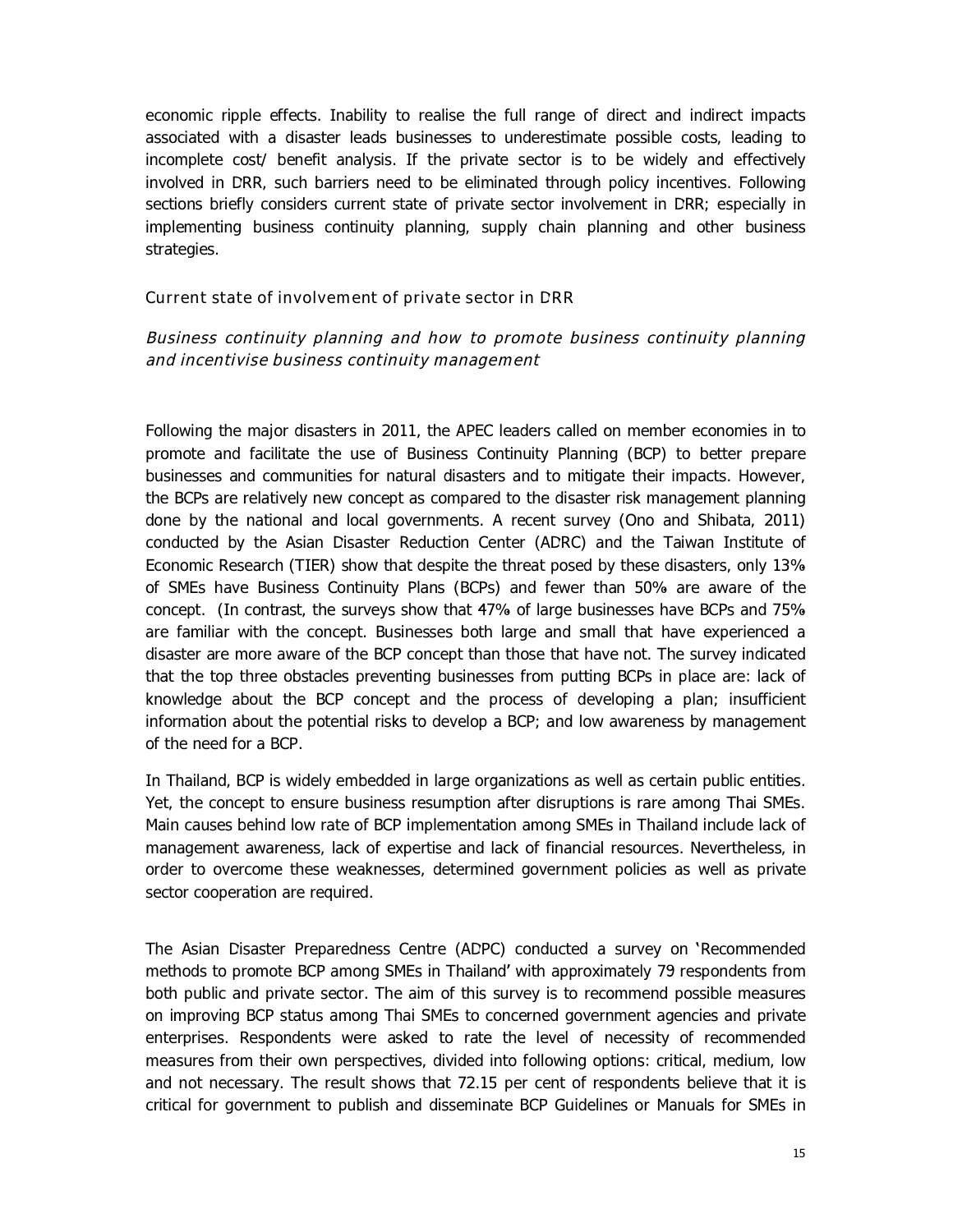each sector. Majority of the respondents also consider that public-private partnership and investment in the pilot BCP program should be the government's prioritized actions in order to promote BCP development in the country. Meanwhile, more than 50 per cent of respondents believe that all methods provided in the survey are necessary. In the meantime, the establishment of governing body by the government to ensure that all business sectors have BCPs is the least preferable method as 16 per cent and 4 per cent of respondents rated 'low' and 'not necessary' for this option respectively.



**Figure 2: Recommendation to the public sector (source: ADPC study, 2014)** 

With regard to what private sector including financial institutions and insurance companies can do to increase BCP adoption among Thai SMEs, 62.5 per cent of respondents would like insurance companies to provide coverage for losses with special conditions (i.e. low premium rates) to businesses which have standardized BCPs. Moreover, 60 per cent believe that large companies with experience and expertise in BCP development should share their knowledge to SMEs in the same sector. In the meantime, the rest of respondents consider that it is necessary that a company that possesses a written and standardized BCP can requested clean or low interest rate loans from banks, and that companies should make it obligatory for their suppliers to have a BCP as well.

#### **Supply chain partnering and DRR**

For businesses, key risks associated with disasters often relate to markets and supply chains (Ukcip 2011), especially due to the widespread nature of modern supply chains which run across different industries and economies (Wedawatta, Ingirige and Amaratunga 2010). In addition to direct impact, disaster impact on businesses in the supply chain can easily cascade down to other supply chain partners who may not necessarily be directly affected by the disaster (Wedawatta, Ingirige and Proverbs 2014). Therefore, disaster impact can be felt by a much larger number of businesses than those physically affected by a disaster, based away from the disaster affected region or country. For example, the earthquake and tsunami in Japan in 2011 disrupted both domestic and global supply chains in many industry sectors, including global automotive industry which has led to plant shutdowns in USA due to critical part shortages (Park, Hong and Roh 2013). Given the desire of businesses to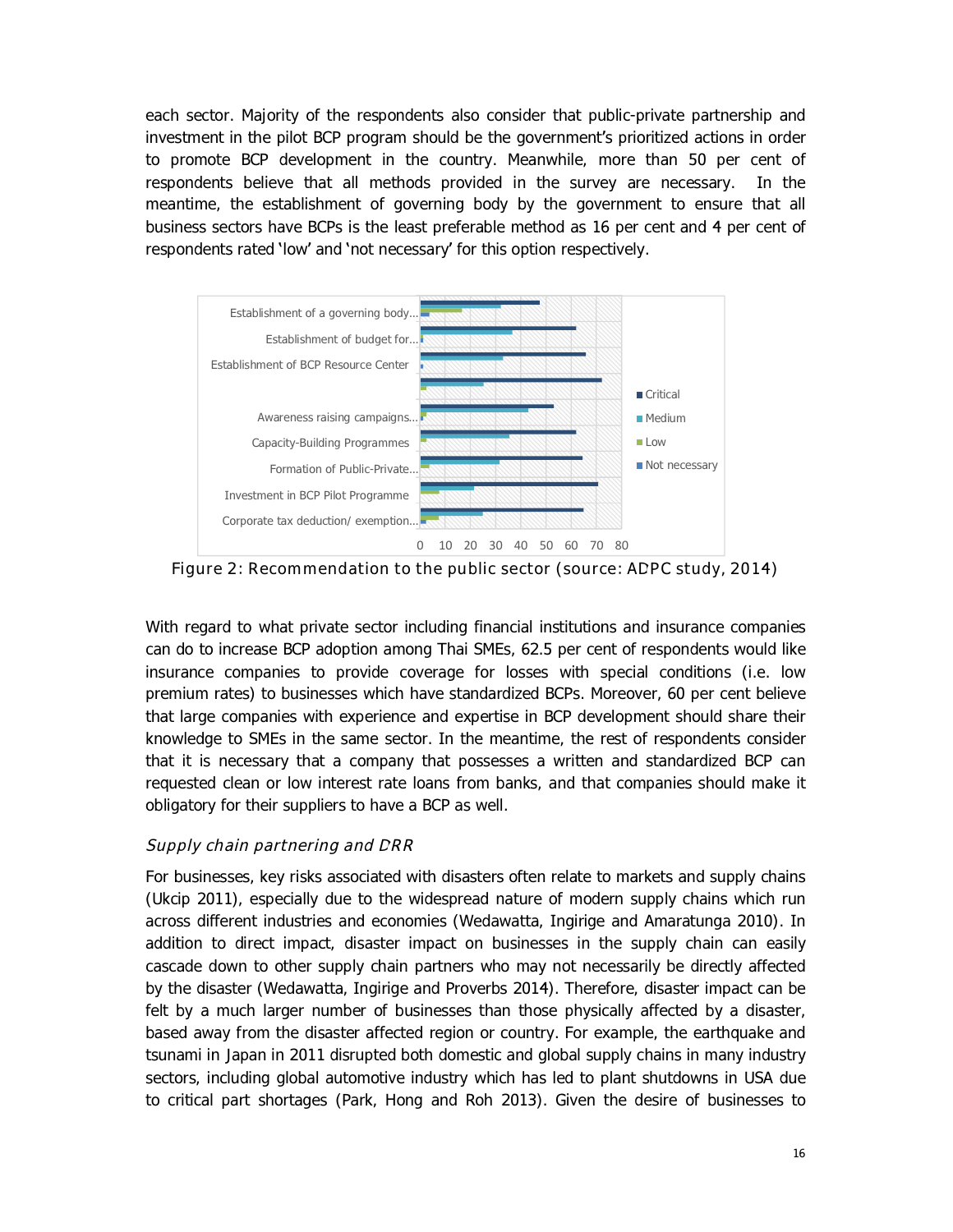streamline efficiency and performance of their supply chains, disaster impacts carry the potential to create widespread disruption. It is essential that businesses prudently assess how to strike a balance between supply-chain efficiencies and disaster risks, and invest in strengthening the long-term continuity plan of the supply chain (Abe and Ye 2013).

Following experience of significant disruptions, businesses have begun to consider disaster risk to their supply chains in business planning. For example, following the 2011 earthquake and tsunami, Japanese manufacturing firms have begun to consider the use of strategies such as increasing their inventory levels, adopting standardised component parts, increasing the number of lines/facilities/suppliers, and relocating production centres (Park, Hong and Roh 2013). However, at a global level, disaster resilience of supply chains is yet to be considered as a key business risk by private sector businesses. This is partly due to their inability to assess the indirect impacts of disasters; such as those on supply chains (Wedawatta, Ingirige and Proverbs 2014). Presence of a large number of SMEs in supply chains presents a key challenge for businesses to enhance their supply chain resilience. This is due to the fact that SMEs are highly vulnerable to disaster impacts and are less likely to be prepared for such events. Larger businesses including multi-national corporations can play a significant role in enhancing the resilience of supply chains, as well as of their smaller counterparts. It is essential that larger businesses with power to influence their supply chains undertake DRR and encourage smaller businesses in their supply chains to do the same. For example, larger businesses could contractually require their suppliers located in disaster prone areas to be aligned with industry standards (Edo et al, 2014) and consider DRR in their business planning. A holistic approach where the entire supply chain becomes disaster resilient could avoid the risk of indirect impacts related to supply chains significantly. Partnering between the members of a supply chain is identified as an approach that can achieve this objective.

Supply chain partnering is where there is an attempt to build close, long-term links between organisations in a supply chain, where a close working relationship is agreed although the organisations may remain distinct (Boddy, et al, 2000). It is an approach that will result in mutually beneficial supplier relationships. Supply chain partnering is expected to result in long-term relationships, develop capabilities, share more information and engage in more joint planning (Boddy, et al, 2000). Benefits of such an approach to DRR across the supply chain are manifold. For example, sharing more information and joint planning can minimise disruptions on the supply chain due to disasters and help individual organisations to enhance their capacity for resilience collectively. The approach will also enable SMEs to benefit from their relationships with larger businesses in their supply chain and minimise disaster impact.

Supply chains depend on key infrastructure such as transport and utilities, and the failure of these due to a disaster can affect the performance of supply chains. Often, responsibility for the DRR of such key infrastructure lies with the local and national governments. Therefore, national and regional government policy and DRR initiatives concerning key infrastructure affect the supply chain resilience of businesses. Thus, government policy is likely to play a significant role in building supply chain resilience. Ye and Abe (2012) note that as policies that prevent the potential impacts are likely to be more effective, governments should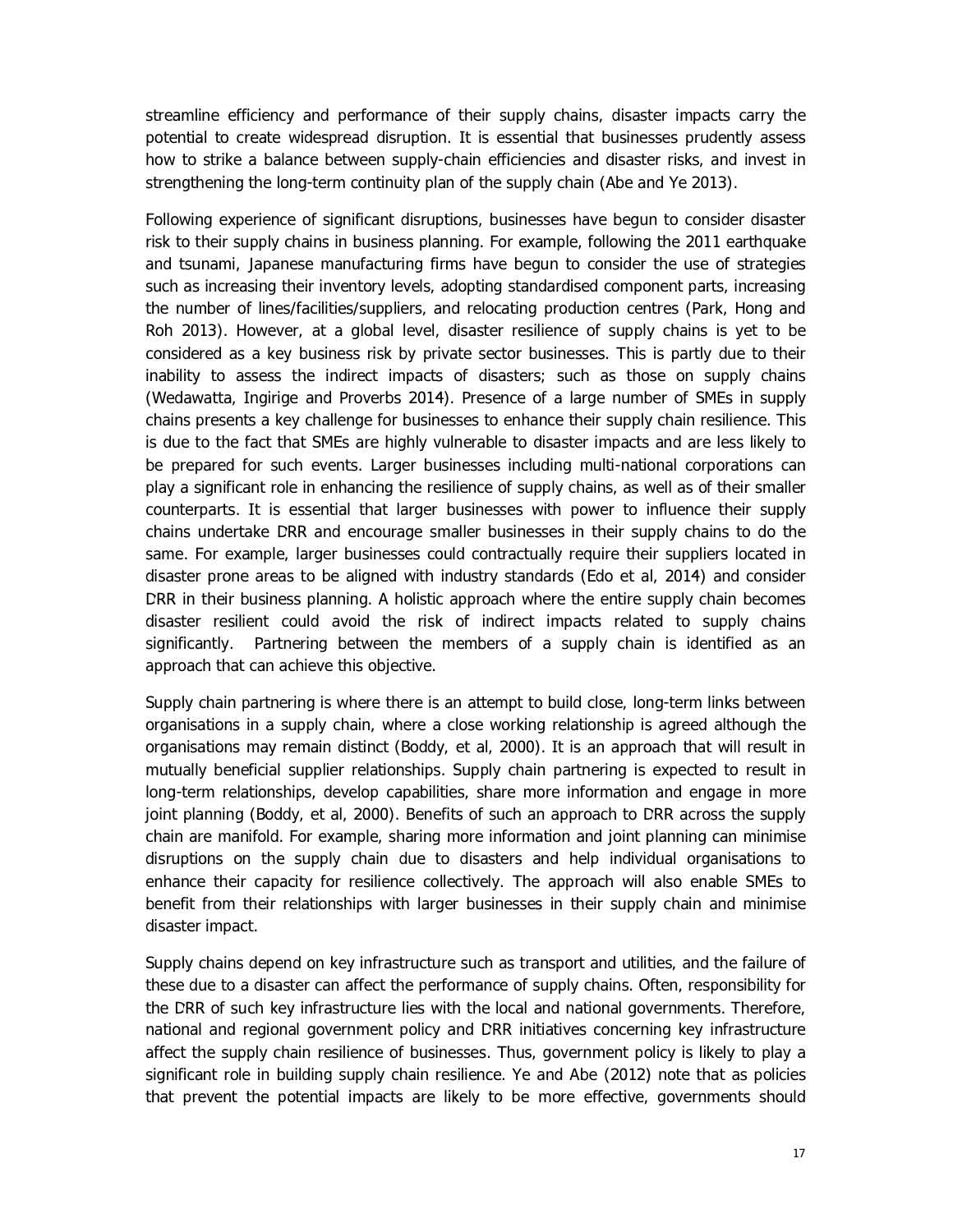incorporate actions that enhance disaster-resilient supply chains into their long-term development plans.

### **Other operational business strategies supporting DRR**

Insurance is a key business strategy utilised by the private sector to recover damages and get back to business following disasters and is likely to be the only strategy adopted by many. Therefore, insurance is a key aspect of business resilience. However, in many parts of the world; especially in developing countries, businesses do not have adequate insurance to cover disaster risk. It is important that businesses fully understand the extent and limitations of their insurance cover, rather than expecting it to be a universal remedy (Brown, Seville and Vargo 2013). In addition to insurance, other common measures adopted by businesses include adaptation of properties, backing up critical business information, flexible working practices, and co-operation with other businesses. However, implementation of such measures is not wide-scale among businesses (Tierney 2007, Unisdr 2013, Wedawatta, Ingirige and Proverbs 2014).

Strategies adopted by businesses can be categorised in to four distinctive strategies as avoiding, reducing, sharing and accepting (UNISDR, 2013). Although DRR is not common practice among businesses, their uptake of DRR has been observed to increase following experience of a disaster. Therefore, businesses are likely to opt for DRR reactively after experiencing an event rather than proactively. Whilst businesses that actively consider DRR may opt for a range of disaster specific actions, in most businesses actions supporting DRR are likely to be extensions to their existing risk management practices; often undertaken with other risks/business opportunities in mind. For example, Wedawatta et al (2011) discussed how businesses have realised some businesses strategies implemented with commercial advantage in mind have helped their disaster resilience, thus encouraging them to specifically consider those strategies in relation to escalating disaster risk.

#### **The key role played by SMES within the private sector DRR**

Small and Medium-sized Enterprises (SMEs) form the principal portion of private sector businesses in many economies; especially in developing countries. For example, of businesses, over 96% in South East Asia (ASEAN, 2013) and over 99% in Europe (European Commission 2008) are considered as SMEs. They make important contributions to local and national economies in terms of employment and turnover generation. In Bangladesh; a country significantly vulnerable to disasters, SMEs provide employment to over 40% of the population (Mintoo, 2006). Manifold contributions of SMEs include assisting technological progress, increased competitiveness, creation of new jobs and the economic revival of regions (Tilley and Tonge, 2003). Further, SMEs contribute to a more equal distribution of income and wealth (Hallberg, 2000).

SMEs are often observed as inadequately prepared to cope with and recover from the impacts of disasters (Tierney and Dahlhamer 1996, Alesch et al. 2001, Yoshida and Deyle 2005, Crichton 2006, Dlugolecki 2008, Wedawatta, Ingirige and Amaratunga 2010). For example, 70% of SMEs affected by the Chilean earthquake in 2010 have not had insurance, requiring the businesses to endure the costs themselves (Muir-Wood, 2011). Hence, they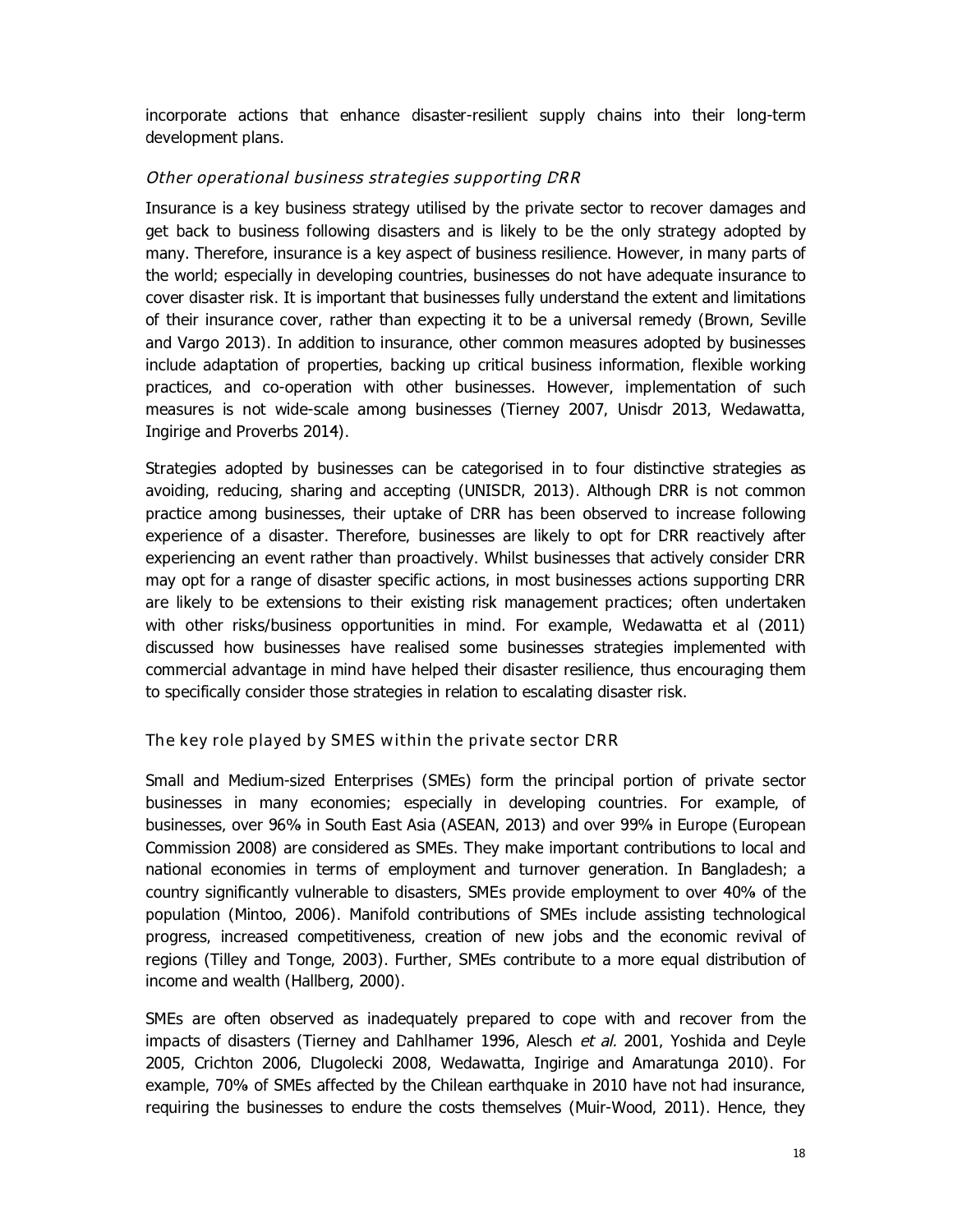are often affected disproportionately hard by disasters, compared to larger businesses. Once affected by a disaster, it may take a considerable time for a SME to get back to business. SMEs affected by a regional flood event in Cockermouth, UK, had taken about 4-6months on average to move back to their business premises after reinstatement (Wedawatta, Ingirige and Proverbs 2014). Loss of income over a considerable period of time could lead to significant economic hardships to SME owners as well as local economies and industry sectors. It may also take a considerable period of time for them to get back to their predisaster activity levels, especially if DRR strategies were not in place. For example, Sardana and Dasanayaka (2013) noted that SMEs affected by the 2005 Asian Tsunami in Sri Lanka have only recovered up to about 65% of the pre-tsunami activity level even after nearly six years following the event. Much of this can be avoided or minimised by SMEs, if DRR is integrated within business planning.

In addition to being able to minimise negative impacts of disasters, DRR will help SMEs to be more competitive. As SME owners are often based locally, they are likely to be affected by disasters in two fronts; as business owners and local residents, creating significant psychological stress and trauma. This also makes it difficult for SMEs to move to another area. Therefore, it is in their interest to increase business resilience. Further, SMEs are an integral component in local community cohesion. As local businesses aiding community connectedness, SMEs can play a significant role in developing disaster resilience and recovery of local communities. For this to happen, it is vital that SMEs themselves are made resilient by integrating DRR in business planning; a practice that is seldom implemented as of now.

Lower level of DRR activities among SMEs is partly due to their lack of resources, which makes persuading SMEs to implement DRR a significant challenge. However, research has identified criteria that can be effectively utilised in engaging SMEs in DRR. For instance, key lessons identified by the UK Climate Impacts Programme in their work with SMEs included low awareness of SMEs, advantage SMEs hold because of their flexibility to change, highlighting opportunities associated with disasters to engage SMEs, action is likely where benefits are certain, and informal approaches can be more effective (UKCIP, 2011). Therefore, for policy initiatives targeting the private sector to be successful, the unique characteristics and requirements of the SME sector as identified above will need to be considered. Policy will also need to provide SMEs appropriate guidance and incentives to encourage them to implement DRR such as business continuity planning.

#### **Current policy context**

Some countries have already taken the initial steps towards substantially involving private sector businesses in DRR. For example, in the UK, businesses are increasingly encouraged to adapt to flooding and other disasters by implementing strategies such as business continuity planning and adapting their properties (See Box 14.3). These policy initiatives are likely to require private sector businesses to invest their financial and other resources. This is a challenging task unless businesses realise the business case for DRR. Whilst global businesses are now beginning to consider DRR, much of the businesses still do not consider disasters as a major business risk (UNISDR, 2013). However, their willingness to engage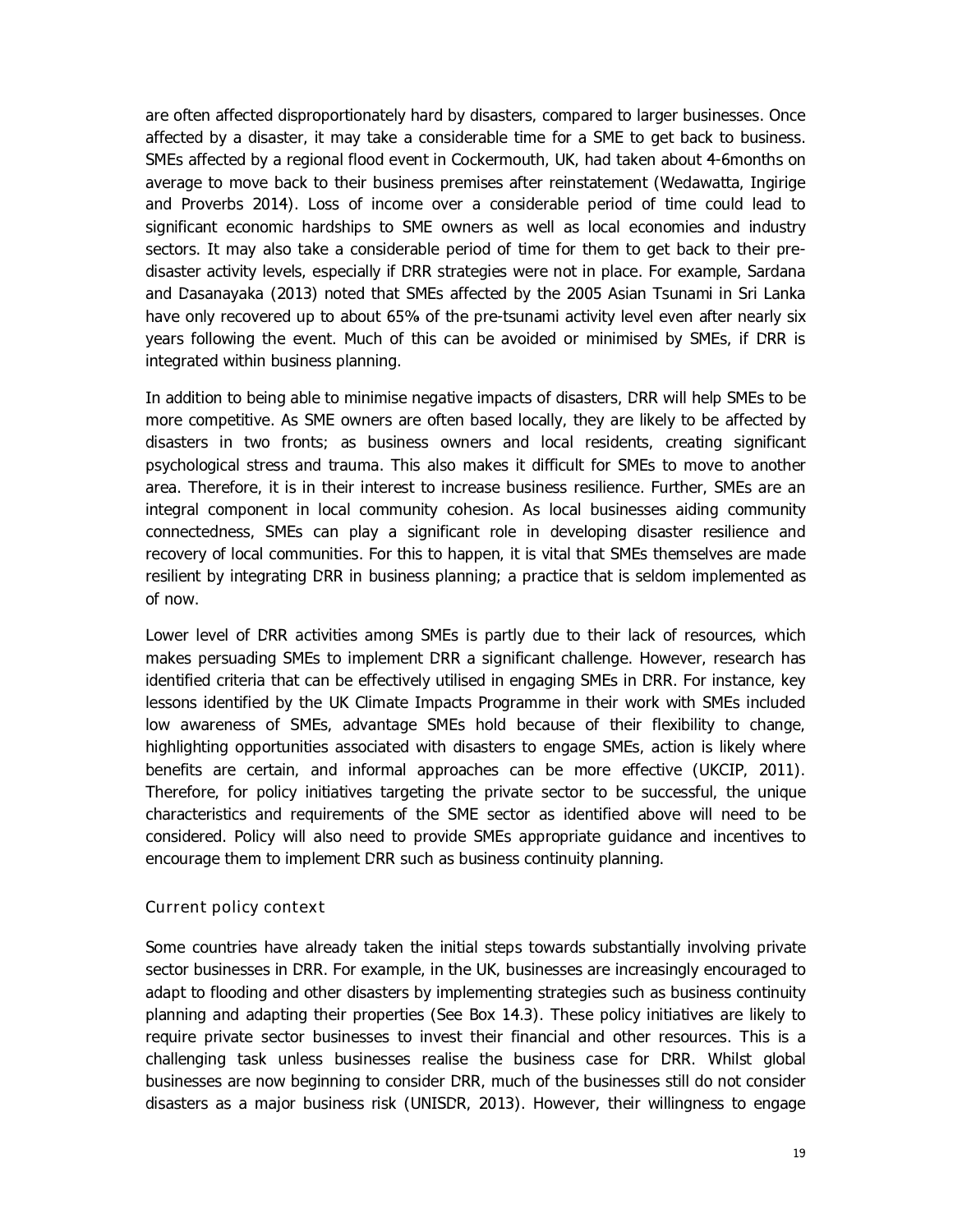with and implement DRR activities is likely to increase following experience of disaster events. Businesses that have been affected by one or more disaster events have been noted as more likely to implement DRR strategies than those without such experience (Kreibich et  $al.$  2010). Whilst larger businesses could be in a position to implement DRR strategies, committing financial and other resources for DRR is likely to be challenging for SMEs. Therefore, policy initiatives will be required to be sensitive to the requirements and capacities of SMEs; which form the overarching majority of private sector businesses in many economies.

#### **Box 14.3 DRR and businesses: The UK policy context**

In the UK, business continuity planning is compulsory for some institutions. Civil Contingencies Act 2004 requires Category 1 responders (e.g. local authority, emergency services, health, Environment Agency) in the UK to maintain plans to ensure that they can continue to perform their functions in the event of an emergency (The United Kingdom 2004). In order to fulfil their business continuity management duty, Category 1 responders are expected to maintain an Incident Management Plan, a Business Continuity Plan and a Business Recovery Plan (Cabinet Office 2012). Following the flooding of 2007 that affected many parts of the country, it was recommended to extend this duty to include Category 2 responders which include utility and transport service providers (Pitt 2008), which often belong to the private sector. Acknowledging that it is not feasible to prevent flooding altogether (Defra 2011), recent policy changes in the UK encourage businesses at risk to adapt their properties. The National flood and coastal erosion risk management strategy for England (Defra 2011) that complements Flood and Water management Act 2010, states that "householders and businesses at flood risk should take the appropriate steps to better protect their properties through property level resistance and resilience measures" (Defra 2011: 26). Therefore, the policy seems to increasingly encourage businesses to take responsibility for their own resilience and implement business strategies to address disaster risk.

Considering that businesses will not be able to re-establish in isolation following a major disaster without restoration of public infrastructure, Japan International Cooperation Agency (JICA) has developed a new concept titled Area Business Continuity Planning (Area BCP) and Area Business Continuity Management (Area BCM). The aim of an Area BCP/BCM is to secure the critical external resources that are essential in supporting business operations in and around an industrial area (Baba 2014). The concept integrates individual business continuity plans of private companies in an industrial area within the area BCP/BCM. This can be considered as a further extension of the policy initiatives identified above in Box 14.3, and an approach that seek to actively involve businesses in DRR.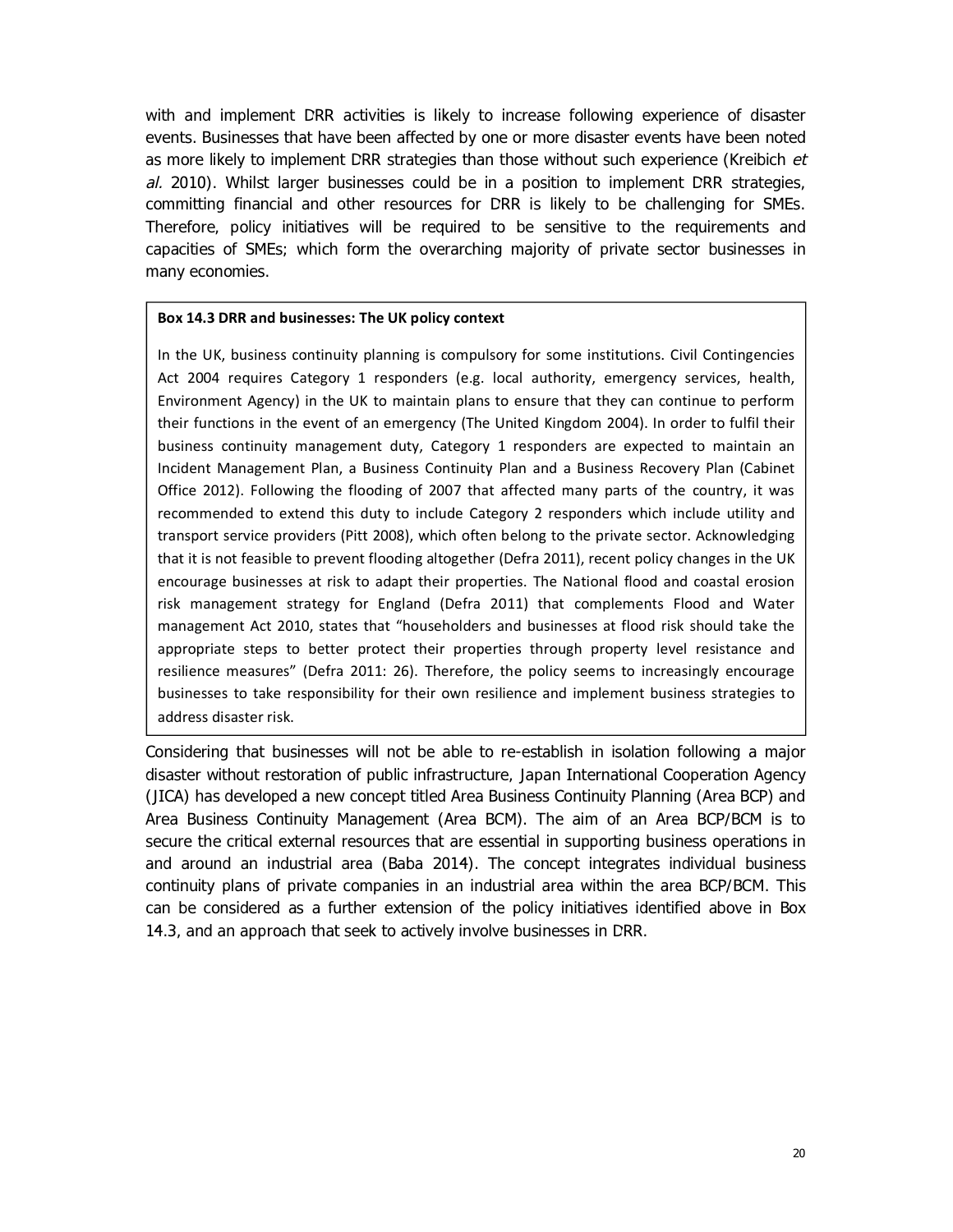### **Enabling new initiatives: Public private partnerships for DRR**

#### **Basics of PPPs and recent trends**

Broadly, a public-private partnership (PPP) scheme is a contractual partnership between the public and private sector agencies, which is usually targeted towards financing, designing, implementing, and operating infrastructure facilities and services that were traditionally provided by the public sector (Asian Development Bank, 2006). PPP is also referred to in many developed countries like the UK and US as a contractual agreement between a public sector agency and a commercial private sector party to deliver a public service or infrastructure project while sharing the resources and risks (Akintoye et al., 2003). The World Bank Institute (2012) describes PPP as a long-term contract between a private party and a government agency, for providing a public asset or service, in which the private party bears significant risk and management responsibility.

Many opinions have been formed for explaining the concept of PPP worldwide. For example, the concept of PPP is underpinned by the public sector's desire to resolve financial constraints in the provision of public facilities and services. Therefore, the UK government has been using private management skills to increase the efficiency, effectiveness and quality of facilities and services been delivered in the country (HM Treasury, 2000 cited in Li et al., 2005). Most recently, PPPs in the UK have developed mainly through the Private Finance Initiative (PFI), first announced in 1992 by the then Conservative Government (Li et al., 2005). The concept of PPP has gained substance in the 1970s in USA and UK with contracting out initiatives where it takes its origin from planning and urban development problems as a result of considerable shortfalls in finance (Sobuza, 2010).

There is no clear date for the actual commencement of PPP approach globally as there are different views on the historical application of the scheme for delivering public services. For example, various dates have been identified by scholars and public bodies on what should be regarded as the time or period for the take-off of the scheme. Some of these are: in 1853, Compagnie Generale des Eaux – CGE (public) and Veolia Environment (private) made partnership arrangements to supply water to the city of Lyons, a 50-year contract to supply water to Paris in 1860, a contract with the municipality of Nantes to clear the streets of manure and refuse and to convert same into fertilizer (Confederation of British Industry, 2007); the Great Indian Peninsular Railway Company operating between Bombay (now Mumbai) and Thana (now Thane) was in 1853, the Bombay Tramway Company running tramway services in Bombay was awarded in 1874, and the power generation and distribution companies in Bombay and Calcutta (now Kolkata) in the early  $20<sup>th</sup>$  century (Asian Development Bank, 2006). UN-Habitat (2006) citing many scholars stated that the United States experience in the PPPs began with the New Deal in 1932, when the Federal Government first became involved in housing in a variety of regulatory, supports and subsidies. UN-Habitat (2006) further reports that the first major partnerships in Turkey took place as far back as 1948 with the Yenimahalle Housing project in Ankara.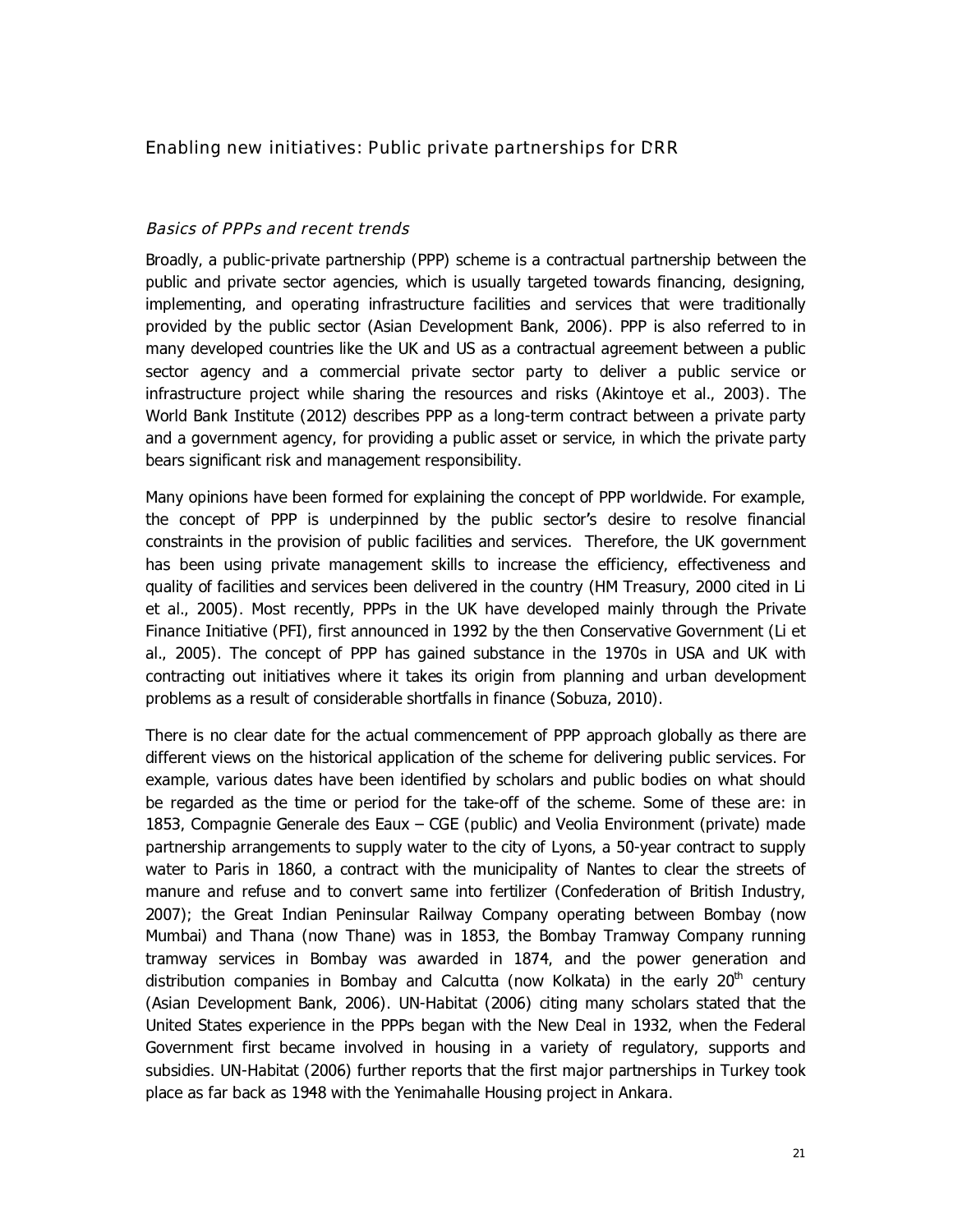The development, which started more than 200 years back still manifests in different forms, especially in many developed countries. However, adoption of PPP approach requires a contractual collaboration between public and private sectors in financing, designing, implementing and operating infrastructural facilities and services that were traditionally provided by the public sector (Asian Development Bank, 2006). It is a strategy of governments as an alternative funding mechanism for the provision of public services in a collaborative arrangement between the public and private sector.

The major characteristics of PPP are: long term, between 20 to 50 years of service provision; transfer of risk to the private sector; and value for money (UNISDR, 2008). There are also different types of PPPs for different reasons, based on the degree of needs for infrastructure services delivery. Therefore, PPPs do not have a specific form of procurement and the literature reviewed embodies a range of different models which fall under the umbrella of PPP. The variety of arrangements used can be complex and may suit to specific industries or projects better than another. A PPP can take many forms like joint investment or resources, such as time, expertise, information, funding, development sites and materials; joint risk-taking and benefit sharing; or shared responsibility and authority (Austin, 2008). The most common types of PPPs currently in-use range from civil works and service contracts; management and operating agreements; leases; joint ventures; and concessions (e.[g. Concessions, Build-Operate-Transfer = BOT, Design-Build-Operate =](http://ppp.worldbank.org/public-private-partnership/node/20)  [D](http://ppp.worldbank.org/public-private-partnership/node/20)BO). Significantly, considering recent trends, the most commonly used PPP in many countries take a form of concession contracts, which brings private sector management skills, funds and technical know-how to the public sector (UNISDR, 2008). Concession contracts seem to have gained more popularity due to their advantages relating to synergy, transformation, budget and capacity enlargement and risks transfer for public project procurement (Boxmeer and Beckhoven, 2006). Of the concession contracts, the most common type used is Private Finance Initiatives (PFIs) that take a form of D[esign-Build-](http://ppp.worldbank.org/public-private-partnership/node/20)[Finance-Operate = DBFO](http://ppp.worldbank.org/public-private-partnership/node/20).

Public Private Partnerships (PPPs) have seen a marked increase in use and interest globally in recent years due to the global recession occurred in latter part of the 2007/08. The number PPPs are on the increase and their use geographically is also multiplying. The UK, Australia, France, Ireland, Portugal have used PPPs for public projects delivery very commonly, followed by countries like the Netherlands, China, New Zealand, Canada and US.

#### **Typical applications – Brief Examples and Pros & Cons of PPPs in general**

PPPs have been successful in the delivery of a number of public infrastructure projects in the areas of education, health, urban and rural water supply, energy and transportation sectors of the economy in many countries as aforementioned. Some of these are: In 1999, the Government of Israel awarded a 30-year concession agreement to Derech Eretz to build and then operate the largest and most complex transport infrastructure project – the Yitzhak Rabin Trans-Israel Highway of 186 miles across Israel; In 1999, Suez Corporation, through a joint venture with Siza Water Company (SWC), was awarded a 30-year concession contract with the then Borough of Dolphin Coast (BODC) as the first private company to manage and implement a water and wastewater utility in the South Africa region; in 1993, Melaka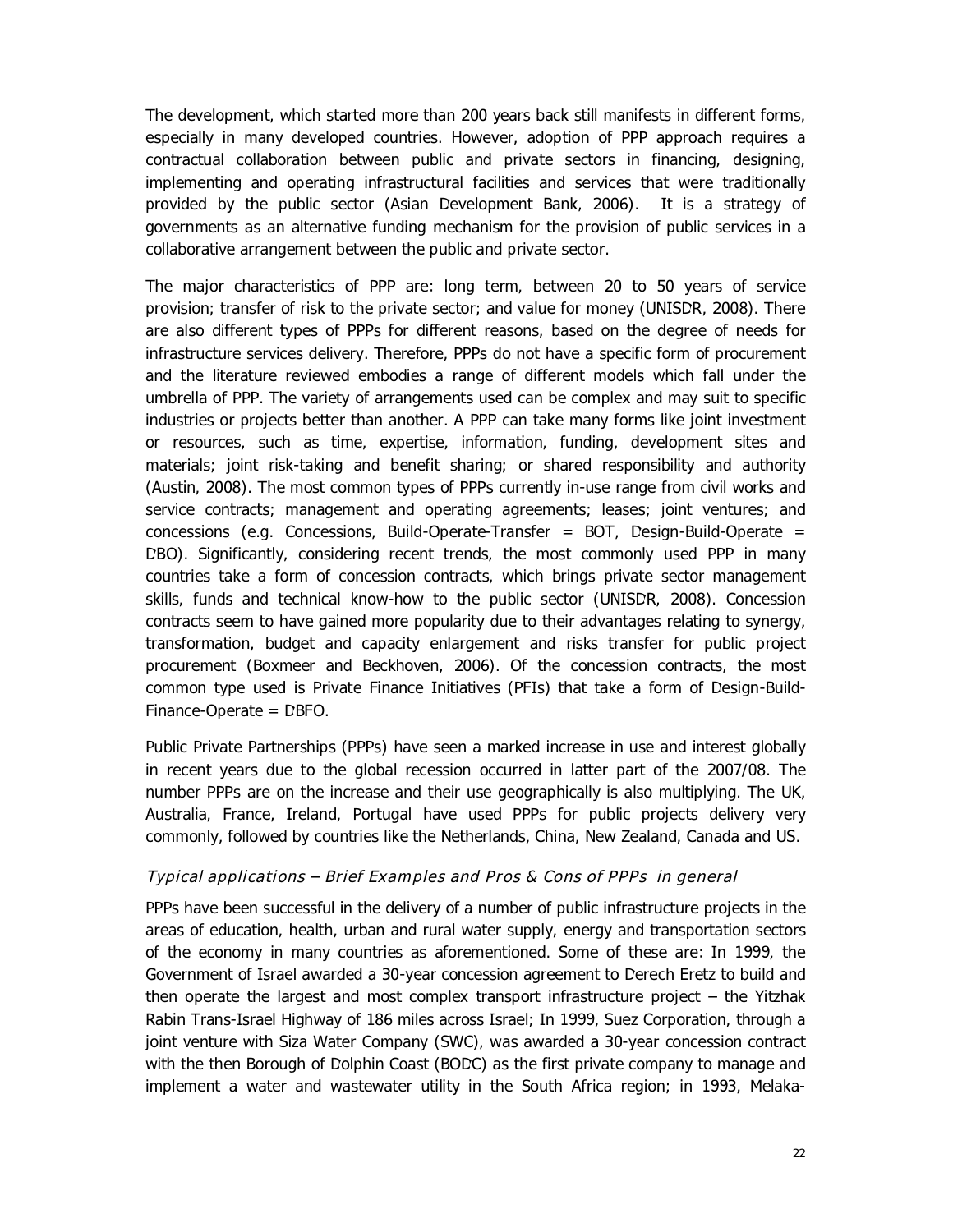Manipal Medical College (MMMC) as the first joint venture partnership in professional education between the Malaysian and Indian governments.

#### **(A) Advantages of Public-Private Partnerships**

The countries that have adopted PPPs, International organisations and scholars have put forward arguments to support the initiative as a preferred alternative to the traditional public projects delivery methods. The reasons for their arguments are based on many factors as follows:

**Risk Sharing:** It gives the public sector partner the opportunity to particularly divest itself of the risks relating to time, cost and quality objectives associated with the delivery and operation of desired public facilities and services (Akintoye et al., 2005). UN-HABITAT (2011) is of the view that PPPs are usually designed so that risk is transferred between the public and private sectors, allocating particular project risk to the partner best able to manage that risk cost-effectively.

**Relieves Burden of Public Debt and Gives Budgetary Benefits:** PPPs can help to alleviate chronic underinvestment in capital intensive projects and can also serve as a vehicle for the injection of private sector financing while allowing government to maintain their fiscal targets and avoid taking additional debt (The Business Council of British Columbia, 2002 cited in Palmer, 2009). PPP seeks to reduce the amount of public money usually tied up in capital investment under traditional procurement as it relieves government of a substantial proportion of public debt (Akintoye et al., 2005) and enables developing some projects at little or no expense on the part of public authority as cost of service provision can be transferred to the users in the form of road tolls or water bills though at rates below the real cost (Singh, 2012).

**Value for Money:** An important benefit of PPP is that the initiative gives value for money to justify collections by government from the taxpayers. This can manifest in the following aspects (Singh, 2012): better coordination and greater synergy between the phases of design, construction and operation; allows for an innovative design, the application of reengineering principles and efficient management techniques; it places emphasis on quality of service offered to user; aimed at minimizing total project cost throughout the project life cycle (capital investment + maintenance + operators); and promotes efficient use of capital investment.

**Social Benefits:** PPPs pave way for a lot of social benefits to be enjoyed by the citizens and users of the public projects delivered under the schemes. This is attained by using private sector investments to improve the level of infrastructure development, standard service delivery and enhancement of output management and maintenance.

**Timely Delivery:** PPPs contractual agreements are usually on long-term basis with the private partner carrying the burdens of responsibility and debts. The private sector would not want to delay the completion of a project in which it has direct financial interest. Any delay in meeting the agreed timelines of completion can lead to additional costs for the private partner as it alone carries the debt for a longer period of time (UN-HABITAT, 2011)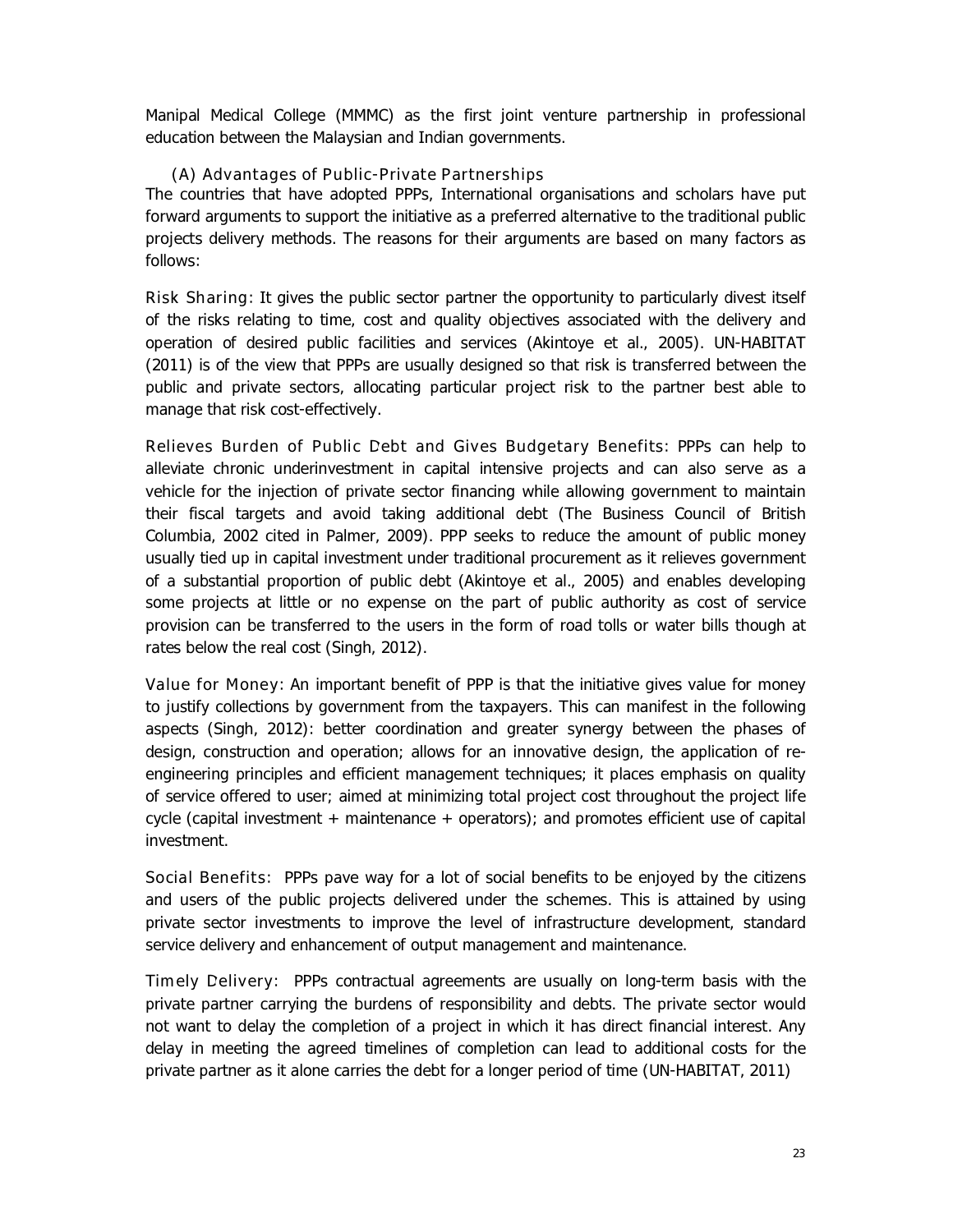**Improved Level of Service:** According to The private sector involvement in public service provision makes private investment useful for tackling the problem of bottlenecks in infrastructure demand and supply (Akintoye et al., 2005). For instance, the specialist skills, knowledge and experience acquired by the private sector over the years from previous assignments will be useful for the application of innovative techniques and approaches to produce quality service.

**Availability of Funds:** Public-Private Partnerships initiative increases available funds for infrastructure project delivery through the potential cost savings inherent in the PPP approach and through access to private sector financing (UN-HABITAT, 2011). Government therefore does not have to provide capital for the delivery of infrastructure project particularly where it has a poor credit rating and is not able to raise finance from financial market (Katz, 2006).

**Technology Transfer:** PPPs provide opportunity for the utilisation of private sector resources particularly the technical know-how. The private sector partner will make use of high level experts who might have acquired requisite experience in engineering, financing and legal field which results in transfer of technology or know-how in terms of construction and operating system, project management, financial engineering and institutional engineering (Singh, 2012).

#### **(B) Disadvantages of Public-Private Partnerships**

The numerous advantages of Public-Private Partnerships notwithstanding, there are some disadvantages as well for successful implementation of the initiative as an alternative approach to public infrastructure delivery.

**Complications:** PPP contracts can be full of complications than the traditional procurement contracts (Katz, 2006) thereby making the creation of value for money which is regarded as an important advantage of PPPs to consists of some disadvantages (Herpen, 2002).

**High Cost of Transaction:** Though, PPPs represent good opportunities to lower overall project costs but when compared with traditional procurement, the complete PPP process invites additional costs that, if not managed properly, can erode some of the potential economic benefits of the model (UN-HABITAT, 2011). Tendering and developing costs in PPP contracts are usually much higher than the case with conventional procurement (Herpen, 2002). PPP procurement allows for several bidders to bid for a project which makes each party spending considerable time and resources in designing and evaluating the project prior to submitting a tender including substantial legal cost in contract negotiation (Katz, 2006).

**Delay in Transactions:** PPPs contract deals are complex requiring public and private partners to engage the services of experts to be able to address any likely future contingencies. The delay caused by the complex nature of PPP contracts adds to the completion time and capital cost of projects. The London Underground PPP/PFI project and in New South Wales, Australia, where planning and decision making for a motorway project dragged on for nearly one and half decades are two major examples of PPP contract delay.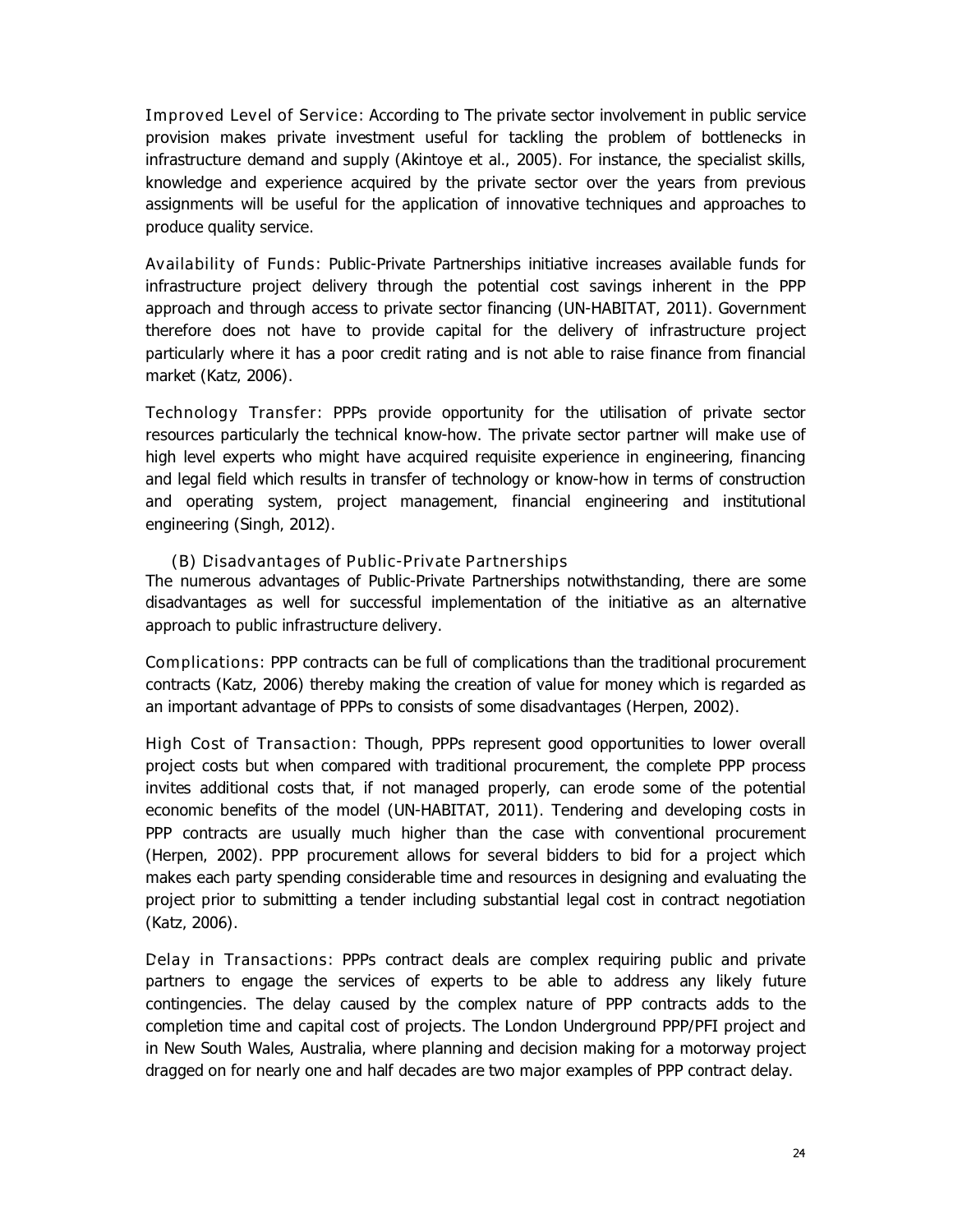**Reduce Control over Public Assets:** The government usually looses substantial control over public assets delivered through PPP funding arrangement while the contract agreement last. This is particularly true of Design-Build-Finance-Operate/Maintenance (DBFO/M), a situation whereby the private sector company designs, builds or constructs, finance and operates or maintain a new facility such as road, water or electricity project under a longterm lease of between 25 and 30 years before the facility is transferred back to the government.

**Rigidity in Long-Term Contract:** PPP contract agreements are usually for long-term periods of between 25 and 30 years or even more. It may therefore be difficult to alter some of the terms agreed upon as where and when necessary. This is a key concern with the long-term nature of PPP procurement as it limits the public sector's ability to make changes to the contract if unexpected economic or situational challenges arise like the need to change the use, technology or type of an infrastructure asset (UN-Habitat, 2011).

**Loss of Accountability:** The issue surrounding loss of accountability particularly to the tax-payers is an important argument against PPP procurement. Palmer (2009) identifies "offbook" financing as the most common issue whereby the private sector borrows money for investment in public infrastructure to which government is liable by entering into a longterm agreement to repay from future revenues but the borrowed funds are not registered on the government's balance sheets. If PPP agreement is not clearly defined and sorted out, UN-HABITAT (2011) argues that the contract can overlap roles and responsibilities and blur lines of accountability for the public taxpayer.

**Inefficiencies and Bankruptcy:** It is rather not possible to predict accurately all positive and negative occurrences over the span of life of PPP contract when fixing terms of the agreement in view of the complex nature of some public infrastructure projects. Katz (2006) argues that given the length of time spanned by the PPP contract, it is almost inevitable that circumstances will arise, which cannot be foreseen.

**Differing Goals and Cultural Gap:** PPP arrangement brings public and private sectors together for the delivery of public infrastructure. However, the two entities have different operational objectives. While the pubic authority is looking to maximize the socio-economic profitability of public sector investment (i.e. optimising the cost - to - benefit ratio from public stand-profit), the private sector operator is looking to maximise its financial profits i.e. increased return on capital out lay (Singh, 2012). Consequently, users are made to suffer in terms of increased costs of services.

#### **(C) Suggestions for Improvement**

Despite the negative factors of PPPs as identified by scholars and stakeholders, useful suggestions have equally been offered to neutralise the effects. In addition to the various suggestions, the wide acceptability and records of success of the application of PPPs internationally have shown that the initiative as an alternative public projects delivery mechanism is the right step in the right direction. The following can be required for improvement in PPP schemes: good governance, partners working as transparent as possible, ensuring standardised output so as to achieve value-for-money objective,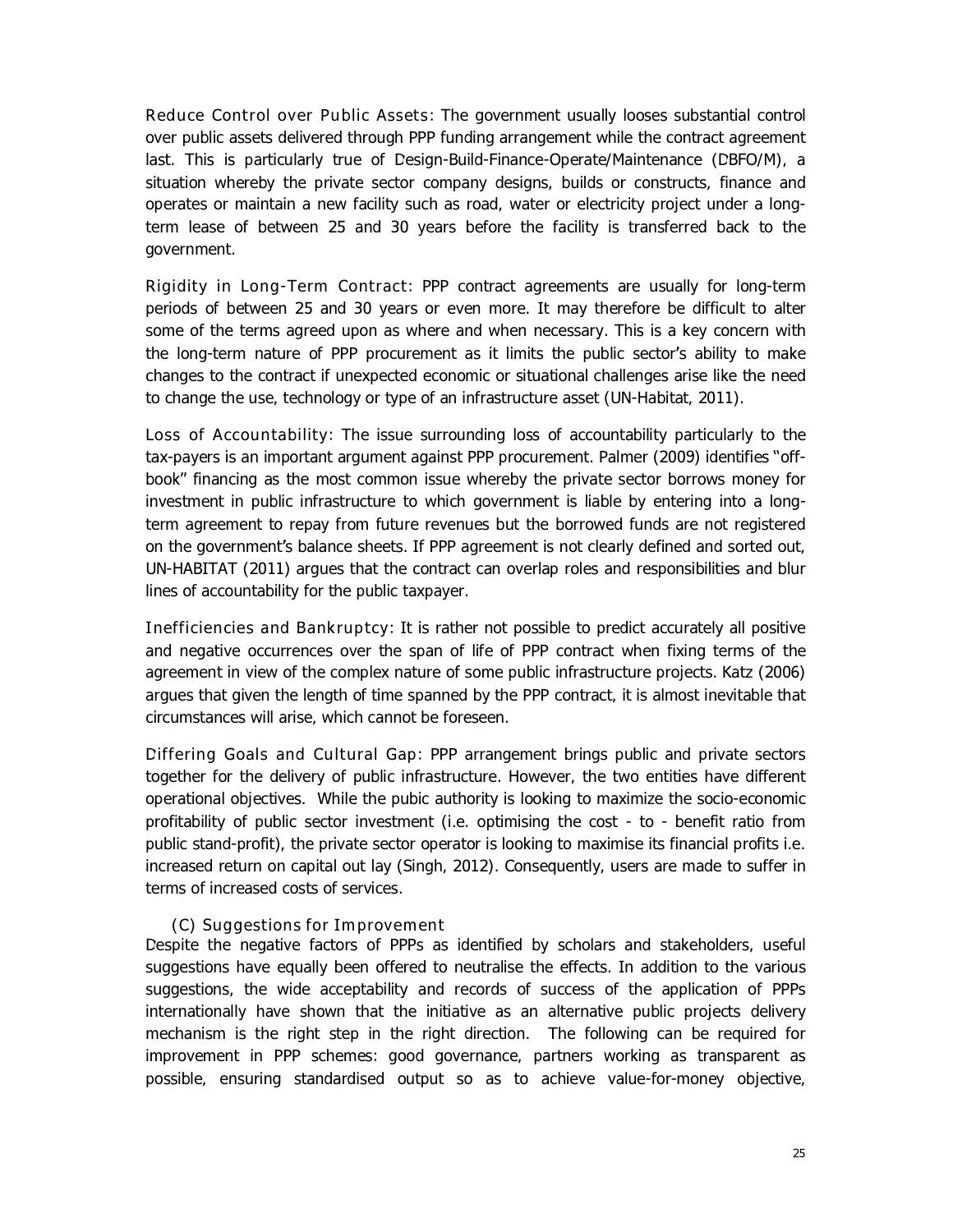promoting flexibility, and allowing for uncertainties and technological change, and keeping the number of pre-qualified bidders relatively low as much as possible

According to Herpen (2002), it is required that and each actor trying to adapt to the other actors in order to make PPP arrangements succeed. Working together of the partners without anyone having any hidden agenda will make them trust each other and work as a team. Transparency is a key driver for the delivery of the dividend of PPP projects (Herpen, 2002; Katz, 2006; Grimsey and Lewis, 2007).

## **Potential and Pitfalls of PPPs and the Informal Sector inputs in post-Disaster Reconstruction and Recovery scenarios**

The above sub-section indicates that PPPs (3P) may suit certain scenarios and some projects therein, but not all. Depending on the strengths and weaknesses of the public and private sectors in a country or region, PPPs may be chosen to combine their resources for delivering public infrastructure and services, albeit in certain projects only. Similarly in disaster management, some reconstruction and rehabilitation projects may be best left to the public sector e.g. major transport networks, while some others may be seen to benefit from both public and private sector inputs in the rebuilding or even in the new development and sustenance of certain types of physical and social infrastructure, for example in utilities such as power, water and communication infrastructure and in health, education and social services.

However, the extent and modalities of potential private sector involvement are also scenario-specific, for example they also depends on (a) the pre-existing public-private mix in the local economy e.g. if toll roads and private power providers had already been operating well in the region; and (b) the levels of trust/ suspicion or the degree of confidence with which each sector views the other, and more importantly, with which the end-user community views both.

In the context of the latter, it is very common that apart from international inputs, most sectors in a country – public, private, informal and NGOS etc. - do eventually get involved in most disaster recovery, reconstruction and rehabilitation exercises. But this is not just post hoc, but also ad hoc, hence unstructured, often disorganised and wasteful of resources. Apart from demoralising or even alienating well-intentioned participants, it is often realized that the process could have been far more efficient and higher value outcomes achieved, had the resource-mix and procurement been planned carefully and implemented better.

Obviously, there is no time and little spare energy available for such careful planning and smooth mechanisms in the immediate aftermath of a disaster. This is why most countries have now set up high-profile, if not high-powered disaster planning and management organisations and mechanisms. However, not many have as yet, recognised the imperative to integrate, not just involve, the private and informal sectors in these systems. Therefore, just as before, these two rich resource pools are often left untapped in the pre-disaster planning systems and so the various elements may if at all, only get involved in sporadic, unstructured and even counter-productive conflicting modalities after a disaster.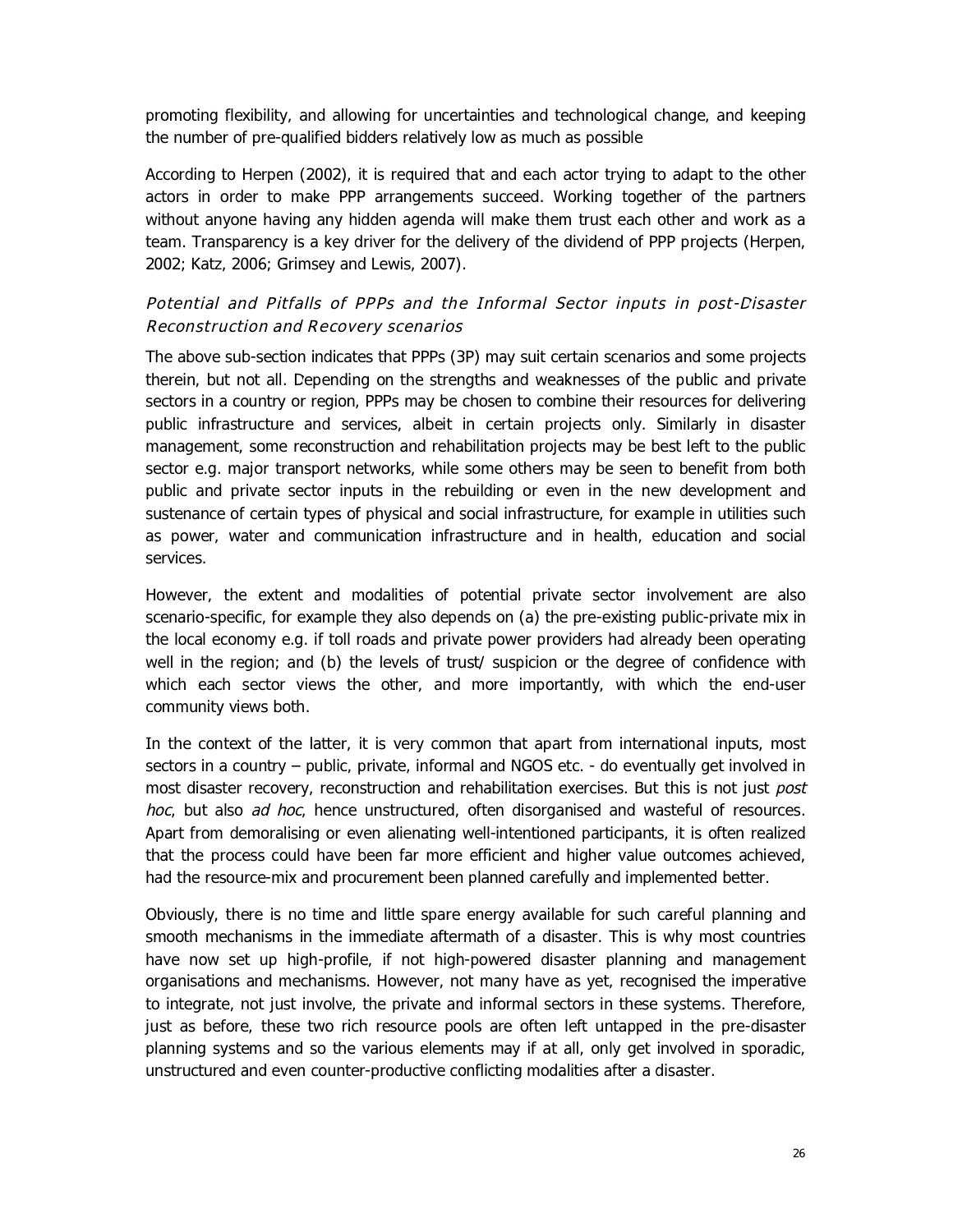Another retarding factor could often be the suspicion with which some private sector or NGO offers of assistance may be viewed, given certain apprehensions of some possible underlying vested interests. For example, some NGOs have been accused of harbouring longer term interests of securing strategic footholds in certain communities with ulterior motives, be they allegedly political, religion-linked or otherwise. Also, some private organisations may be suspected of ultimately seeking routes to boost their bottom line, despite any good intentions at the start, for example targeting windfall profits on less carefully managed emergency infrastructure procurement programmes.

### **Overcoming Pitfalls of PPPs (3P) and 'People' in suitable disaster management scenarios - through Pre-Disaster Planning that embeds the 4 th P in ex-ante 4P frameworks**

The World Economic Forum (2010) proposed a new model of PPP (3P) to improve reconstruction practices and overall disaster management performance. In this model, the private sector shifts from any previous 'donor' role to a more active mode of sharing expertise and specialist knowledge and skills. From another angle, the private parties also strengthen relationships and reputations with government and the public, develop their personnel and open up more business opportunities.

Going a step further, to include a fourth 'P' ('People', including NGOs and informal groups as in the previous sub-section [4.3.3], as well as academics, professionals, community groupings etc.), improves the potential and resources for a wider and longer-term value focus. Secondly, the potential barriers to assembling the best teams possible, including public and private and 'people' groupings, for rapid recovery, reconstruction and rehabilitation, are better addressed in advance, rather than in the heat of the event. To address this, a case for  $\cdot$  '*Ex-ante* Frameworks for Disaster Mitigation' was formulated by Kumaraswamy (2008).

This proposition also brought on board the need to recognise and effectively mobilise and integrate a fourth 'P' – 'People' into these frameworks, in order to address some of the shortfalls in trying to link public and private parties in sometimes incompatible partnerships, where common objectives are ill-defined and unclear. In such cases, divergent agendas may lead to conflicts and breakdowns. Bringing in 'people' could help identify, then prioritise and focus on the real public needs, both immediate and longer-term e.g. in achieving sustainable value. In this way, if relevant groups of 'people' are mobilised effectively, they could firstly help cement the partnership by facilitating a focus on broader-based, longer-term and common (holistic system-wide) value elements, and secondly help synergise and energise the team to develop/ redevelop more valuable physical and social infrastructure that will also be more resilient and sustainable than what they had before.

'People' covers various groupings such as assorted NGOs, professional institutions, academics, media and community groups ranging from official/ quasi-official local bodies to charities, associations, societies and clubs, such as Jaycees, Lions and Rotary. Many of these group get involved downstream anyway in *ad hoc* and less effective ways, so why not integrate them more systematically into broad synergistic groupings in advance? This would of course entail careful scenario planning, including a broad classification of potential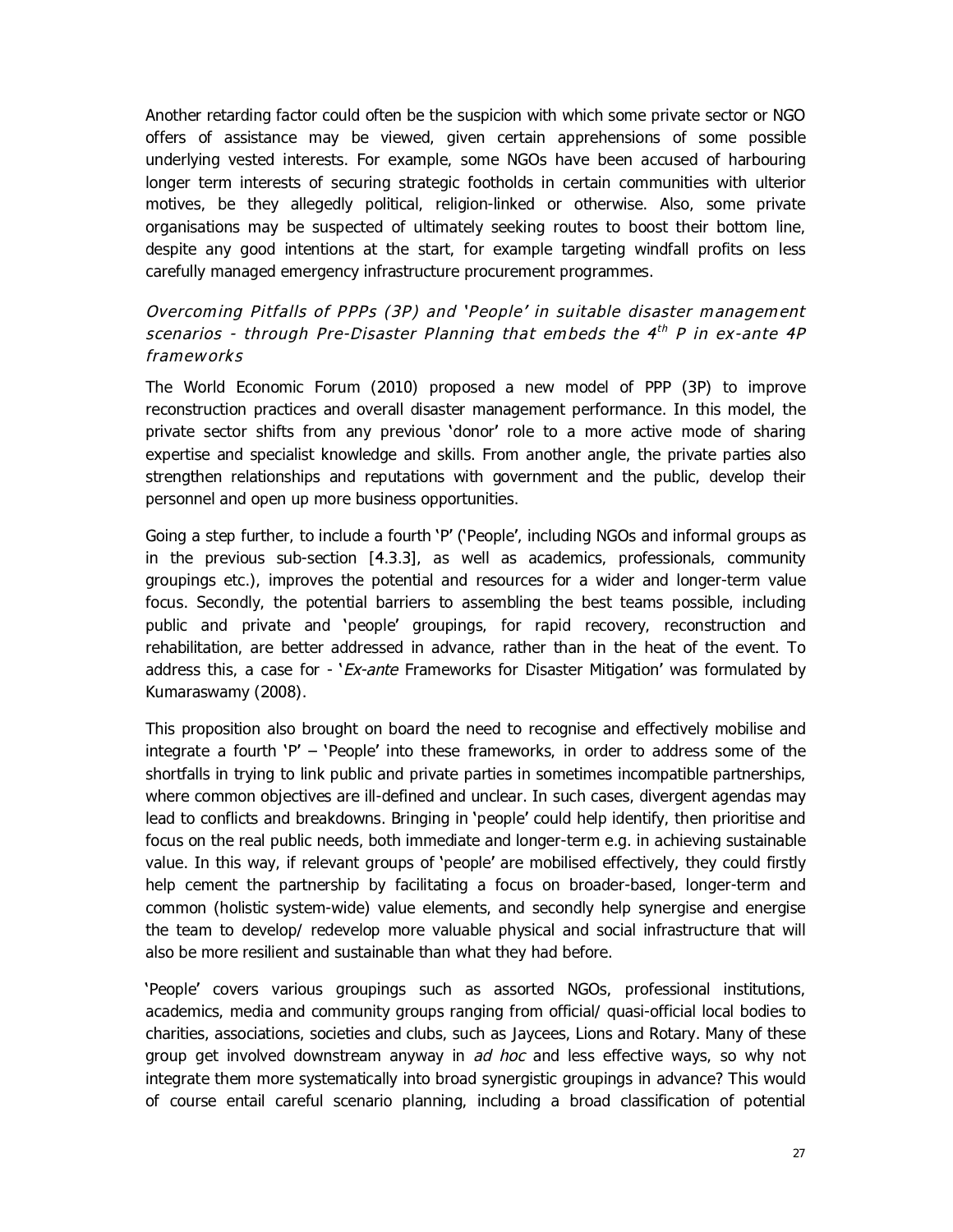situations to be dealt with, amidst the various expected disaster types, scales and the possible consequences to people, infrastructure and various other systems

For example, both rapid restoration and longer term reconstruction/ improvement of physical and social infrastructure used by the public, such as roads, schools and hospitals, could benefit from private sector expertise and efficiencies, as well as local 'people' inputs based on their longer-term end-user interest in resilience and sustainability that could help 'check and balance' any potential private party temptation to cut corners later on 'after the dust settles'. Therefore local knowledge, commitment and vigilance will be valuable facets of the 'social capital' that will be mobilised.

In another example from the other 'side of the coin', private parties who are already operating important, if not disaster-critical facilities (e.g. in the food chain, from production and distribution to retail supermarkets), would welcome pre-disaster planning that sets out the basis for partnerships with relevant public sector support units e.g. from some utility service providers, security units (public sector), as well as local groups/ community leaders ('people'  $/$  4<sup>th</sup> P), to maintain business continuity.

A *caveat* is warranted on the downsides of involving too many additional players in an already complex and potentially explosive mix. Conflicting agendas could retard if not, stall relief programmes. Responsibilities could get diluted and accountabilities blurred, with 'passing the buck' becoming easier. On the other hand, abuse of absolute authority/ power and the potential for waste and/or even corruption in some scenarios is less likely than if left to the public sector by itself.

Excellent 'stakeholder management' and 'relationship management' are called for in order to identify and release the potential synergies through well-coordinated team working. Suitable framework structures should be set up to start with, while some operational elements may draw on some previous examples as below.

Box 14.4 discusses some of the practical examples for well-coordinated synergies and structures.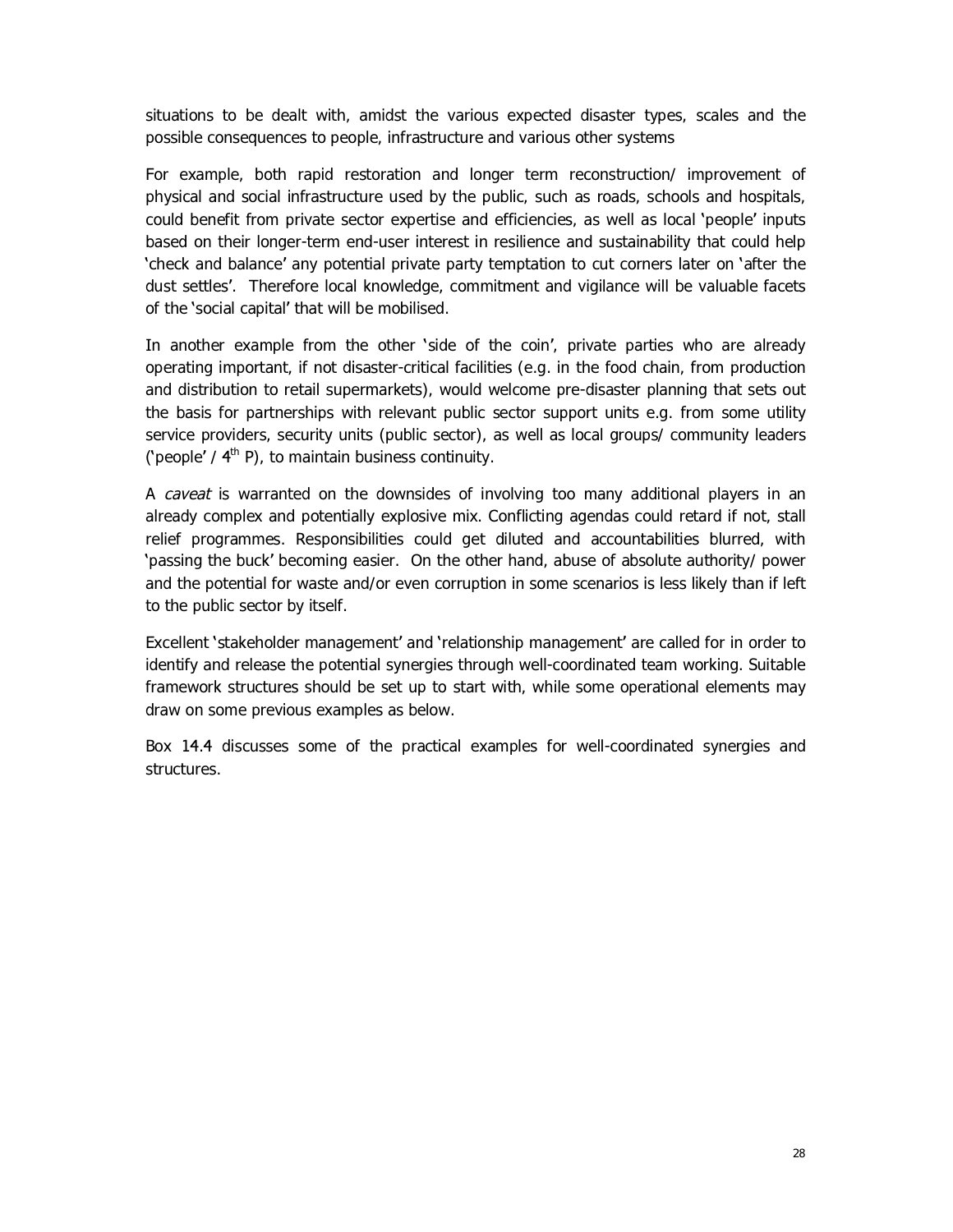#### **Box 14.4 initiatives and emerging practices that contribute to 4P arrangements**

Innovative inputs from the private sector have already enhanced some pre-disaster planning and post-disaster response systems, albeit in scattered examples. Similarly, 'local' inputs from various 'people' groups such as NGOs, charities, professional bodies, academia and community-based units have boosted the effectiveness of disaster mitigation and the overall value of the reconstructed/ rehabilitated physical and social infrastructure.

Involving various relevant groups of 'people' is neither surprising nor new. For example, over 25 years ago, Maskrey (1989) argued based on evidence from Peru and other countries, that ' when mitigation measures are carried out by community organisations they are not only more effective, but can also lead to a permanent reduction in vulnerability'. He made 'a powerful case for aid agencies and governments with responsibility for disaster relief and mitigation to focus more on the empowerment of community groups.'

More recently, there have been initiatives to mobilise formal and informal organisations from even outside the disaster area, for example: (a) 'twinning arrangements' between geographically distant municipalities/ prefectures have 'proved to be effective in dealing with emergencies' following the 2011 earthquake in East Japan (World Bank, 2012), since those in unaffected areas had engaged in advance in mutual commitments to help those in disaster-affected areas; and (b) in a similar example, albeit post-disaster arrangement in the Sichuan reconstruction, Zhang and Kumaraswamy (2013b) summarised: 'A "paired assistance" mechanism was adopted in Sichuan reconstruction, such that 19 provinces / municipalities paired with the 19 most seriously affected counties on a one-to-one basis (CDRR, 2009). The pairs were set up according to the GDP ranking of the provinces / municipalities and the damage severity of disaster affected counties. For example, Wenchuan, as the epicentre of the earthquake and the most damaged region, was assisted by the most developed province with highest GDP ranking - Guangdong Province.'

In terms of involving private sector resources, funding support mechanisms including for insurance/ re-insurance, have been developed as would be reported in more detail in other sections/ sub-sections. For example, the California Earthquake Authority (CEA, 2014) is a publicprivate organisation set up for earthquake insurance after the Northridge earthquake in 1994.

Other initiatives to further extend the private sector reach, include a series of exercises to involve private parties in climate change adaptation, through programmes seeded by for example, the Least Developed Countries Fund (LDCF) and the Special Climate Change Fund (SCCF), established under the 2001 UN Framework on Climate Change (UNFCCC). These include a pubic private sector forum to promote investment and entrepreneurship to tackle climate change induced risks to water supplies and capacity building in Sierra Leone, as well as actual water system improvements with private participation in Freetown.

### **Formulating Procurement and Partnering protocols and arrangements for 4P in Pre-Disaster Planning and Disaster Management**

Readers may have come across many more examples of elements of 4P practices, such as in those in the immediately preceding sub-section, both on the ground and in the literature, as indeed have the authors. Being unfortunately scattered, these have neither been codified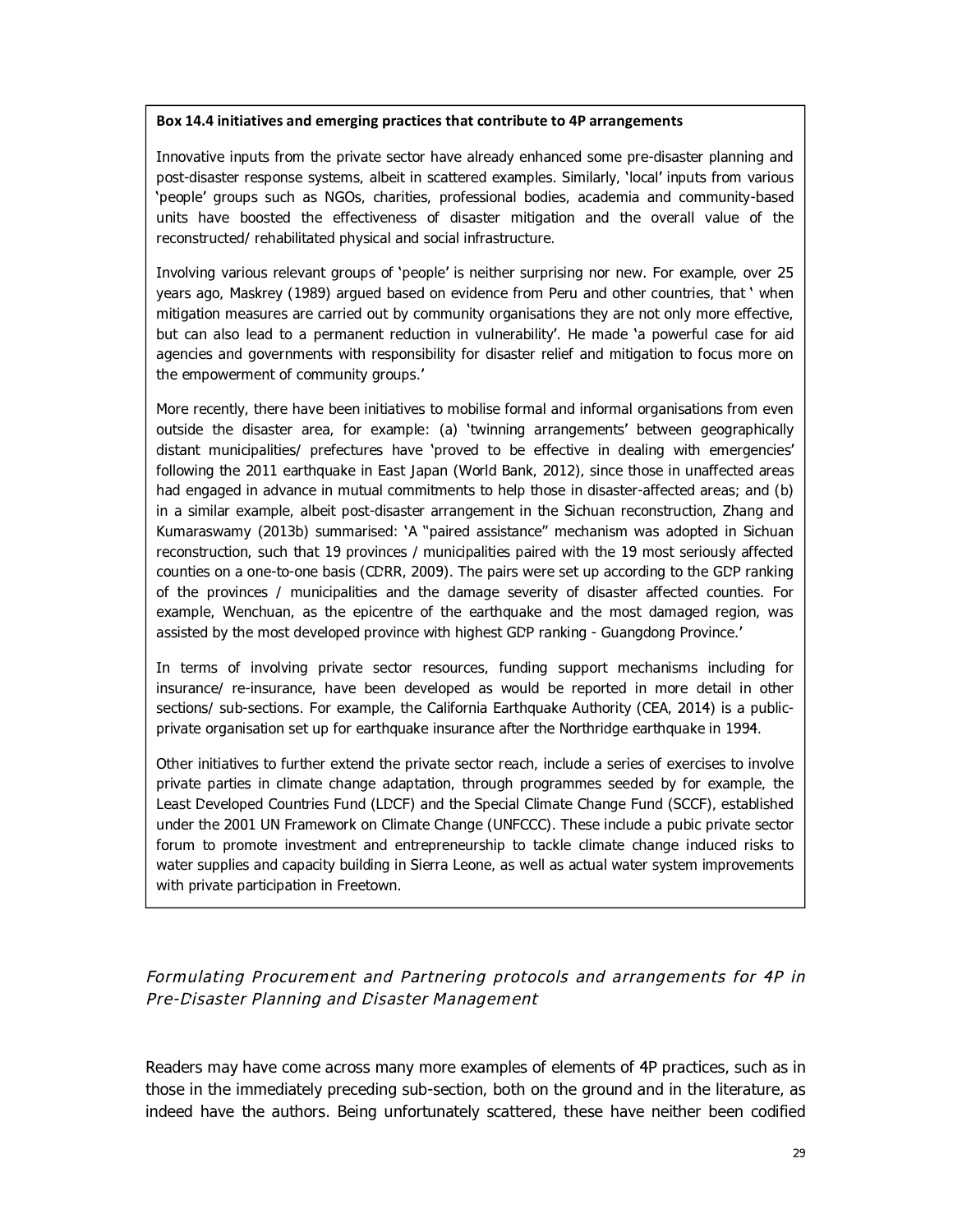nor consolidated into a segment of knowledge that can be effectively applied to leverage both higher value and more sustainable outcomes from reconstruction and rehabilitation. In addition, the lack of tried and tested structures and mechanisms are a barrier to large scale initiatives to formally mobilise both the private sector and 'people'. Therefore it seemed timely to consolidate and develop suitable frameworks, principles, protocols, good practice examples and guidelines to this end.

Research by Zhang (2012) sought evidence for, evaluated and 'operationalised' the propositions advanced by Kumaraswamy (2008) in terms of formulating ex-ante 4P frameworks for pre-disaster planning, rapid response during disasters and significantly better-focused and co-ordinated post-disaster reconstruction and rehabilitation of physical and social infrastructure.

While details are available elsewhere (Zhang, 2012; Zhang and Kumaraswamy, 2012, 2013a; 2013b), to summarise the research approach and methods employed in this study, an interlocking series of exercises were conducted as follows: A set of 'first-round interviews' were conducted to explore the feasibility of applying PPP in reconstruction, as well as of integrating 'people' into PPP. These interviews were exploratory, hence semi-structured. Findings from these first-round interviews shed light on current practice and pitfalls in the Disaster Management cycle especially in reconstruction. These were next examined in two parallel questionnaire surveys targeting experts / experienced professionals in Disaster Management and PPP respectively. The findings from 14 first-round interviews and 80 responses received to the questionnaires revealed that 4P has great potential to deliver better performance in certain types of reconstruction projects.

Based on the above findings, nine 'second-round interviews' helped to test and improve the established preliminary 4P framework. In order to drill deeper into current and potential roles of 'people', a case study was conducted of a privately funded set of school construction projects in Southern China, where the design and construction management services were 'donated' by staff and students from the University of Hong Kong. This case study covered three separate and sequential projects, the last being a reconstruction project after a school was destroyed by the May 2008 Sichuan earthquake. Finally, the proposed 4P framework which was developed based on the above research, was validated through a focus group meeting as described further below.

#### **4P FRAMEWORK**

A 4P framework was developed to provide a theoretical foundation for effective and efficient procurement and delivery of the envisaged 4P projects. This consists of two elements – a procurement framework and a partnership framework. The procurement framework presents the major mechanisms and procedures to procure typical 4P projects. The partnership framework aims to boost relationship management as would be essential for the smooth execution of 4P by overcoming the inherent obstacles arising from involving multiple participants. This 4P framework was validated through a focus group meeting with knowledgeable participants from academia (two), a client department, a financial institution and a consultant in the construction industry, as well as two research students (Zhang, 2012).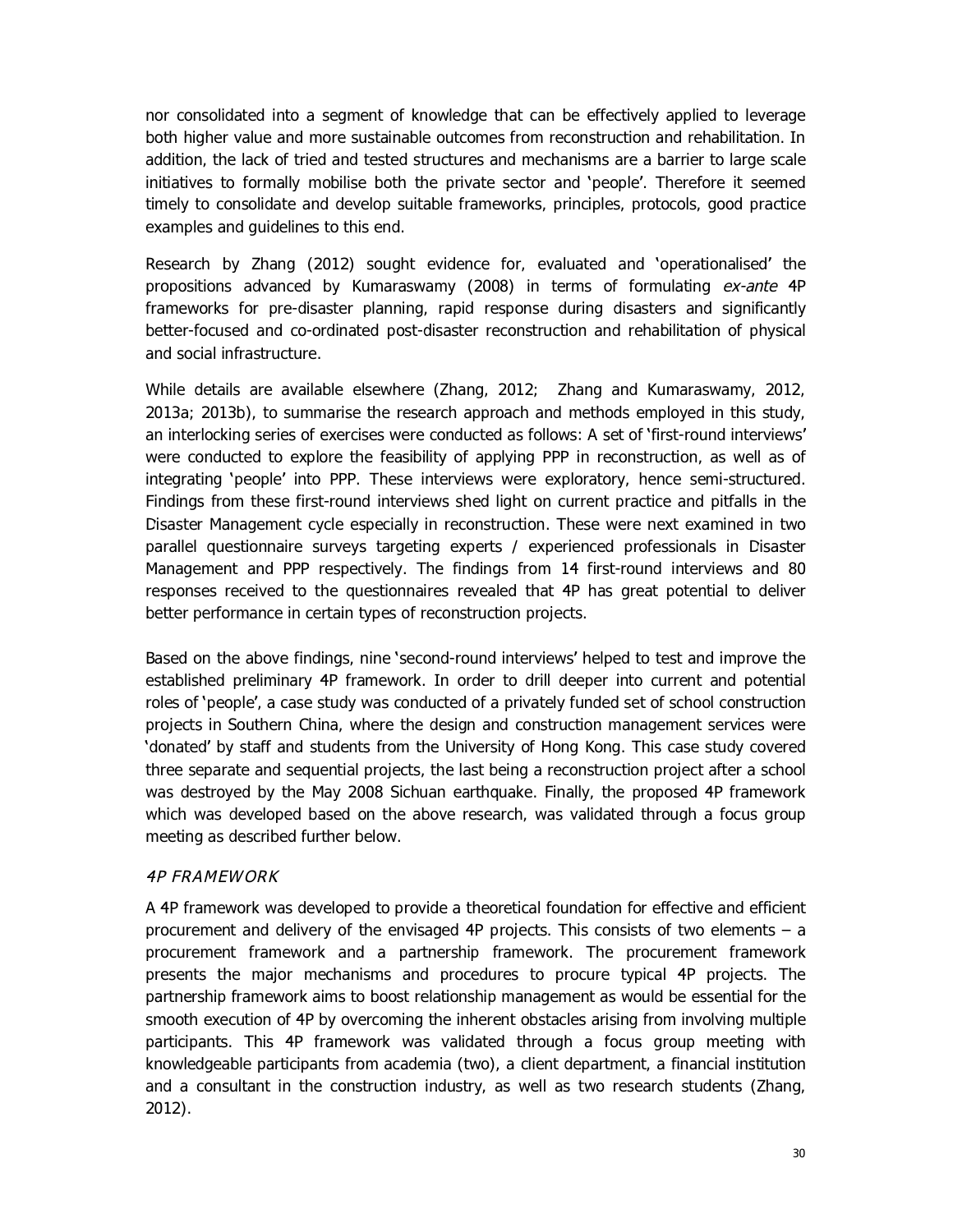The findings were very encouraging overall in terms of net benefits, but also unearthed vulnerable areas to be addressed or guarded against, so helped in refining the proposed 4P framework. For example, some areas needing attention were in: (a) overcoming apprehensions and resistance from some public bodies to involving more parties, (b) overcoming 'cultural'/ value system differences of diverse 'people' groups, (c) installing checks and balances to avoid windfall profits accruing to some private sector organisations. Indeed, bringing 'people' formally into the strategic and operational levels in 4P, already reduces the likelihood of collusion between some public and private partners that is sometimes camouflaged under the cloak of needs for emergency response with quick decisions that bypass the usual accountability checks.

### **(A1) Proposed core Procurement Framework**

The three major stages of procuring 4P projects are illustrated in Figure 3 (Zhang and Kumaraswamy, 2013a). In the context of the Disaster Management cycle, the first two stages cover preparation of the base 4P frameworks in a pre-disaster phase, while the third stage represents post-disaster 4P development, focus and implementation.

The first stage includes choosing appropriate procurement strategies. Potential infrastructure projects could be categorized according to their location, complexity, scale and type (economic/ social/ special infrastructure), followed by more specific and focused examination. Each infrastructure package/ network/ element could be then assigned to a relevant public 'client' body for deeper study. Business cases could be developed for each infrastructure package/ element, with possible example/ reference projects. Qualitative analysis covering project scope, needs, criteria, strengths, weaknesses, threats and opportunities as well as quantitative analyses such as Public Sector Comparator (PSC) and Value for Money (VfM) assessment exercises can be conducted to select a procurement strategy that is the most likely to deliver good VfM over the long-term. If and only if, certain projects are identified as probably suitable to be procured by 4P, the following stages (i.e. stage 2 and 3) could be initiated.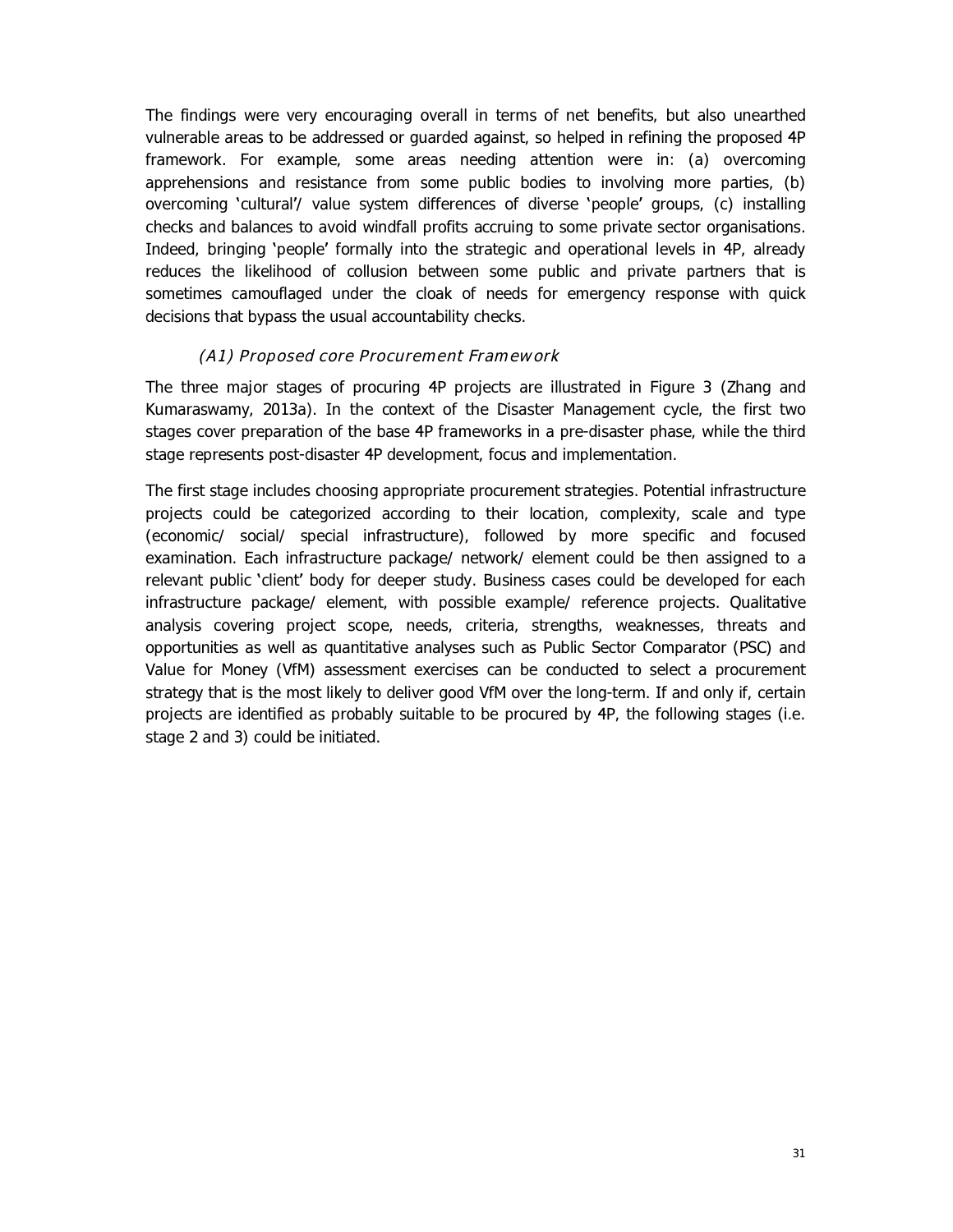#### STAGE 1: Planning for post-disaster reconstruction procurement

- Identifying the potential needs of post-disaster infrastructure
- Developing business cases
- Evaluating and selecting appropriate procurement strategy/strategies

#### **STAGE 2: Establishing Framework Agreement**

- Setting up project board
- 'Statement of Requirements' (SOR) phase
- Reaching Framework Agreements
- Regularly updating the Framework Agreements

#### STAGE 3: 4P delivery

- Project development
- 'Request for Proposal' (RFP) phase
- Negotiation and finalization
- Contract management

**Figure 3**: The procurement framework with a '4P' delivery format (Source: Zhang and Kumaraswamy, 2013a)

'Project boards' would be established to procure, manage and deliver their assigned categories of 4P infrastructure. They could prepare and issue documents of 'statement of requirements' to describe the basic information and standard requirements of potential 4P projects to invite bidders. Evaluation could focus more on the financial, technical, managerial capacity and past performance and reputation of the bidders, rather than the price, which can not be realistically assessed at this stage. Three to five groups of bidders could be selected to enter into Framework Agreements (FAs), in which general terms such as quality standards, payment mechanisms and risk allocation strategies will be laid out. Some base rates/ benchmark prices may be incorporated against reference criteria, if feasible in certain scenarios. The FAs could be updated every three to six years, depending on scenario needs.

4P delivery could be commenced for suitable projects only, immediately after any disaster materialises. After issuing a 'request for proposals' containing detailed project profiles, required services and expected outputs to the pre-qualified candidates, bidders could be selected according to their financial plan including rates and prices, construction and operation schemes and other technical, safety and sustainable parameters. Successful bidders could enter into a further negotiation phase to finalise specific contracts based on their general FA, and then proceed to the design, construction, operation and maintenance stages of 4P.

#### **(A2) Proposed core Partnership Framework**

The 4P contract could be signed between a relevant public sector body and a selected Special Purpose Vehicle (SPV), comprising private sector organisations and 'people' groups whether from NGOs, community groups and/or professional bodies depending on the project needs. The envisaged 'partnership' covers relationships between the public sector and SPV,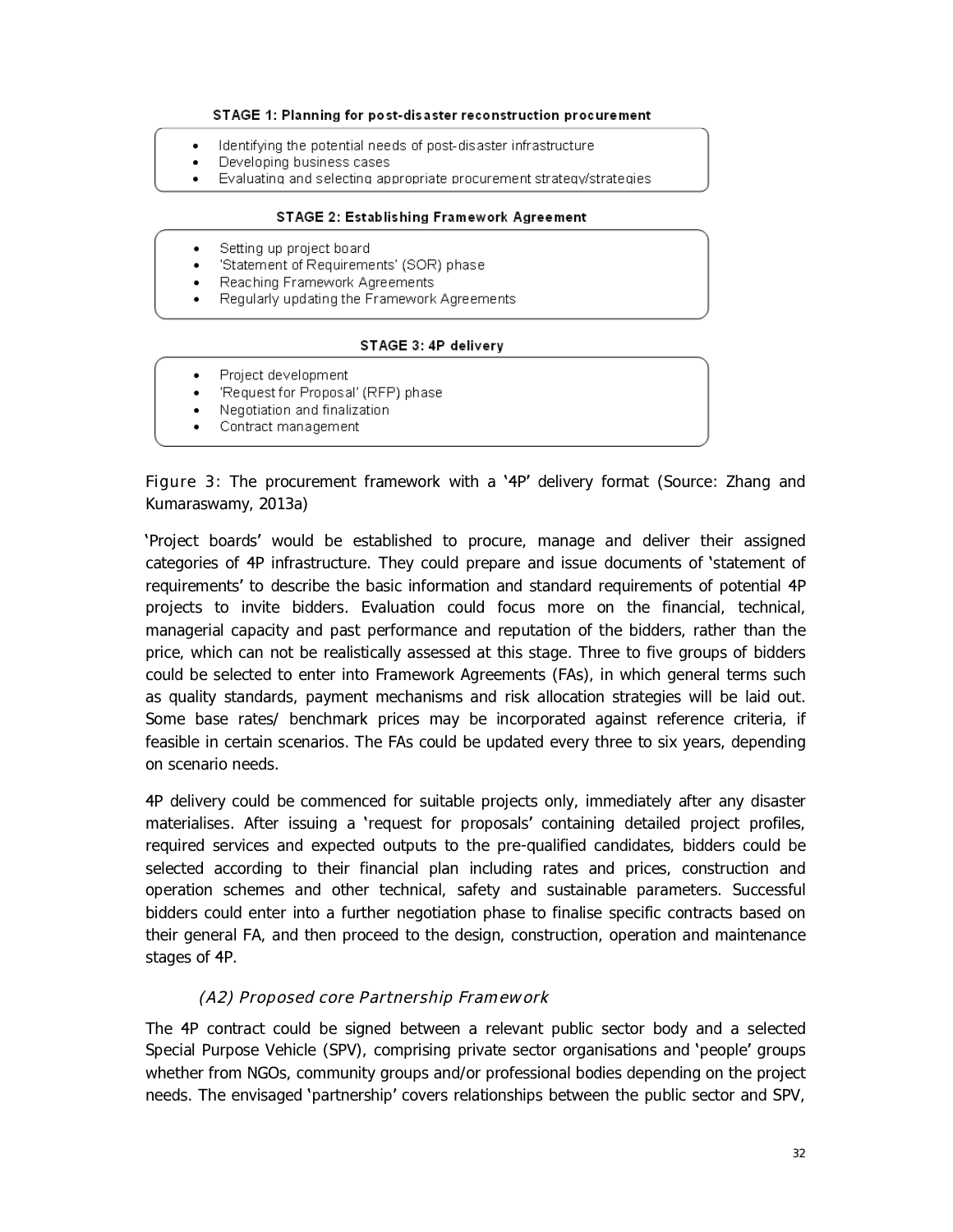within the SPV between its major players, across the SPV with its advisors, contractors, suppliers etc., as well as non-contractual relationships between SPV and the general public, communities and media.

The partnerships are clearly complex and long-term in such 4P projects. The responsibilities to investigate, evaluate, promote 4P concept and procure, supervise and support the delivery of 4P projects rest with the government agencies. The private sector organisations may deliver non-core services, which are the physical construction, throughout design, construction, operation, maintenance and transferring back if expected. Some core services traditionally delivered by the public sector such as education and medical/health services could be transferred/ delegated to NGOs, professional groups, academia and integrated local communities, starting from the planning phase.

The uncertainties and complexities in a long-term 4P increase the possibilities and risks of conflicts and disputes, hence highlighting the need for the better management of relationships to improve their cooperation for enhanced overall value. To improve 'relationship management' in 4P, open and co-operative relationships, mutual trust, respect, transparency and teamwork are prerequisites (Ryan 2007; Smyth and Edkins 2007). A vast body of literature, and many developments in the construction industry in general (e.g. Glover, 2008; Rahman and Kumaraswamy, 2012) show that such relationship-based approaches can generate trust, commitment, team spirit, co-operation and enthusiasm that will reduce waste and increase efficiencies far beyond what is possible with traditional contracting. Indeed, such arrangements would come under the umbrella of 'relational contracting', which moves beyond classical contracting and neo-classical contracting. Relational contracts are expected to deal with greater uncertainties and the fact that all eventualities cannot be catered for in the contract documents, hence build in contractual flexibilities to be handled with better relationships (Kumaraswamy, 2006).

More information on the proposed 4P partnership framework itself is available in Zhang (2012). Furthermore, parallels may be drawn with 'Relationally Integrated Value Frameworks' formulated for 'supercharging supply chains' in the construction industry in general by Kumaraswamy et al. (2010).

## **Concluding Observations on potential for 4P and PPP (3P) in Disaster Risk Reduction**

Apart from the potential of the above 4P framework and associated arrangements, some of the emerging variations within PPP (3P) itself can be suited for particular disaster management scenarios. The bottom line is to proactively mobilise and organise stakeholders much better in advance. This is more effective and efficient than letting them come on board in loosely structured ad hoc'add-ons' after the event.

International funding bodies have recognised the needs for the above, as evidenced by a recent series of seed funding and capacity building initiatives, for example in Sri Lanka alone. Examples include: (a) a US 110 million Climate Resilience Improvement project (CRIP) funded by the World Bank, which will finance both short-term and long-term interventions to reduce climate and disaster risk; (b) a LKR (Sri Lanka Rs.) 1.3 billion project for Disaster Risk Reduction and Preparedness Plan for four Sri Lankan towns hit by the 2004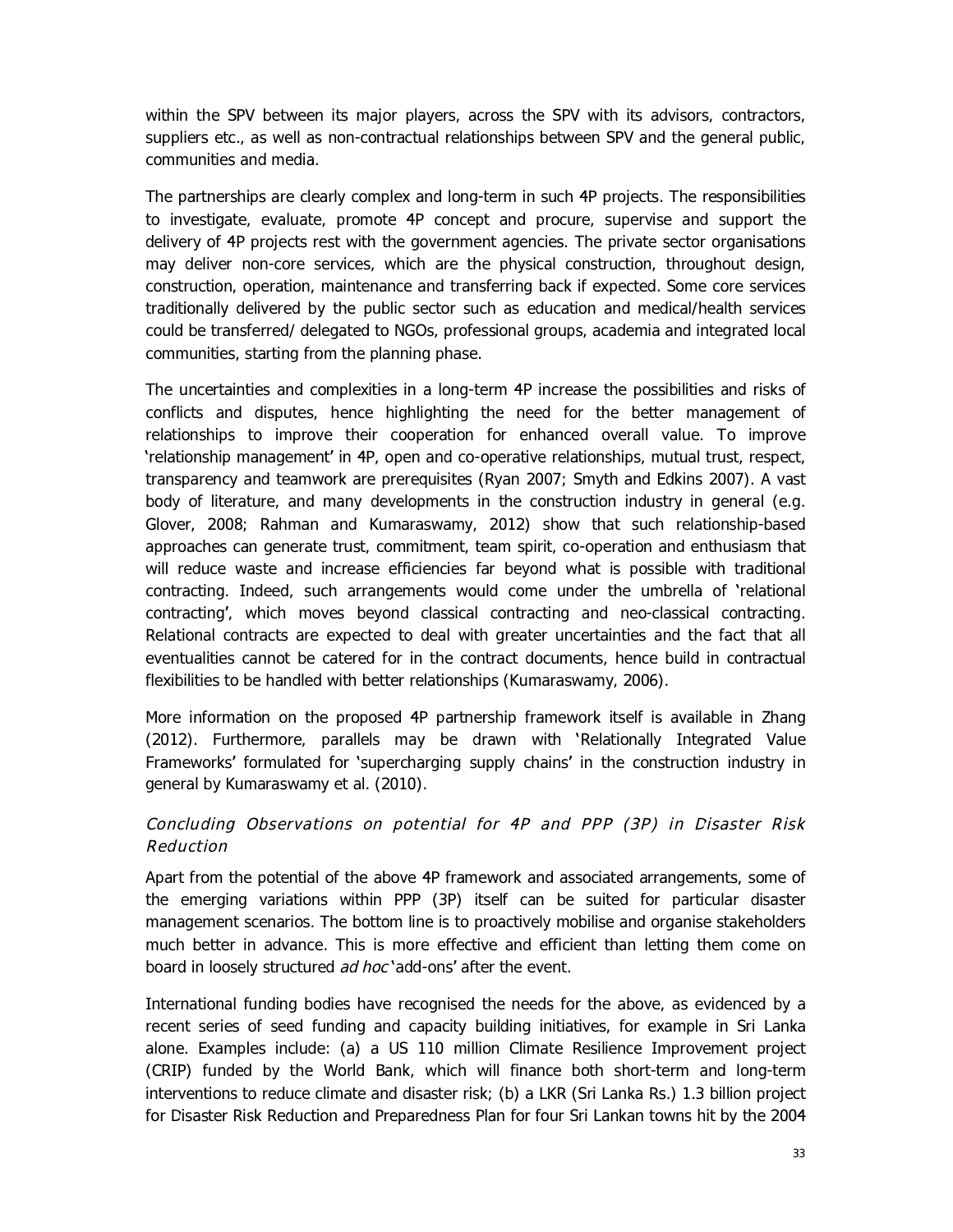tsunami that will help 165,000 people – to be implemented by UN-Habitat with the Urban Development Authority and the Ministry of Disaster Management (both in Sri Lanka) with inputs from the Univesity of Moratuwa (Sri Lanka); (c) a Japanese grant of LKR (Sri Lanka Rs.) 37 million to a Japanese NGO (who will work with a local NGO) for a 'Capacity Building Project on Community-based Risk Reduction', that includes for example, training masons for disaster resistant construction. The above types of initiative goes beyond the rehabilitation and resilience building of built infrastructure and traditional social infrastructure by themselves, since they also aim to accelerate balanced socio-economic-environmental development along appropriate pathways. Taken together, the climate change resilience and socio-economic capital building examples above, may also be linked to the nurturing of knowledge-bases and skill-sets with an over-arching culture of sustainability amidst adversity, hence resilience.

## **Way forward and Conclusion**

A number of processes have started in Thailand in order to set up a legislative and institutional framework for disaster risk management based on a multi stakeholder approach. Those with a good potential to be utilized in promoting public private sector partnership for DRR and CCA include National Adaptation Platforms (NPs), the DDPM provincial action plan for DRR and the Strategic National Action Plans (SNAPs) of Thailand. The benefits and opportunities provided by collective or collaborative private sector initiatives need to be recognized and a dedicated institutional setup within the Government is crucial in this regard as it provides leaderships, focus and continuity to collaborative efforts between the public and private sector. Similar initiatives take place in other parts of the world. For instance, in the UK the element of private sector has been taken into consideration within the UK Climate Change Risk Assessment (UK CCRA) report that informs the national adaptation plans from 2017 onwards (see [Http://www.theccc.org.uk\). Pr](http://www.theccc.org.uk/)ivate sector initiatives in DRM have received very high priority among the stakeholder engagement process for the UK CCRA. From an Asia-Pacific perspective Edo et al (2014) recommends that there should be an enabling environment to both the private sector and the PPP's to flourish. This enabling environment includes appropriate taxation incentives, appropriate legal and regulatory frameworks and methods and measures to involve SMEs within the private sector business category. The 4P framework with the social infrastructure element also proposes the private sector involvement at very early stages of PPP partnerships so that their importance and emphasis is made more prominent.

Business expertise and views need to be channelled into national and local disaster risk reduction frameworks and strategies as well as into regional DRR interventions such as ASEAN Agreement on Disaster Management and Emergency Response (ADMER). On side of the SMEs it is needed to set up an institution to gather and distribute DRR input, e.g. in form of a SMEs advisory group. On side of the government it is required to assist the relevant Ministries to liaise with companies on disaster risks reduction issues

Most SMEs think of DRR and CCA as a moral issue but the impact from climate change is a business issue. It is crucial to further build understanding of the climate change adaptation and disaster risk reduction concept among companies and to show them ways of getting engaged. The business case for PPPs for DRR needs to be disseminated. This would also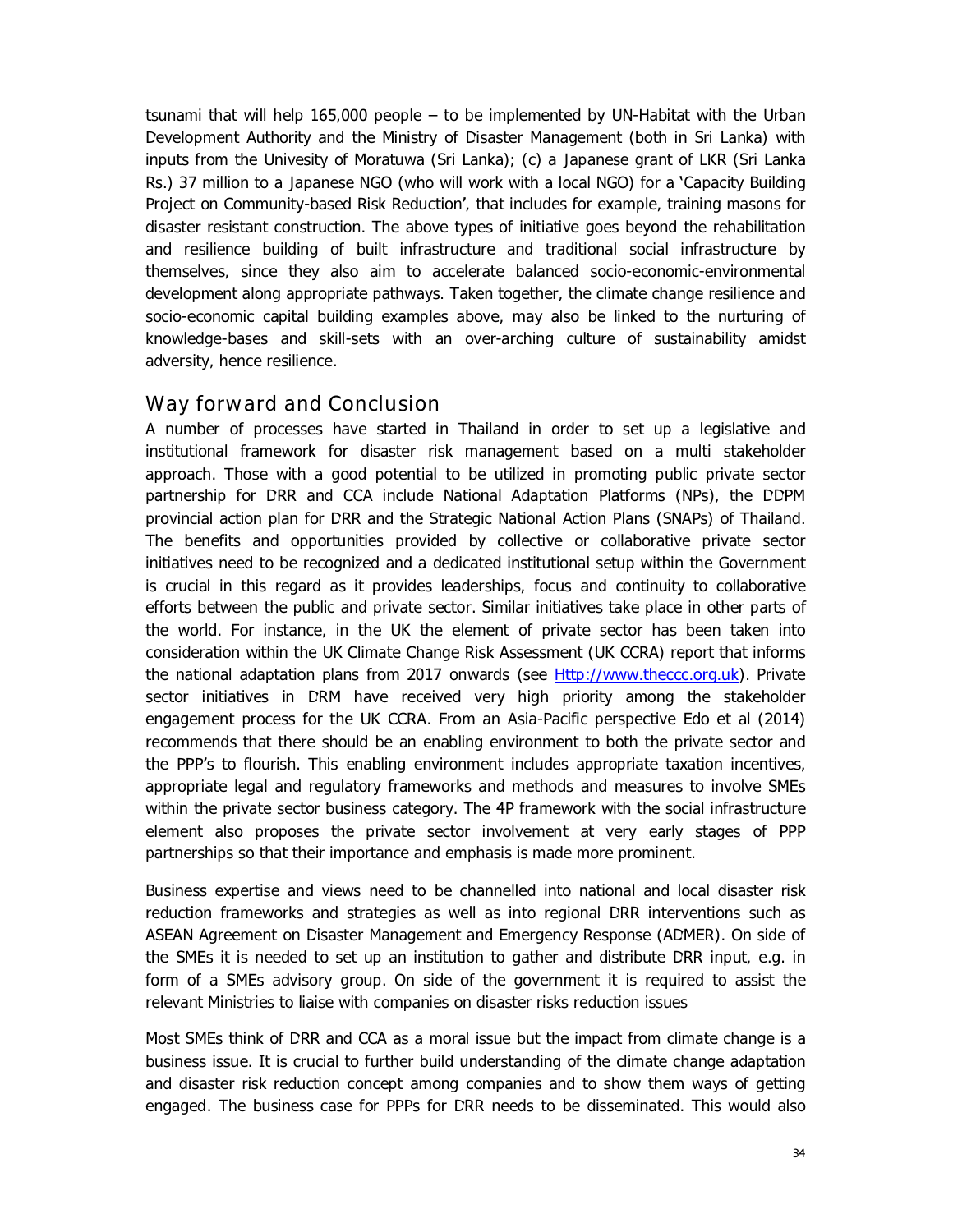help organizations and institutions already working with the SMEs on community investment or disaster relief to expand their partnership. It is also required to increase the understanding of decision makers and the general public regarding the importance of corporate sector and SMEs involvement in CCA and DRR.

With the ongoing global debate on climate change adaptation, businesses are putting more attention on climate change adaptation and thus on climate change risks and vulnerabilities. This provides a unique opportunity to involve businesses including SMEs in DRR if a way is found to align corporate climate change adaptation efforts with broader DRR programmes.

As shown in this chapter, investing in DRR particularly by the private sector should be viewed as an initiative that adds value into their business as such it improves the image of the private sector business as well as its reputation among the competitors in the market. Edo et al (2014) explains this from the point of view of contributing to the HFA2 initiative with a few cases from the Asia Pacific region. ADPC in Thailand is also involved in an on going survey involving private sector business (see some of the results given earlier of the ADPC study (2014). On the one hand there needs to be a process of engagement between the different stakeholders that interact with the private sector businesses, which highlights the importance of public and private partnership approach or a supply chain resilience approach. On the other hand it should be well understood that partnership approaches are not self-propelled. Concerted efforts from policy makers such as both Central and local Government bodies and agencies are needed to ensure that private sector businesses are putting more attention on climate change adaptation and thus on climate change risks and vulnerabilities. It is important to seek more good practice examples of cases where private investment in DRR earns value both in the short and in the longer term.

### **References**

Abe, M and Ye, L (2013) Building resilient supply chains against natural disasters: The cases of japan and thailand. Global Business Review, **14**(4), 567-86.

Akintoye A., Li B., Edwards P. J. and Hardcastle C. (2005). Critical success factors for PPP/PFI projects in the UK construction industry, Construction Management and Economics, 23:5, pp.459-471.

Alesch, D J, Holly, J N, Mittler, E and Nagy, R (2001) Organizations at risk: What happens when small businesses and not-for-profits encounter natural disasters, Fairfax: Public Entity Risk Institute.

Allison, D. (2012). Driving inclusive economic growth: the role of the private sector in international development, Report of the Standing Committee on Foreign Affairs and International Development, House of Commons, Canada. Available at: http://www.parl.gc.ca/content/hoc/Committee/411/FAAE/Reports/RP5732913/faaerp06/faae rp06-e.pdf [Accessed on 09 Oct 2014].

[AMCDRR \(2012\). Yogyakarta Declaration on Disaster Risk Reduction in Asia and the Pacific](http://www.parl.gc.ca/content/hoc/Committee/411/FAAE/Reports/RP5732913/faaerp06/faaerp06-e.pdf)  [2012. 5t](http://www.parl.gc.ca/content/hoc/Committee/411/FAAE/Reports/RP5732913/faaerp06/faaerp06-e.pdf)h Asian Ministerial Conference on Disaster Risk Reduction. Yogyakarta, Republic of Indonesia, 22-25 October 2012. Available at :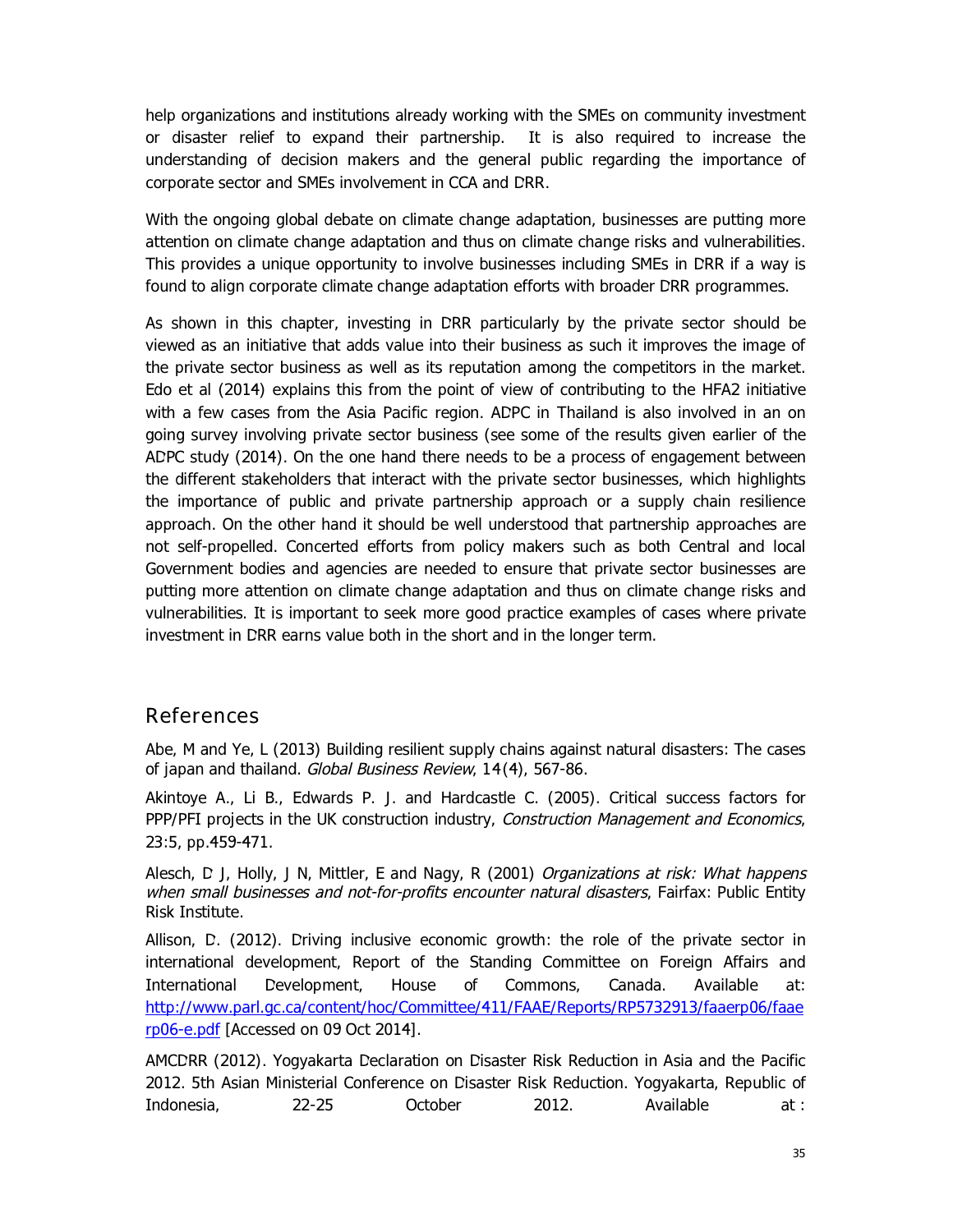http://www.preventionweb.net/english/professional/policies/v.php?id=29332 [Accessed on 14 October 2014].

APEC (2013)  $7<sup>th</sup>$  Senior Disaster Management Officials Forum, Bali, Indonesia, 21-22 August 2013.

APEC (2012) SME Monitor, Issue 1, APEC SME Crisis Management Centre, Taiwan Institute of Economic Research.

ASEAN (2013) Asean strategic action plan for sme development (2010 – 2015) Jakarta: Association of South East Asian Nations.

[Asian Development Bank \(2006\). Public-Private Partnership Handbook. Available at:](http://www.apec.org.au/docs/ADB%20Public%20Private%20Partnership%20Handbook.pdf)  http://www.apec.org.au/docs/ADB%20Public%20Private%20Partnership%20Handbook.pdf. [Accessed on 14 March 2013].

Baba, H (2014) Area wide scale participation of all private and public sectors in disaster risk management - "area business continuity management", scalable cross sector coordination framework of disaster management for business continuity, to minimize local to global economic impact: Input paper prepared for the global assessment report on disaster risk reduction 2015, Geneva: The United Nations Office for Disaster Risk Reduction.

Biagini, B. and Miller A. (2013) Engaging the Private Sector in Adaptation to Climate Change in Developing Countries: Importance, Status, and Challenges  $-$  A review paper, *Climate and* Development, 5(3), 242 – 252.

Boxmeer, B. V and Beckhoven, E. V. (2006), Public–Private Partnership in Urban Regeneration: A Comparison of Dutch and Spanish PPPs, International journal of housing policy,  $5(1)$  1 – 16.

BIS (2012) *Business population estimates for the uk and regions 2012*, Sheffield: Enterprise Directorate Analytical Unit, Department for Business, Innovation and Skills (BIS).

Boddy, D, Macbeth, D and Wagner, B (2000) Implementing collaboration between organizations: An empirical study of supply chain partnering. Journal of Management Studies, 37(7), 1003-18.

Brown, C, Seville, E and Vargo, J (2013) The role of insurance in organisational recovery following the 2010 and 2011 canterbury earthquakes: Resilient organisations research report 2013/04, Canterbury: Resilient Organisations, University of Canterbury.

Cabinet Office (2012) Civil contingencies act enhancement programme - chapter 6 business continuity management: Revision to emergency preparedness. In: Office, C, Ed., London, 38.

CEA (2014) California Earthquake Authority, http://www.earthquakeauthority.com/index.aspx?id=contact\_us [accessed 3 May 2014].

[Committee on Disaster Risk Reduction \(CDRR\) \(2009\)](http://www.earthquakeauthority.com/index.aspx?id=contact_us) Implementation of the Hyogo Framework for Action in Asia and the Pacific: Case study: The National Disaster Management System of China and Its Response to the Wenchuan Earthquake, Economic and Social Commission for Asia and the Pacific.

Confederation of British Industry (2007), "Going global: The world of public private Partnerships". Available at: http://www.infrastructureaustralia.gov.au/publications/files/going\_global\_PPPs\_UK.pdf

[Accessed on 10 May 2013].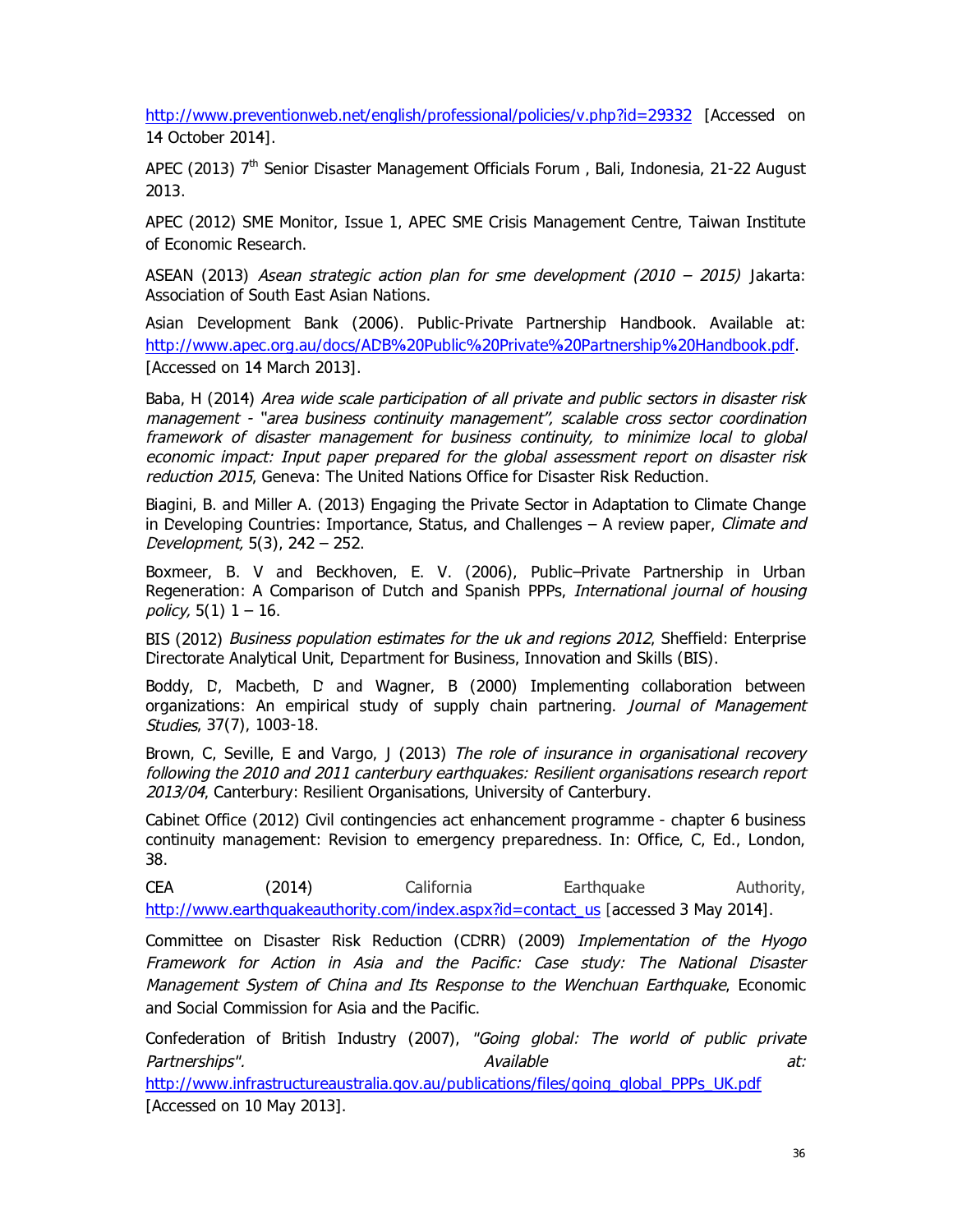Crichton, D (2006) Climate change and its effects on small businesses in the uk. London: AXA Insurance UK.

Cummins, J D (2008) Cat bonds and other risk-linked securities: State of the market and recent developments. Risk Management and Insurance Review, **11**(1), 23-47.

[Dade, C. \(2006\). The Privatization of Foreign Development Assistance, FOCAL \(Canadian](http://www.focal.ca/pdf/aid_Dade-FOCAL_Privatization%20Foreign%20Development%20Assistance_July%207%202006_FPP-06-05.pdf)  Foundation for the Americas), policy paper, Available at: http://www.focal.ca/pdf/aid\_Dade-[FOCAL\\_](http://www.focal.ca/pdf/aid_Dade-FOCAL_Privatization%20Foreign%20Development%20Assistance_July%207%202006_FPP-06-05.pdf)Privatization%20Foreign%20Development%20Assistance\_July%207%202006\_FPP-06-05.pdf [Accessed on 08 Oct 2014]

Defra (2011) Understanding the risks, empowering communities, building resilience: The national flood and coastal erosion risk management strategy for england, London: The Stationery Office.

Deloitte (2011) The economic contribution of the private sector: Australian institute of company directors, Australia Deloitte Access Economics Pty Ltd.

Dlugolecki, A (2008) Climate change and the insurance sector. The Geneva Papers, **33**(1), 71-90.

Edo, P J M, Morris, D and Puutio, T (2014) Engaging asia-pacific businesses in disaster risk management, Bangkok: The Asian Disaster Preparedness Center.

European Commission (2008) Putting small businesses first: Europe is good for smes, smes are good for europe. In: European Commission.

Frost, C (1994) Effective responses for proactive enterprises: Business continuity planning. Disaster Prevention and Management: An International Journal, **3**(1), 7-15.

Glover, J (2008) Framework agreements: practice and pitfalls. Fenwick Elliott.

Grimsey D. and Lewis M. (2007). Public Private Partnerships and Public Procurement. Agenda, A Journal of Policy Analysis & Reform, Vol. 14, 2, 2007, pp. 171-188

Grossi, P and Kunreuther, H (2005) Catastrophe modeling: A new approach to managing risk. Vol. 25, Castastrophe modeling, United States: Springer.

Gurenko, E N (cited 2014) An overview of disaster risk financing instruments in the world **bank** operations. **Example 1** Available **online** from https://www.agriskmanagementforum.org/sites/agriskmanagementforum.org/files/Documen ts/GFDRR%20Overview%20of%20Disaster%20RIsk%20Financing%20Instruments%20WB. pdf.]

Hallberg, K (2000) A market-oriented strategy for small and medium scale enterprises. Discussion paper (international finance corporation) ; no. 40, Washington: World Bank.

http://wbi.worldbank.org/wbi/Data/wbi/wbicms/files/drupal[acquia/wbi/WBIPPIAFPPPReferenceGuidev11.0.pdf. \[Accessed on 12 February 2013\]](http://wbi.worldbank.org/wbi/Data/wbi/wbicms/files/drupal-%20acquia/wbi/WBIPPIAFPPPReferenceGuidev11.0.pdf) 

[Http://www.theccc.org.uk](http://wbi.worldbank.org/wbi/Data/wbi/wbicms/files/drupal-%20acquia/wbi/WBIPPIAFPPPReferenceGuidev11.0.pdf)

[Investopedia. \[Available](http://www.theccc.org.uk/) online from http://www.investopedia.com/terms/c/catastropheinsurance.asp.]

Katz Dieter (2006). Financing Infrastructure Projects: Public Private Partnerships (PPPs). New Zealand Treasury Policy Perspectives Paper 06/02. Available at: http://www.treasury.govt.nz/publications/research-policy/ppp/2006/06-02/tpp06-02.pdf. [Accessed on 12 October 2013]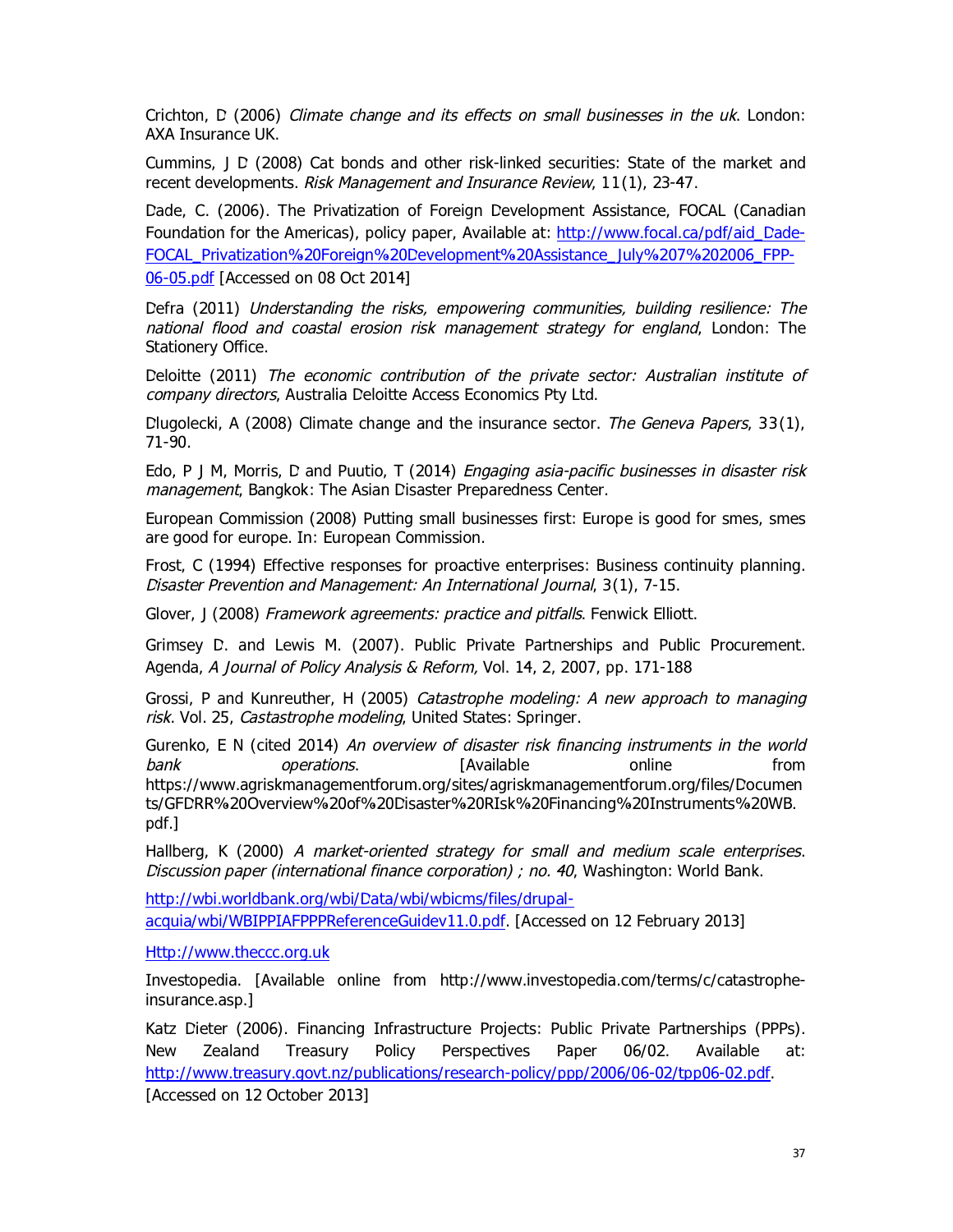Kreibich, H, Seifert, I, Thieken, A, Lindquist, E, Wagner, K and Merz, B (2010) Recent changes in flood preparedness of private households and businesses in germany. Regional Environmental Change, 1-13.

Kumaraswamy M.M. (2008) 'Ex-ante Frameworks for Disaster Mitigation', published Keynote Paper for ITS - TU/e and KNAW sponsored Workshop on 'International Technology and Knowledge Flows for Post Disaster Reconstruction', Surabaya, Indonesia, 8-10 January, Publisher: Eindhoven University of Technology, ISBN: 978-90-386-1248-5, I-86 to I-102.

Kumaraswamy, M.M. (2006) Editorial, Special Issue on 'Legal Aspects of Relational Contracting', ASCE (American Society of Civil Engineers) Journal of Professional Issues in Engineering Education and Practice (Legal Affairs Section), Vol. 132, No. 1, Jan. 2006, pp. 42-43.

Kumaraswamy, M.M., Anvuur, A.M. and Smyth, H.J. (2010) Pursuing 'Relational Integration' and 'Overall Value' Through 'RIVANS', Facilities, Vol. 28, No. 13/14, pp. 673 – 686, Oct. 2010.

Louberge, H, Kellezi, E and Gilli, M (1999) Using catastrophe-linked securities to diversify insurance risk: A financial analysis of cat bonds. Journal of Insurance Issues, **22**(2), 125-46.

Maskrey, A (1989) Disaster Mitigation: A community based approach, Development Guidelines N3, ALNAP, OXFAM[, http://www.alnap.org/resource/11847 \[a](http://www.alnap.org/resource/11847)ccessed 30 May 2014)]

Ministry of Finance (2012) Chapter 14: Private sector development, Bangladesh: Ministry of Finance, Government of The People's Republic of Bangladesh.

Mintoo, A A (2006) SMEs in bangladesh. CACCI Journal of Commerce and Industry, **1**, 1-19.

Muir-Wood, R (2011) Designing optimal risk mitigation and risk transfer mechanisms to improve the management of earthquake risk in chile: Oecd working papers on finance, insurance and private pensions, no. 12, Paris: OECD Publishing.

Ono, T. and Shibata. S. (2011) BCP stats of the private sector in APEC Region 2011. Singapore: APEC Emergency Preparedness Working Group, Asia Pacific Economic Cooperation Secretariat.

Palmer, G. (2009) Public-Private Partnerships: Literature Review - Draft, Aid Delivery Methods Programme, [Electronic], Available at: http://www.dpwglgd.org/cms/upload/pdf/PublicPrivatePartnership\_\_Lit\_\_Review.doc [Accessed on 25 Nov 2013].

Park, Y, Hong, P and Roh, J J (2013) Supply chain lessons from the catastrophic natural disaster in japan. Business Horizons, **56**(1), 75-85.

Pitt, M (2008) The pitt review - learning lessons from the 2007 floods, London: Cabinet Office.

Rahman, M.M. and Kumaraswamy, M.M. (2012) Multi-Country Perspectives of Relational Contracting and Integrated Project Teams, Journal of Construction Engineering and Management, ASCE, Apr 2012, Vol. 138 Issue 4, pp. 469-480.

Ryan, B (2007) Continuous improvement in BAA procurement strategy, British Airport Authority. Available at:

http://www.apm.org.uk/sites/default/files/Continuous\_improvement.pdf.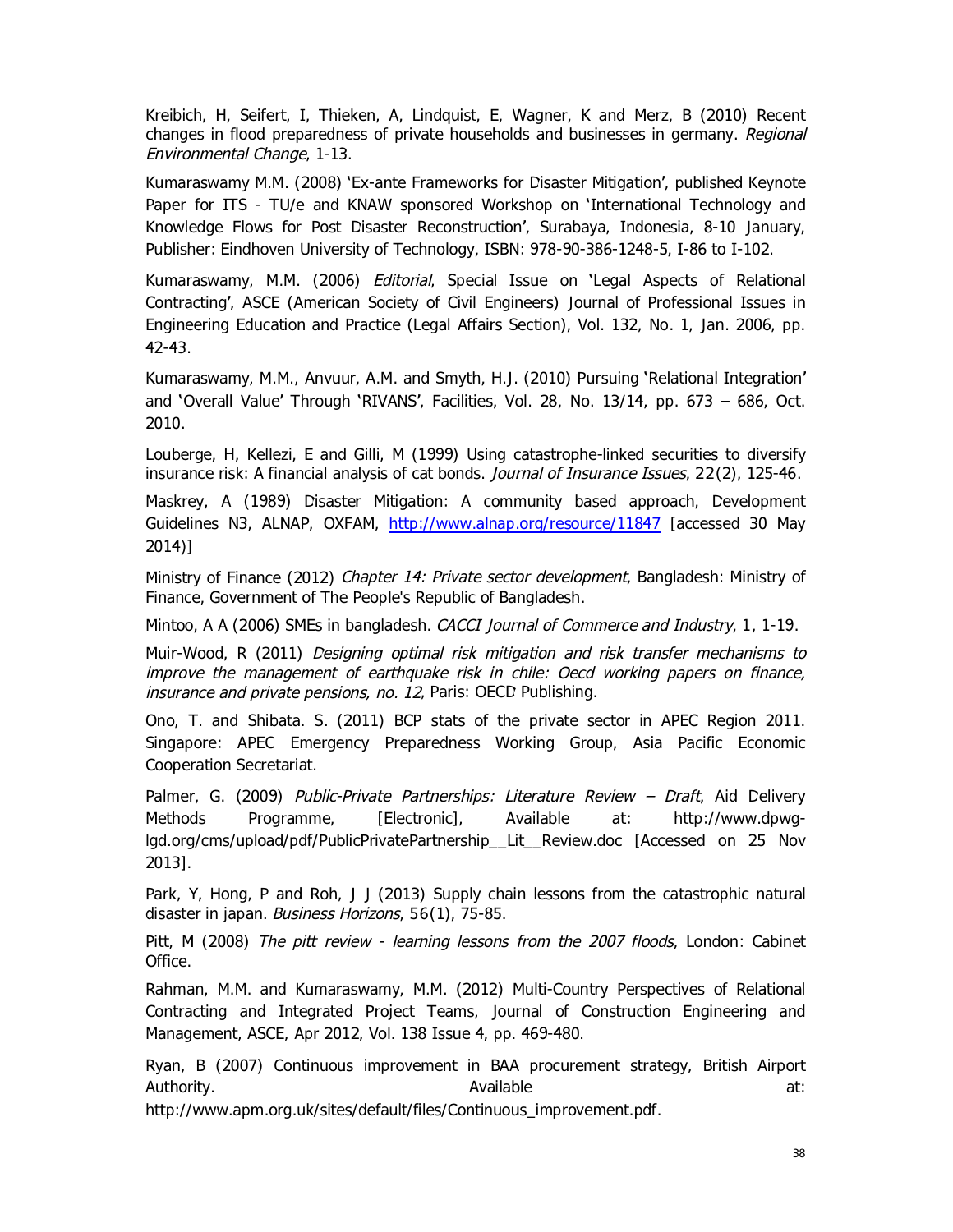Sardana, G D and Dasanayaka, W S B (2013) Economic recovery from natural disaster: Spotlight on interventions in tsunami affected micro and smes in sri lanka's galle district. Competitiveness Review: An International Business Journal, **23**(4/5), 384-97.

[Singh K. \(2012\). Public-Private Partnership: advantages and disadvantage](http://www.projectvendor.com/ArticleDetailsByCategory.aspx?aid=795)s. Project Vendor: A Construction & Engineering Magazine for Projects. Available at: http://www.projectvendor.com/ArticleDetailsByCategory.aspx?aid=795. [Accessed on18 October 2013]

Smyth, H and Edkins, A (2007) Relationship management in the management of PFI/PPP projects in the UK. International Journal of Project Management, **25**(3), 232-40.

Sobuza, Y. (2010). Social housing in South Africa: are public-private partnerships (PPP) a solution? A research project submitted to the Gordon Institute of Business Science, University of Pretoria, in partial fulfillment of the requirements for the degree of Master of Business Administration.

Statistics Mauritius (2013) National accounts estimates (2010 – 2013): March 2013 issue, Port Louis: Statistics Mauritius, Ministry of Finance & Economic Development.

The United Kingdom (2004) Civil contingencies act 2004: Elizabeth ii. Chapter 36. In, London: The Stationary Office.

The World Bank. 2014. Private Sector. Available: [http://data.worldbank.org/about/world](http://data.worldbank.org/about/world-development-indicators-data/private-sector)[development-indicators-data/private-sector](http://data.worldbank.org/about/world-development-indicators-data/private-sector) [Accessed: 29/09/2014]

Tierney, K (2007) Businesses and disasters: Vulnerability, impacts, and recovery. *In:* Rodríguez, H, Quarantelli, E L and Dynes, R R (Eds.), Handbook of disaster research, pp. 275-96. New York: Springer.

Tierney, K J and Dahlhamer, J M (1996) Business disruption, preparedness and recovery: Lessons from the northridge earthquake. In: DRC Preliminary Papers, Disaster Research Center, University of Delaware, 1-36.

Tilley, F and Tonge, J (2003) Introduction. In: Jones, O and Tilley, F (Eds.), Competitive advantage in smes : Organising for innovation and change UK: Hoboken, NJ John Wiley & Sons, Ltd.

UKCIP (2011) Making progress: Ukcip & adaptation in the  $uk$ ., Oxford, UK: UK Climate Impacts Programme.

UN-HABITAT (2006). ''Public–Private Partnerships in Enabling Shelter Strategies''. Nairobi: UNHABITAT. Available at:

http://www.google.co.uk/url?sa=t&rct=j&q=&esrc=s&source=web&cd=5&ved=0CFIQFjAE& [url=http%3A%2F%2Fwww.eukn.org%2Fdsresource%3Fobjectid%3D149672&ei=LXWIU\\_H](http://www.google.co.uk/url?sa=t&rct=j&q=&esrc=s&source=web&cd=5&ved=0CFIQFjAE&url=http%3A%2F%2Fwww.eukn.org%2Fdsresource%3Fobjectid%3D149672&ei=LXWIU_HXG47X7Aax_YDICw&usg=AFQjCNFQC5xfSqNq4Zgy4I_1Ur8q5ncQYg&sig2=lIX8YYStIZNY9m9Nzfyi-A&bvm=bv.67720277,d.ZGU) [XG47X7Aax\\_YDICw&usg=AFQjCNFQC5xfSqNq4Zgy4I\\_1Ur8q5ncQYg&sig2=lIX8YYStIZNY9m](http://www.google.co.uk/url?sa=t&rct=j&q=&esrc=s&source=web&cd=5&ved=0CFIQFjAE&url=http%3A%2F%2Fwww.eukn.org%2Fdsresource%3Fobjectid%3D149672&ei=LXWIU_HXG47X7Aax_YDICw&usg=AFQjCNFQC5xfSqNq4Zgy4I_1Ur8q5ncQYg&sig2=lIX8YYStIZNY9m9Nzfyi-A&bvm=bv.67720277,d.ZGU) [9Nzfyi-A&bvm=bv.67720277,d.ZGU \[Accessed on 11 October 2013\]](http://www.google.co.uk/url?sa=t&rct=j&q=&esrc=s&source=web&cd=5&ved=0CFIQFjAE&url=http%3A%2F%2Fwww.eukn.org%2Fdsresource%3Fobjectid%3D149672&ei=LXWIU_HXG47X7Aax_YDICw&usg=AFQjCNFQC5xfSqNq4Zgy4I_1Ur8q5ncQYg&sig2=lIX8YYStIZNY9m9Nzfyi-A&bvm=bv.67720277,d.ZGU) 

[UN-HABITAT \(2011\). Public-Priva](http://www.google.co.uk/url?sa=t&rct=j&q=&esrc=s&source=web&cd=5&ved=0CFIQFjAE&url=http%3A%2F%2Fwww.eukn.org%2Fdsresource%3Fobjectid%3D149672&ei=LXWIU_HXG47X7Aax_YDICw&usg=AFQjCNFQC5xfSqNq4Zgy4I_1Ur8q5ncQYg&sig2=lIX8YYStIZNY9m9Nzfyi-A&bvm=bv.67720277,d.ZGU)te Partnership in Housing and Urban Development: Global Urban Economic dialogue. Available at: http://mirror.unhabitat.org/pmss/listItemDetails.aspx?publicationID=3142. [Accessed on 11 December, 2013]

[UNISDR \(2008\) Private Sector Activities in Disaster Risk Reduction 2008](http://mirror.unhabitat.org/pmss/listItemDetails.aspx?publicationID=3142) 

UNISDR (2011) Business Partnerships: Disaster Risk Reduction is Everybody's Business 2011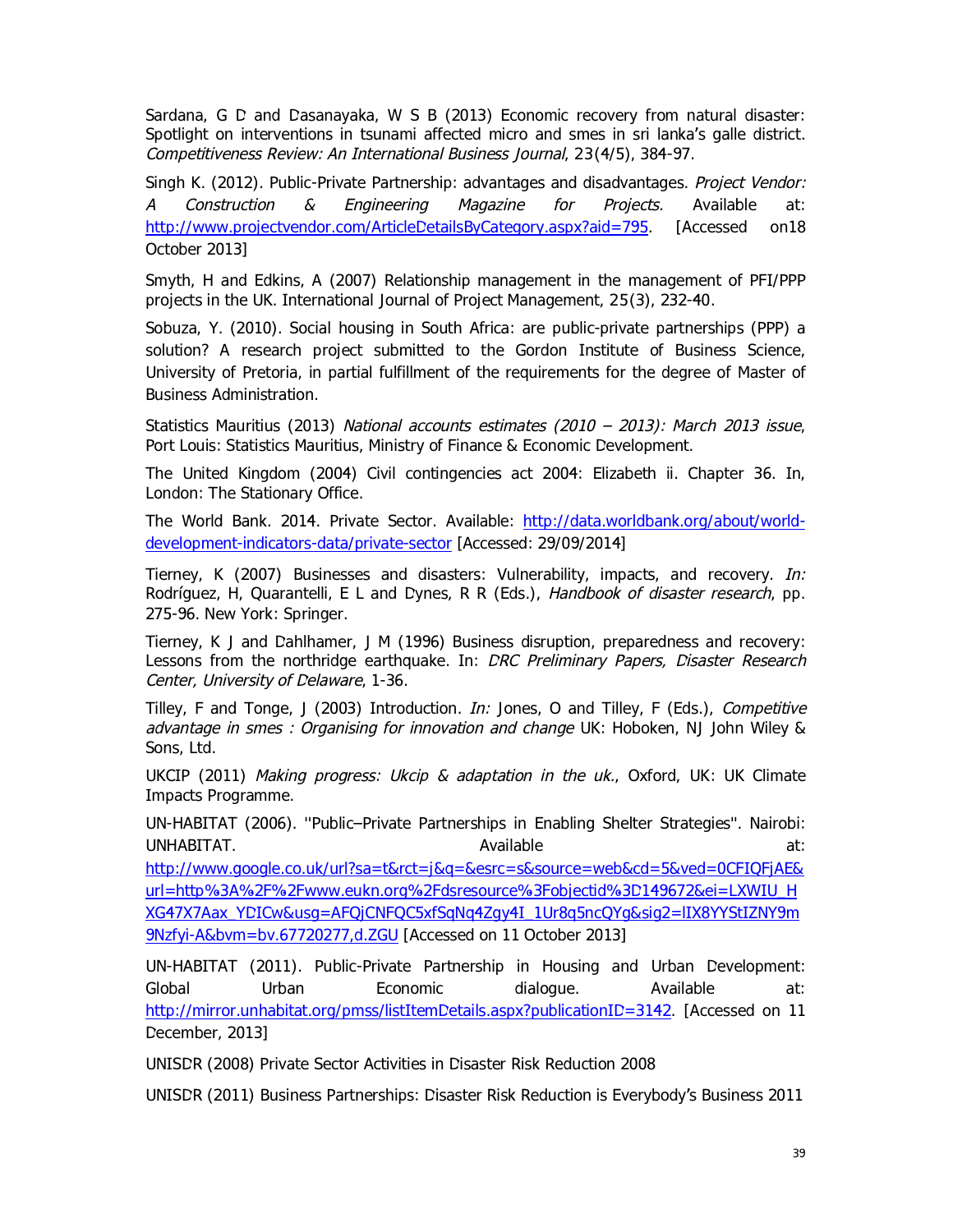UNISDR (2013a) Private Sector Strengths Applied: Good Practices in Disaster Risk Reduction from Japan 2013

UNISDR (2013b). Global Assessment Report on Disaster Risk Reduction: From Shared Risk to Shared Value: The business case for Disaster Risk Reduction. United Nations International Strategy for Disaster Reduction. Geneva, Switzerland: UNISDR.

UNISDR (2013c) From shared risk to shared value –the business case for disaster risk reduction. Global assessment report on disaster risk reduction, Geneva, Switzerland: United Nations Office for Disaster Risk Reduction (UNISDR).

United Nations, 2002, Report of the International Conference on Financing for Development [Monterrey, Mexico, 18-22 March 2002. Available:](http://www.forumsec.org/resources/uploads/attachments/documents/Monterrey%20Consensus.pdf)  [http](http://www.forumsec.org/resources/uploads/attachments/documents/Monterrey%20Consensus.pdf)://www.forumsec.org/resources/uploads/attachments/documents/Monterrey%20Consen sus.pdf [Accessed: 29/09/2014]

van Herpen G.W. E. B. (2002). Public Private Partnerships, the advantages and [disadvantages examined. Available at:](http://www.google.co.uk/url?sa=t&rct=j&q=&esrc=s&source=web&cd=1&ved=0CC8QFjAA&url=http%3A%2F%2Fabstracts.aetransport.org%2Fpaper%2Fdownload%2Fid%2F1466&ei=TIuIU6ScFMensASz7oCYBA&usg=AFQjCNHWsAYsSQApYz6GkZinHK1y2rRpXQ&sig2=S5TspSs632DCEgGgRHqAJA&bvm=bv.67720277,d.aWw)  [http://www.google.co.uk/url?sa=t&rct=j&q=&esrc=s&source=web&cd=1&ved=0CC8QFjAA](http://www.google.co.uk/url?sa=t&rct=j&q=&esrc=s&source=web&cd=1&ved=0CC8QFjAA&url=http%3A%2F%2Fabstracts.aetransport.org%2Fpaper%2Fdownload%2Fid%2F1466&ei=TIuIU6ScFMensASz7oCYBA&usg=AFQjCNHWsAYsSQApYz6GkZinHK1y2rRpXQ&sig2=S5TspSs632DCEgGgRHqAJA&bvm=bv.67720277,d.aWw) &url=http%3A%2F%2Fabstracts.aetransport.org%2Fpaper%2Fdownload%2Fid%2F1466&ei [=TIuIU6ScFMensASz7oCYBA&usg=AFQjCNHWsAYsSQApYz6GkZinHK1y2rRpXQ&sig2=S5Tsp](http://www.google.co.uk/url?sa=t&rct=j&q=&esrc=s&source=web&cd=1&ved=0CC8QFjAA&url=http%3A%2F%2Fabstracts.aetransport.org%2Fpaper%2Fdownload%2Fid%2F1466&ei=TIuIU6ScFMensASz7oCYBA&usg=AFQjCNHWsAYsSQApYz6GkZinHK1y2rRpXQ&sig2=S5TspSs632DCEgGgRHqAJA&bvm=bv.67720277,d.aWw) [Ss632DCEgGgRHqAJA&bvm=bv.67720277,d.aWw.](http://www.google.co.uk/url?sa=t&rct=j&q=&esrc=s&source=web&cd=1&ved=0CC8QFjAA&url=http%3A%2F%2Fabstracts.aetransport.org%2Fpaper%2Fdownload%2Fid%2F1466&ei=TIuIU6ScFMensASz7oCYBA&usg=AFQjCNHWsAYsSQApYz6GkZinHK1y2rRpXQ&sig2=S5TspSs632DCEgGgRHqAJA&bvm=bv.67720277,d.aWw) [Accessed on 15 December 2013]

Wedawatta, G, Ingirige, B and Amaratunga, D (2010) Building up resilience of construction sector smes and their supply chains to extreme weather events. International Journal of Strategic Property Management, **14**(4), 362-75.

Wedawatta, G, Ingirige, B and Proverbs, D (2014) Small businesses and flood impacts: Case of the 2009 flood event in cockermouth Journal of Flood Risk Management, **7**(1), 42-53.

Wedawatta, G, Ingirige, B, Jones, K and proverbs, D (2011) Extreme weather events and construction smes: Vulnerability, impacts, and responses. Structural Survey, **29**(2), 106-19.

Whitfield D. (2001). Private Finance initiative and public private partners: What future for public services? Available at:

http://www.google.co.uk/url?sa=t&rct=j&q=&esrc=s&source=web&cd=2&ved=0CDsQFjAB [&url=http%3A%2F%2Fwww.european-services-strategy.org.uk%2Foutsourcing-](http://www.google.co.uk/url?sa=t&rct=j&q=&esrc=s&source=web&cd=2&ved=0CDsQFjAB&url=http%3A%2F%2Fwww.european-services-strategy.org.uk%2Foutsourcing-library%2Fpfi-ppp%2Fprivate-finance-initiative-and-public-private%2Fwhat-future-pfi-ppp.doc&ei=CneIU8DrDoeg7AaEnIDIBQ&usg=AFQjCNFekt_6GOUV1TdeS_mUclfdhyBg1w&sig2=_TbpXn6njgZZv_dkicDqBA&bvm=bv.67720277,d.ZGU)

[library%2Fpfi-ppp%2Fprivate-finance-initiative-and-public-private%2Fwhat-future-pfi-](http://www.google.co.uk/url?sa=t&rct=j&q=&esrc=s&source=web&cd=2&ved=0CDsQFjAB&url=http%3A%2F%2Fwww.european-services-strategy.org.uk%2Foutsourcing-library%2Fpfi-ppp%2Fprivate-finance-initiative-and-public-private%2Fwhat-future-pfi-ppp.doc&ei=CneIU8DrDoeg7AaEnIDIBQ&usg=AFQjCNFekt_6GOUV1TdeS_mUclfdhyBg1w&sig2=_TbpXn6njgZZv_dkicDqBA&bvm=bv.67720277,d.ZGU)

[ppp.doc&ei=CneIU8DrDoeg7AaEnIDIBQ&usg=AFQjCNFekt\\_6GOUV1TdeS\\_mUclfdhyBg1w&si](http://www.google.co.uk/url?sa=t&rct=j&q=&esrc=s&source=web&cd=2&ved=0CDsQFjAB&url=http%3A%2F%2Fwww.european-services-strategy.org.uk%2Foutsourcing-library%2Fpfi-ppp%2Fprivate-finance-initiative-and-public-private%2Fwhat-future-pfi-ppp.doc&ei=CneIU8DrDoeg7AaEnIDIBQ&usg=AFQjCNFekt_6GOUV1TdeS_mUclfdhyBg1w&sig2=_TbpXn6njgZZv_dkicDqBA&bvm=bv.67720277,d.ZGU) [g2=\\_TbpXn6njgZZv\\_dkicDqBA&bvm=bv.67720277,d.ZGU. \[Accessed on 11 October 2013\]](http://www.google.co.uk/url?sa=t&rct=j&q=&esrc=s&source=web&cd=2&ved=0CDsQFjAB&url=http%3A%2F%2Fwww.european-services-strategy.org.uk%2Foutsourcing-library%2Fpfi-ppp%2Fprivate-finance-initiative-and-public-private%2Fwhat-future-pfi-ppp.doc&ei=CneIU8DrDoeg7AaEnIDIBQ&usg=AFQjCNFekt_6GOUV1TdeS_mUclfdhyBg1w&sig2=_TbpXn6njgZZv_dkicDqBA&bvm=bv.67720277,d.ZGU) 

World Bank (2012) [The Great East Japan Earthquake, LE](http://www.google.co.uk/url?sa=t&rct=j&q=&esrc=s&source=web&cd=2&ved=0CDsQFjAB&url=http%3A%2F%2Fwww.european-services-strategy.org.uk%2Foutsourcing-library%2Fpfi-ppp%2Fprivate-finance-initiative-and-public-private%2Fwhat-future-pfi-ppp.doc&ei=CneIU8DrDoeg7AaEnIDIBQ&usg=AFQjCNFekt_6GOUV1TdeS_mUclfdhyBg1w&sig2=_TbpXn6njgZZv_dkicDqBA&bvm=bv.67720277,d.ZGU)ARNING FROM MEGADIASTERS, Knowledge Notes, Executive summary.

World Bank Institute (2012). Public-Private Partnerships Reference Guide: Version 1.0. Available at:

WorldBank (2012) Fonden: Mexico's natural disaster fund - a review, Washington DC, the United States: The World Bank.

World Economic Forum (2010) "Engineering & Construction Disaster Resource Partnership -A New Private-Public Partnership Model for Disaster Response."

World Bank Global Facility for Disaster Reduction and Recovery (2012) Thai Flood 2011: Rapid Assessment for Resilient Recovery and Reconstruction Planning. Bangkok,